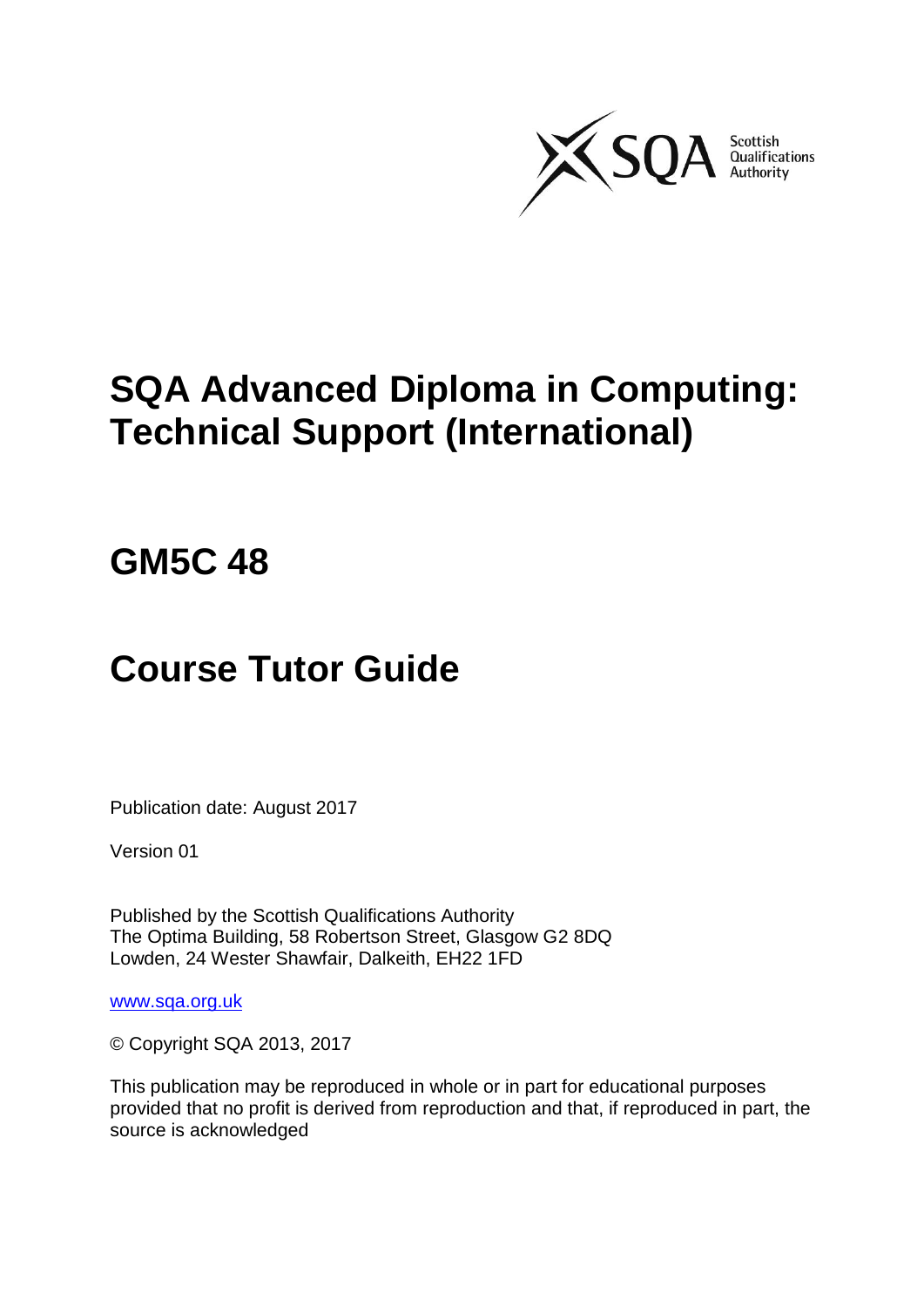### **Acknowledgement**

SQA acknowledges the valuable contribution that Scotland's institutions have made to the development of SQA Advanced Diplomas.

### **Further information**

Call SQA's Customer Contact Centre on 00 44 141 500 5030 or 0345 279 1000. Alternatively, complete our [Centre Feedback Form](https://www.sqa.org.uk/sqa/77338.html?id=2).

### **Equality and inclusion**

The qualifications making up this Group Award have been designed to ensure that there are no unnecessary barriers to learning or assessment. The individual needs of learners will be taken into account when planning learning experiences, selecting assessment methods or considering alternative evidence.

Further advice can be found on our website [www.sqa.org.uk/assessmentarrangements.](http://www.sqa.org.uk/sqa/14977.html)

#### **History of changes**

It is anticipated that changes will take place during the life of the qualification, and this section will record these changes.

| Version<br>number | <b>Description</b> | <b>Date</b> |
|-------------------|--------------------|-------------|
|                   |                    |             |
|                   |                    |             |
|                   |                    |             |
|                   |                    |             |
|                   |                    |             |
|                   |                    |             |
|                   |                    |             |
|                   |                    |             |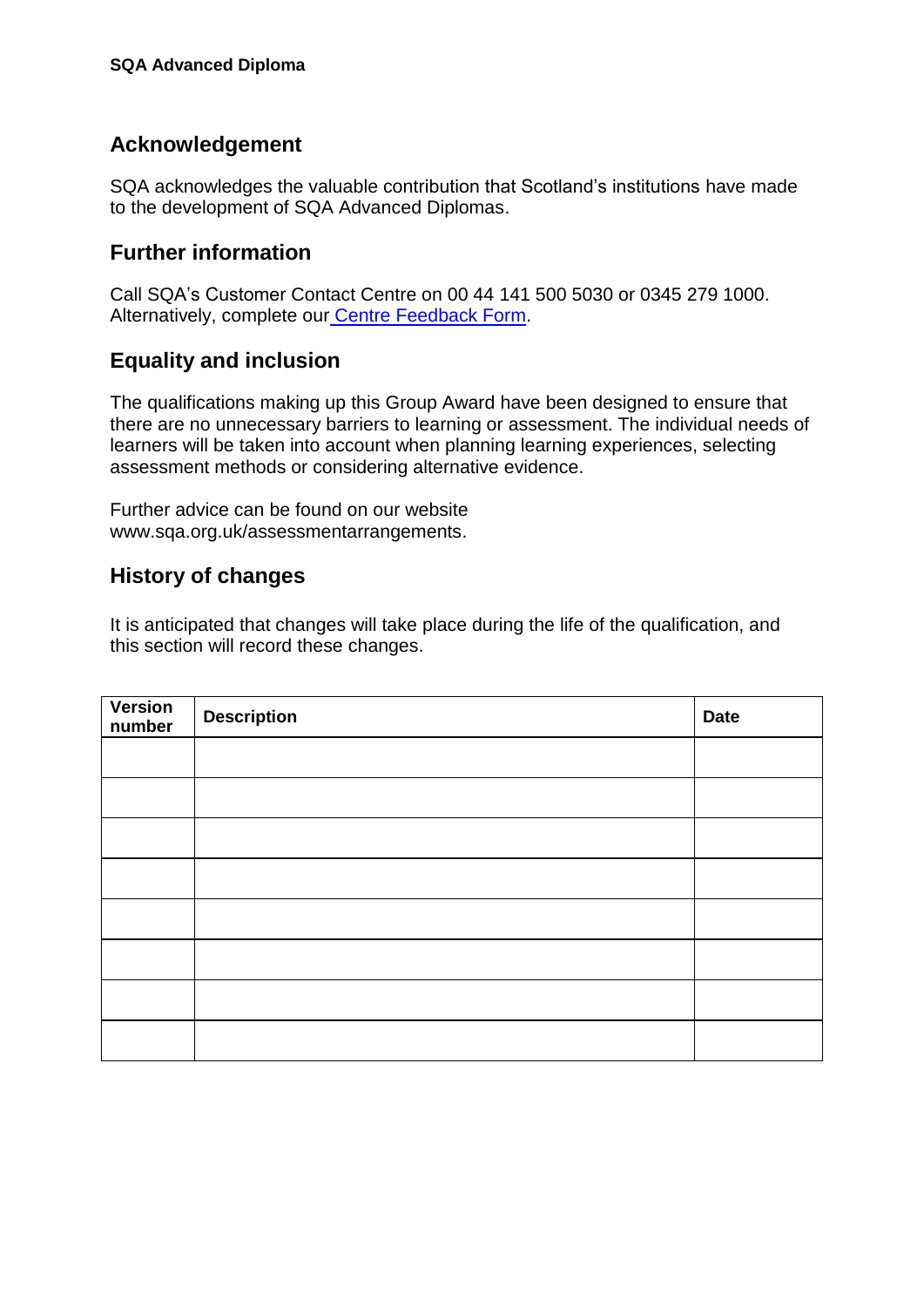## **Contents**

| 1            |                                 | <b>Introduction</b>                                                                                                                                                                                                               | 1                             |
|--------------|---------------------------------|-----------------------------------------------------------------------------------------------------------------------------------------------------------------------------------------------------------------------------------|-------------------------------|
|              | 1.1<br>1.2 <sub>1</sub>         | <b>Purpose of Course Tutor Guide</b><br>Introduction to the Award                                                                                                                                                                 | 1<br>$\mathbf{1}$             |
| $\mathbf{2}$ |                                 | Setting up the course                                                                                                                                                                                                             | 3                             |
| 3            |                                 | The SQA Advanced Diploma Structure                                                                                                                                                                                                | 4                             |
|              | 3.1                             | <b>General SQA Advanced Diploma Qualification Framework</b><br>3.2 Core Skills<br>3.3 Assessment<br>3.4 Graded Units                                                                                                              | $\overline{4}$<br>6<br>8<br>8 |
| 4            |                                 | <b>SQA Advanced Diploma in Computing: Technical Support</b>                                                                                                                                                                       | 10                            |
|              | 4.1                             | Target audience<br>4.2 Access to the course<br>4.3 Aims of course<br>4.4 SQA Advanced Diploma in Computing: Technical Support                                                                                                     | 10<br>10<br>11                |
|              |                                 | Framework<br>4.5 Core Skills<br>4.6 Graded Unit                                                                                                                                                                                   | 12 <sup>2</sup><br>13<br>13   |
| 5            |                                 | Course delivery of an SQA Advanced Diploma                                                                                                                                                                                        | 14                            |
|              | 5.1                             | How the course is delivered<br>5.2 Support for learners                                                                                                                                                                           | 14<br>16                      |
| 6            | delivery                        | SQA Advanced Diploma in Computing: Technical Support course                                                                                                                                                                       | 17                            |
|              |                                 | 6.1 Teaching plan<br>6.2 Overview of Units<br>6.3 Opportunities for integration of Units                                                                                                                                          | 17<br>23<br>43                |
| 7            |                                 | Assessment in an SQA Advanced Diploma award                                                                                                                                                                                       | 45                            |
|              | 7.1<br>7.2<br>7.3<br>7.4<br>7.5 | Assessment in learning and for certification<br>Assessment planning of an SQA Advanced Diploma<br>Planning the Unit summative assessment<br>Negotiating summative assessments with the learners<br>Summative assessment exemplars | 45<br>45<br>46<br>46<br>46    |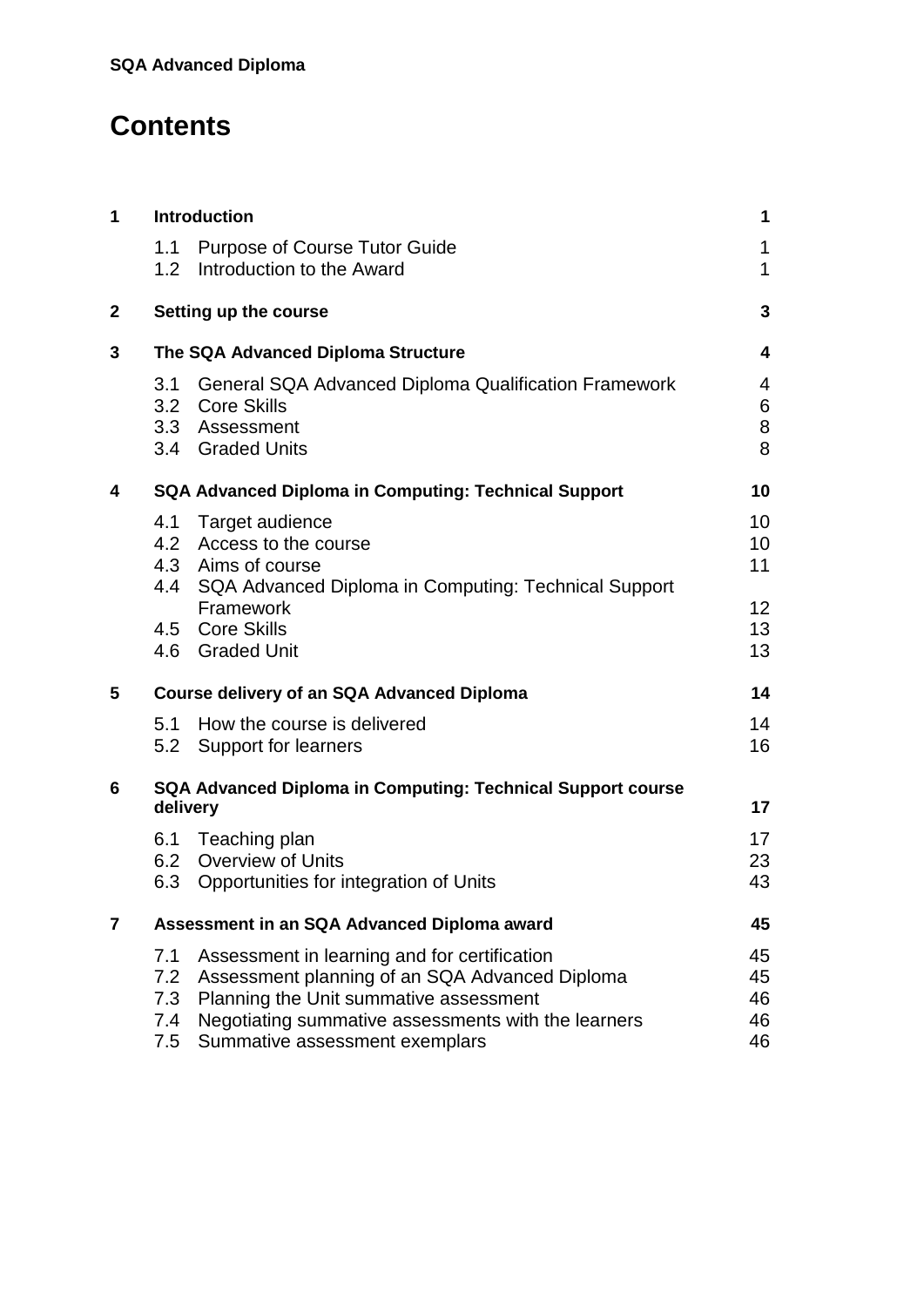| 8  | <b>SQA Advanced Diploma in Computing: Technical Support</b><br>assessment strategy and plan                                         | 48                   |
|----|-------------------------------------------------------------------------------------------------------------------------------------|----------------------|
|    | 8.1 SQA Advanced Diploma in Computing: Technical<br>Support assessment strategy<br>8.2 SQA Advanced Diploma in Computing: Technical | 48                   |
|    | <b>Support Course Assessment Plan</b><br>8.3 SQA Advanced Diploma in Computing: Technical                                           | 53                   |
|    | <b>Support Graded Unit assessments</b><br>8.4 What happens if a learner does not achieve an assessment?                             | 53<br>57             |
| 9  | <b>Quality Assurance</b>                                                                                                            | 60                   |
| 10 | <b>Verification</b>                                                                                                                 | 59                   |
|    | 10.1 Introduction                                                                                                                   |                      |
|    | 10.2 Why do we need verification?<br>10.3 Internal verification<br>10.4 External verification                                       | 59<br>59<br>59<br>60 |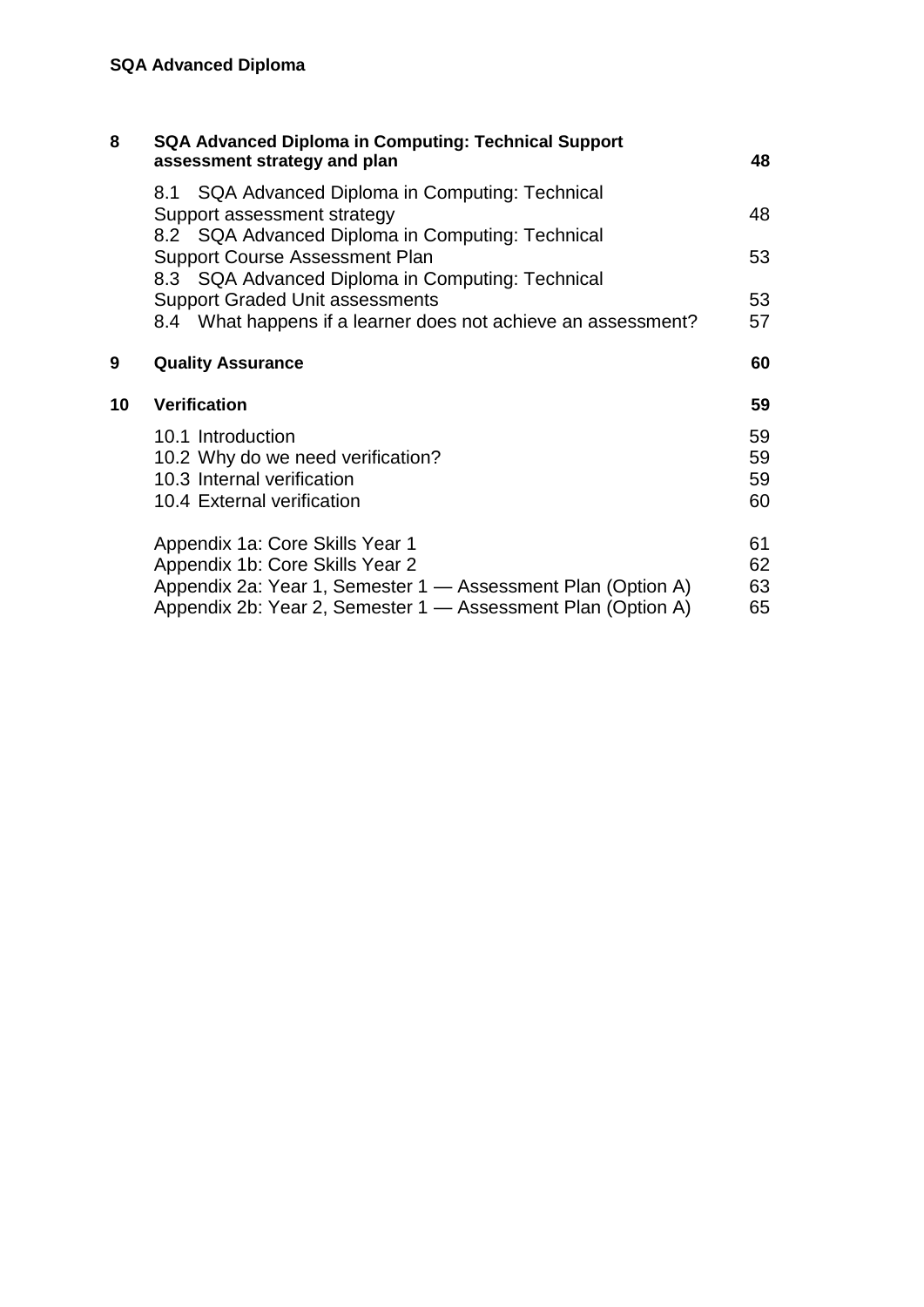## <span id="page-4-0"></span>**1 Introduction**

### <span id="page-4-1"></span>**1.1 Purpose of Course Tutor Guide**

This Guide is aimed at staff in SQA Approved Centres who are responsible for the SQA Advanced Diploma in Computing: Technical Support. It will assist you in the delivery, assessment and internal verification of the SQA Advanced Diploma by providing information on setting up a course, the course framework, centre support with course delivery, teaching plans and guidance on assessment of the Units within the course. It also provides information about Core Skills, Graded Units, Quality Assurance and Verification.

Please note that throughout this course tutor guide students will be referred to as '*learners'* or, in the context of assessment, as '*candidates'*.

### <span id="page-4-2"></span>**1.2 Introduction to the Award**

The title of the Group Award is SQA Advanced Diploma in Computing: Technical Support.

In recent years there have been significant technology developments in the field of ICT which are having a major impact on businesses and business processes. Cloud computing is an example of a technology trend emerging from the congruence of developments such as real-time infrastructure (RTI), virtualisation, browsers and Web  $2.0^1$ .

More than half employers indicate that issues such as security, cloud computing, convergence of communications and IT and the real world web will have a major impact on business in the next three years<sup>2</sup>

The SQA Advanced Diploma in Computing: Technical Support award has been revised to reflect these changes with the introduction of a number of new Units designed to equip the learner with some of the fundamental knowledge and understanding of these technologies.

This qualification is suitable for the following range of learners:

- Learners articulating from the generic Computing award wishing to specialise in technical support related technologies
- School leavers or apprentices who wish to embark on a course which will lead to either higher education or IT industry employment
- Employed or unemployed adults with appropriate NQGAs (NCs) or vocational skills wishing to train for a career in technical support
- Any other suitable candidate wishing to achieve this award with a view to further articulation to an appropriate HE award or to pursue employment in the ICT sector

 $\overline{a}$ <sup>1</sup> Gartner Report, The top 10 Technology trends for 2012

<sup>2</sup> Technology Insights 2012 e-Skills UK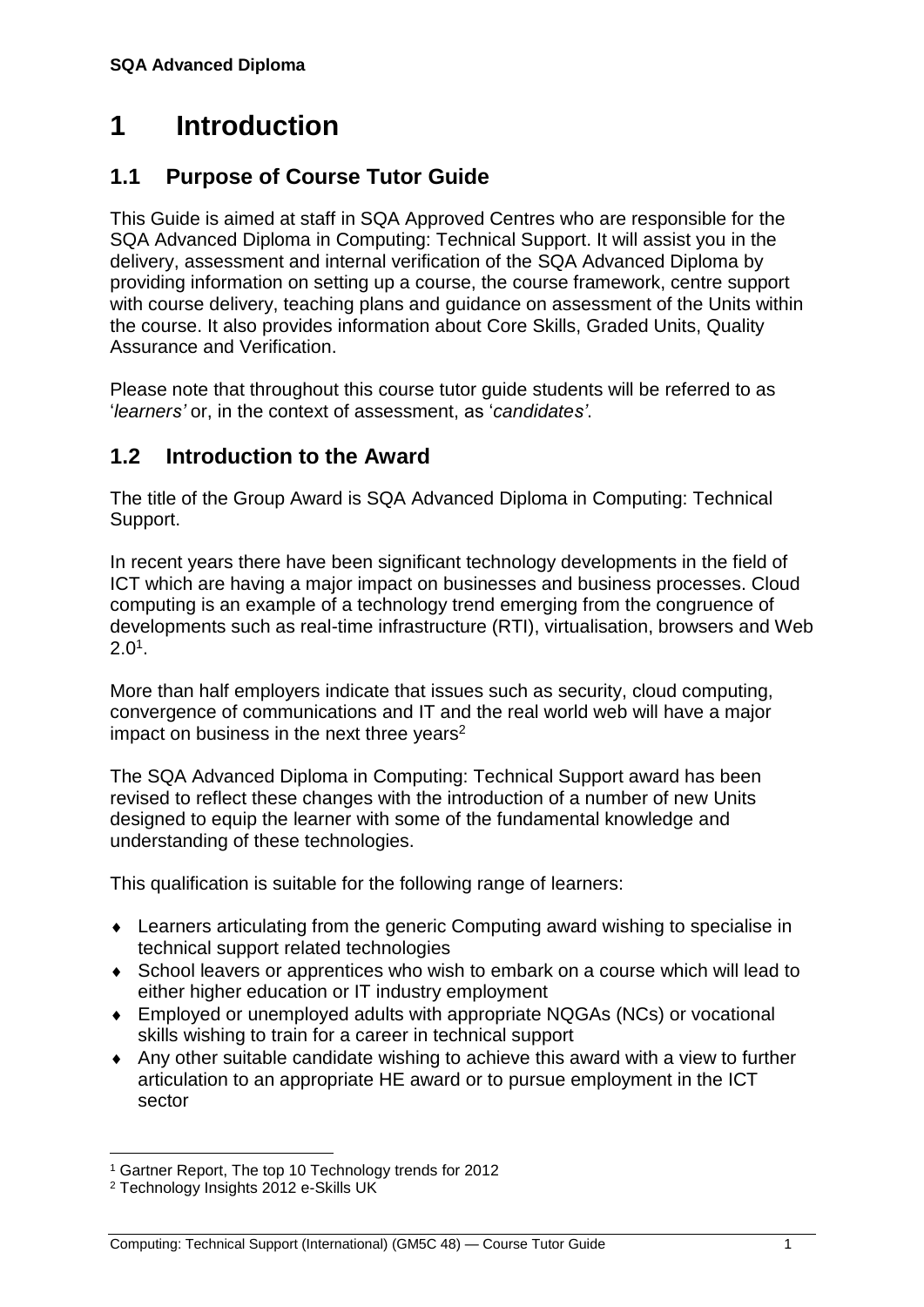The SQA Advanced Diploma in Computing: Technical Support is expected to lead to employment opportunities at IT Support technician level. The award has been designed to include opportunities to achieve certification with various industry vendors, eg CompTIA (Computing Technology Industry Association), Microsoft, and LPI (Linux Professional Institute). Learners who achieve the SQA Advanced Diploma in Computing: Technical Support should also be able to articulate onto a range of University degree programmes.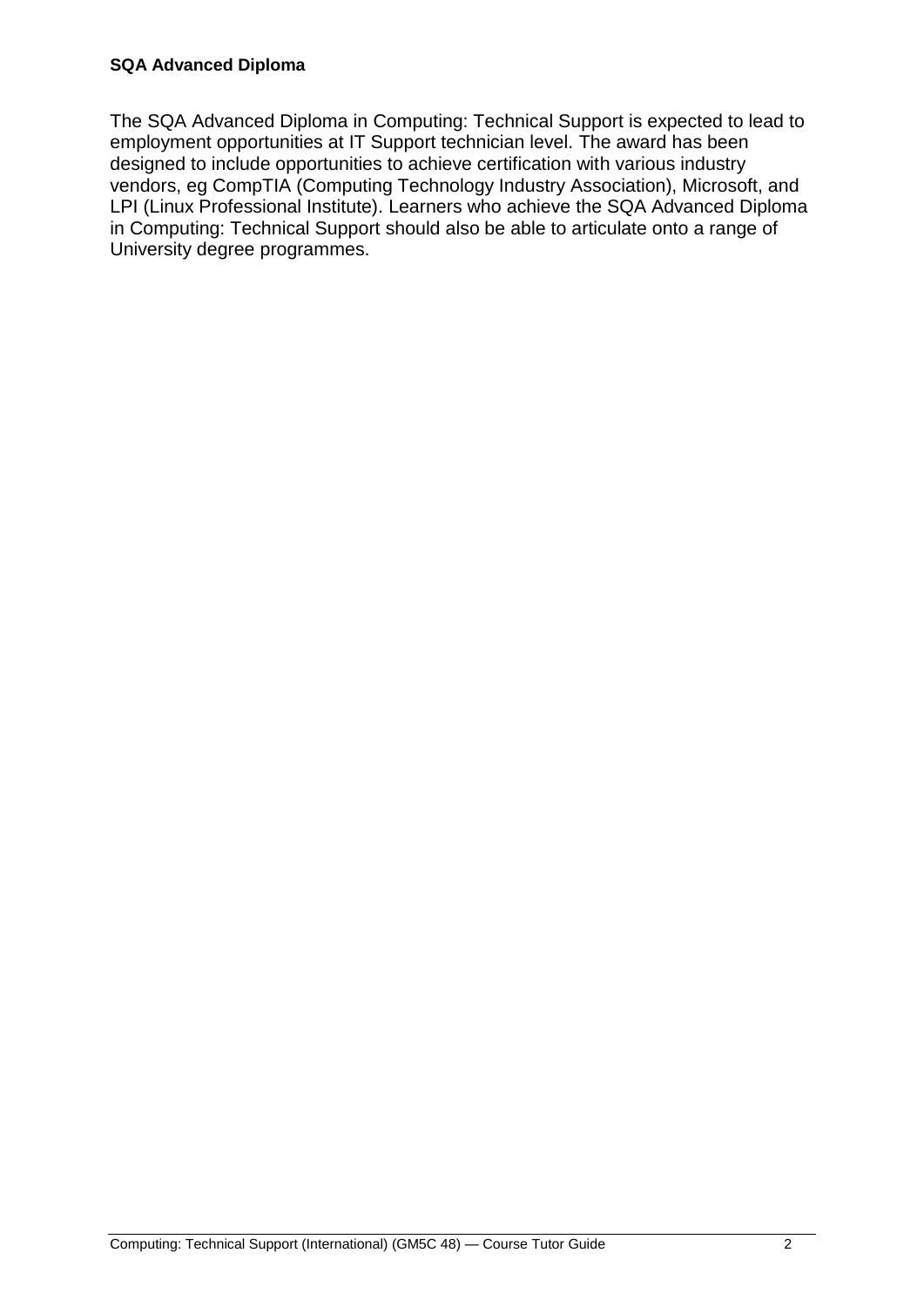## <span id="page-6-0"></span>**2 Setting up the course**

Centres will have been approved to offer this course and will have internal processes for liaising with appropriate parties. Liaison with SQA is normally via the centre's SQA co-ordinator.

It is recommended that a Course Team is set-up by the Institution/Department appointed to oversee the delivery of the course. The Course Team should comprise of all tutors teaching on the course and one tutor should be nominated as Course Team Leader.

The Course Team would have the responsibility for overseeing the quality of delivery on the course and to ensure that academic standards are maintained. The Course Team would also be responsible for monitoring learner progress and determining the support required for individuals who are not progressing well.

The Course Team should meet to discuss matters relating to course delivery, assessment and internal verification on a regular basis (usually two/three times a year) to ensure that any action points are achieved and that the course is delivered efficiently and effectively. It is good practice to maintain a record of such meetings to ensure that any action points are noted and accomplished. This will benefit centres and their students by ensuring that all learners achieve their full potential while maintaining the appropriate standards.

It is good practice for centres to maintain a library of master folders for each of the Units within the course — these may be stored electronically as long as all relevant staff have access to them as and when required. Electronic files on a secure part of the centre's network/intranet are particularly appropriate if the award is delivered across different campuses allowing all tutors to access the most up-to-date materials wherever they are located.

The master folders should contain Unit specifications, teaching materials (including details of learning, teaching and assessment plans; and if appropriate, details of any integration across Units of either teaching or assessment), assessment exemplars and re-assessments. This enables new members of staff to access this valuable resource prior to, and during, delivery of the course.

It is good practice for tutors to familiarise themselves with the Units and specific requirements of the assessments prior to the start of the course. Unit specifications set out the statement of standards and evidence required for achieving each Unit, along with guidance on content and assessment. Assessment exemplars provide an instrument of assessment for each Unit and suggested marking scheme. **The assessment exemplars MUST be kept secure at all times.**

All tutors delivering this course have a collective responsibility to ensure that all learners are supported in a manner that meets their individual needs as they progress through the course.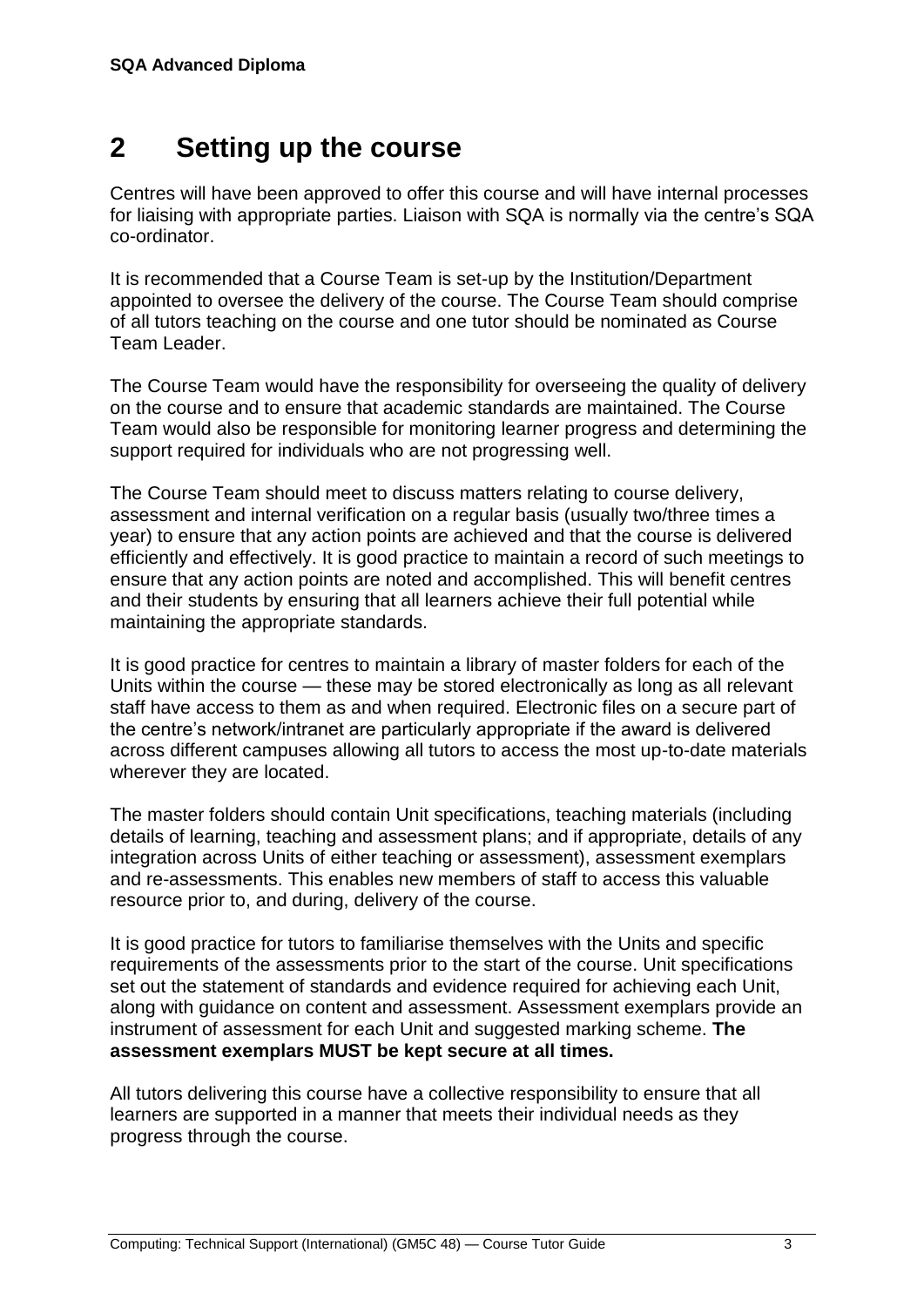## <span id="page-7-0"></span>**3 The SQA Advanced Diploma Structure**

### <span id="page-7-1"></span>**3.1 General SQA Advanced Diploma Qualification Framework**

To be awarded an SQA Advanced Diploma, the candidate is required to achieve **30 SQA Credits** with a mixture of SCQF level 6, 7 and level 8 Units. The SQA Advanced Diploma in Computing: Technical Support qualification is a mixture of SCQF level 7 and level 8 Units.

Each Unit is assigned an **SQA Credit** value of either 1 or 2. This credit value is based approximately on 80 hours of study per credit which consists of 40 hours of structured learning and a further 40 hours of candidate led study to consolidate and reinforce learning.

Each Unit is also assigned a **Scottish Credit and Qualifications Framework** (**SCQF) level and credit point value.** (See below for further details regarding the SCQF).

Each Unit is assigned an agreed number of SCQF credit points. One point represents a notional 10 hours of study by the learner at the identified level.

#### **3.1.1 The Scottish Credit and Qualifications Framework (SCQF)**

The SCQF has 12 levels ranging from Access at SCQF level 1, up to Doctorate at level 12. The different levels indicate the level of difficulty of a particular qualification and the difference between levels is dependent on factors such as:

- $\bullet$  the complexity and depth of knowledge and understanding
- links to associated academic, vocational or professional practice
- the degree of integration, independence and creativity required
- $\bullet$  the range and sophistication of application/practice
- the role(s) taken in relation to other learners/workers in carrying out tasks

#### **3.1.2 SCQF level Descriptors**

The SCQF level Descriptors outline the general outcomes of learning at SCQF levels under five broad headings:

- Knowledge and understanding (mainly subject based)
- ◆ Practice (applied knowledge and understanding)
- Generic cognitive skills (eg evaluation, critical analysis)
- ◆ Communication, numeracy and IT skills; and
- Autonomy, accountability and working with others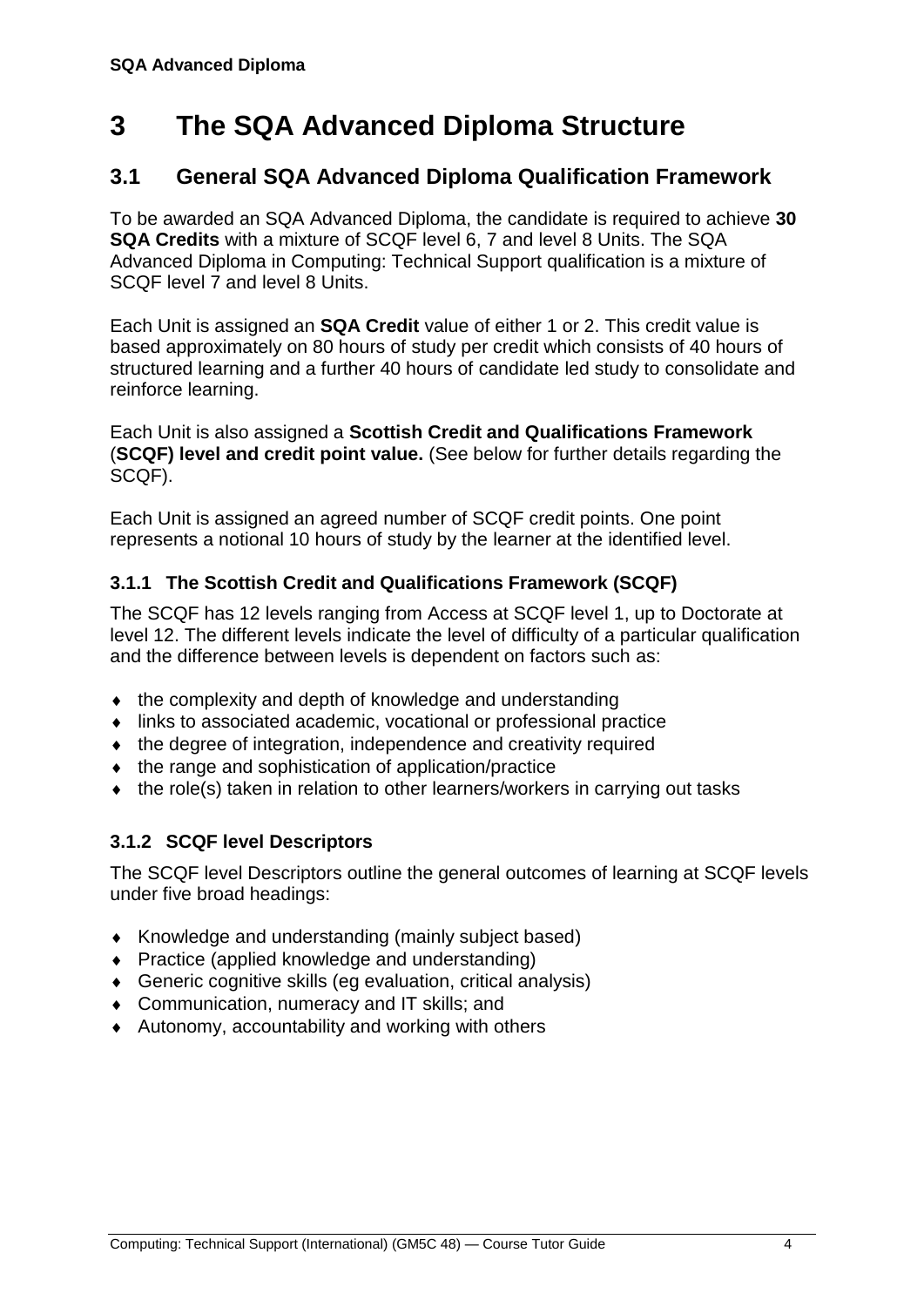#### **SQA Advanced Diploma**

The Descriptors allow broad comparisons to be made between the outcomes of any learning and allow learners, employers and the public in general to understand the range of skills and learning that should be achieved at each level. SCQF levels are increasingly used in job advertisements to help employers articulate the skills they require for a particular role and to help potential employees to highlight their skills thus ensuring the right person gets the right job.

For SQA Advanced Diploma courses each Unit is also assigned a SCQF level which will be 6, 7 or 8.

These levels indicate the degree of difficulty of the work for that Unit. There are no SCQF level 6 Units within the SQA Advanced Diploma in Computing: Technical Support.

SCQF level 7 is approximately equivalent to first year of degree level study and SCQF level 8 approximately equivalent to second year of degree level study.

SCQF level 7 might be given to an introductory Unit in a subject area and SCQF level 8 to the continuing Unit.

Tutors involved in the delivery and assessment of Units would find the SCQF level Descriptors helpful in determining the appropriate level of difficulty/complexity required.

For example:

The Unit *Client Operating Systems* (HP27 47) has an **SQA Credit value of 2.** This represents 160 hours of teaching and learning.

These 160 hours will equal **16 SCQF points** (1 point = 10 hours of learning) at **SCQF level 7.**

The Unit *Network Server Operating Systems* (HP2W 48) follows on from *Client Operating Systems* (HP27 47) and has an **SQA Credit value of 2.** This represents 160 hours of teaching and learning.

These 160 hours will equal **16 SCQF points** at **SCQF level 8**.

This means that the Unit will take the same time to study and will progress the learning to a higher level.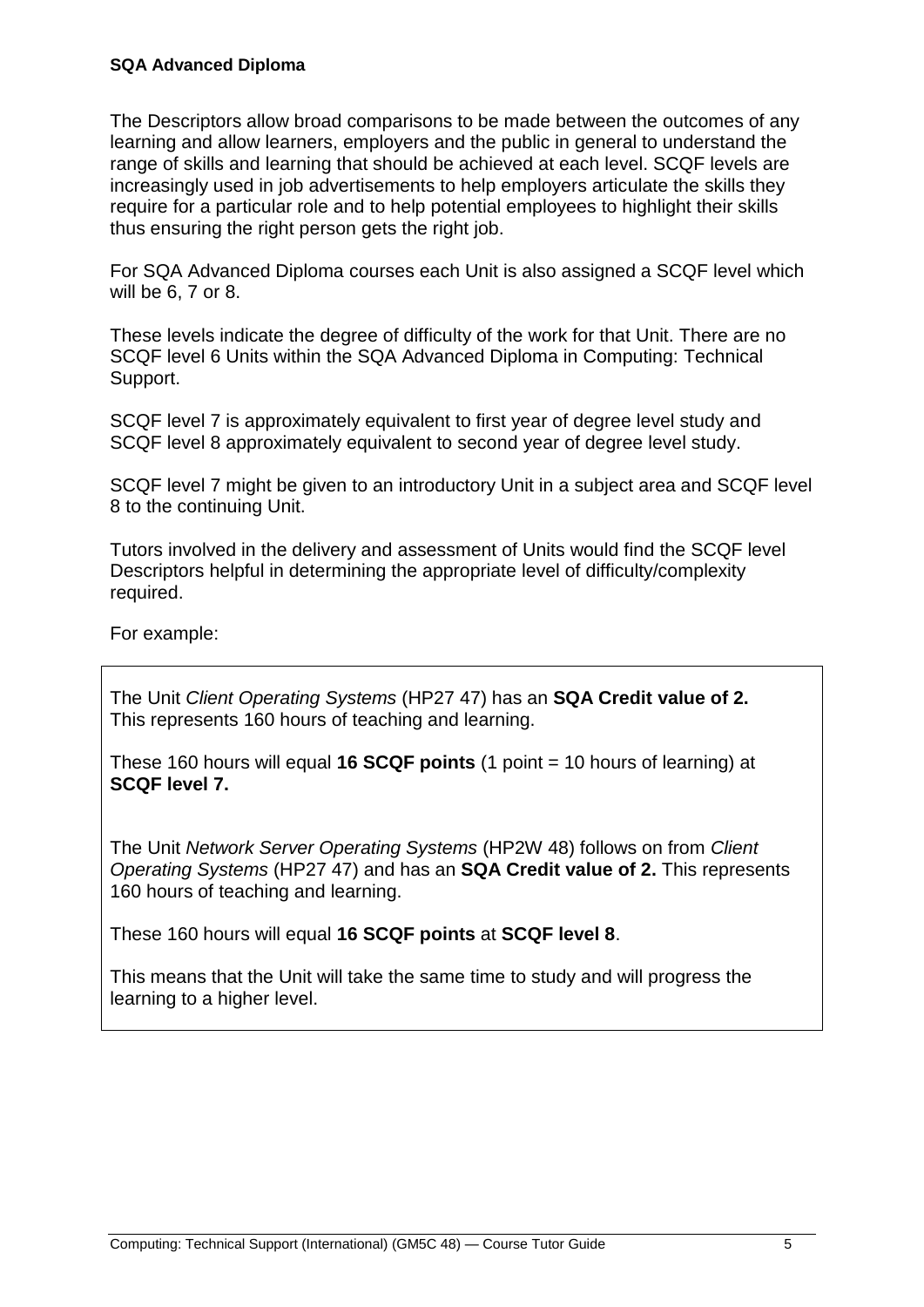The Unit *Technical Support: Supporting Users: Hardware* (HP31 47) has an **SQA Credit value of 1.**

This represents 80 hours of teaching and learning.

These 80 hours will equal **8 SCQF points** (1 point = 10 hours of learning) at **SCQF level 7.**

The Unit *Providing Technical Support to Users* (HP35 48) follows on from *Technical Support: Supporting Users: Hardware* (HP31 47) and has an **SQA Credit value of 1.** This represents 80 hours of teaching and learning.

These 80 hours will equal **8 SCQF points** (1 point = 10 hours of learning) at **SCQF level 8.**

This means that the Unit will take the same time to study and will progress the learning to a higher level.

### <span id="page-9-0"></span>**3.2 Core Skills**

The Core Skills are a group of five skills that are key to learning and working in today's world. Employers have identified Core Skills as those that are most likely to be needed in any work environment. This does not mean that every job will need people who are proficient in all five Core Skills but it does mean that every job will require some level of ability in some or all of these skills.

The five Core Skills are: *Communication, Numeracy, Information and Communication Technology (ICT), Problem Solving* and *Working with Others.* Each Core Skill is available at levels 2 to 6 of the Scottish Credit and Qualifications Framework (SCQF). A brief description of each Core Skill is detailed below. A fuller description of each Core Skill at the SCQF levels 2–6 is available on the SQA's website **[www.sqa.org.uk/international.](http://www.sqa.org.uk/international)**

#### **3.2.1 Communication**

*Communication* skills underpin almost all personal, social, learning, and working activity. They are essential in clarifying one's own thoughts, in interacting and conversing with others, in expressing thoughts and in conveying information, feeling and opinions.

The Core Skill in *Communication* has two components:

- ◆ Oral Communication
- Written Communication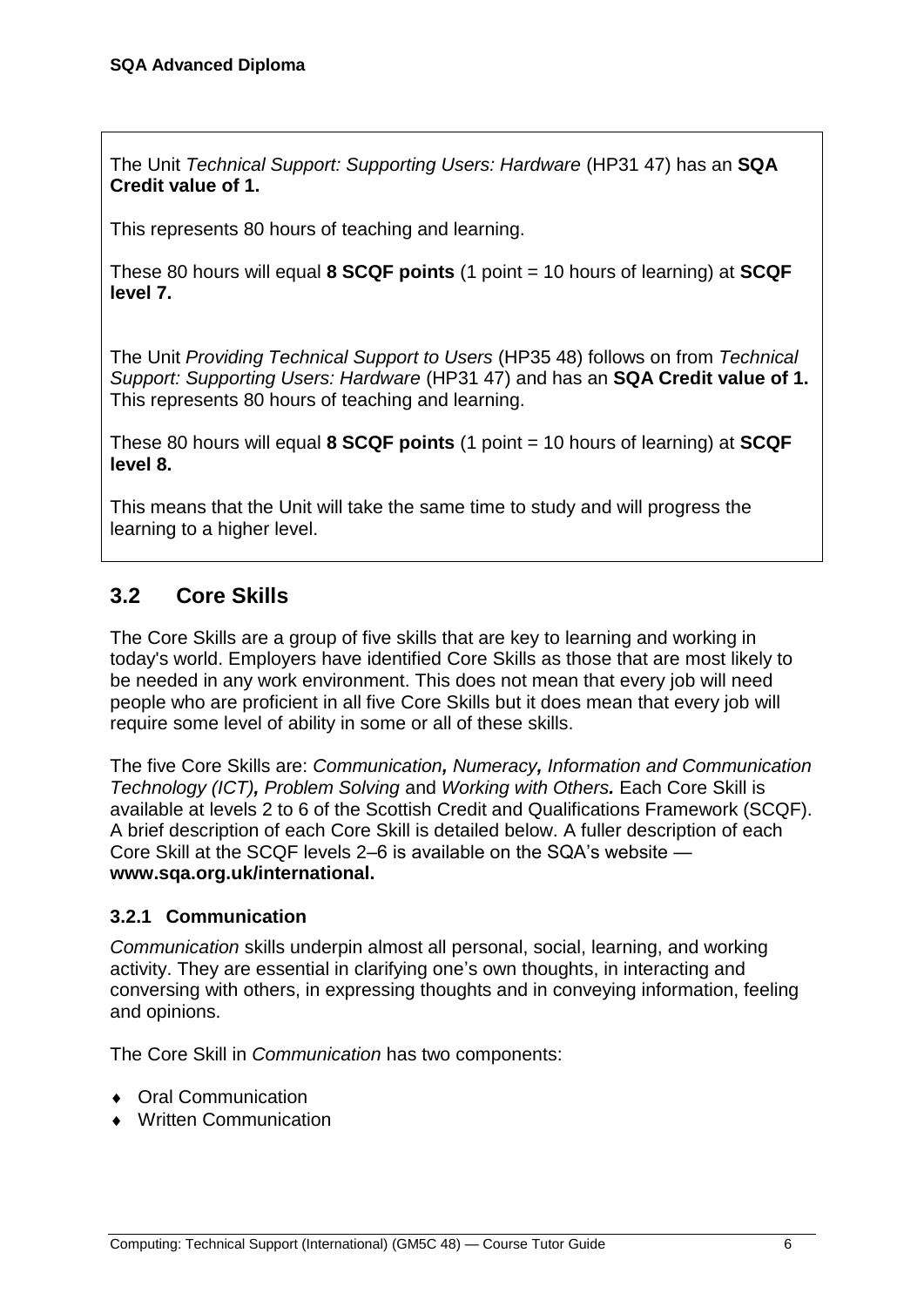#### **3.2.2 Numeracy**

*Numeracy* skills are necessary for coping with the demands of everyday life, including work and study. People need to be comfortable with numbers, and with graphs, symbols, diagrams and calculators.

The Core Skill in *Numeracy* has two components:

- Using Graphical Information
- Using Number

#### **3.2.3 Information and Communication Technology (ICT)**

*Information and Communication Technology (ICT)* focuses on the ability to use Information Technology (IT) to process information in ways which will be useful in work and in the home — it is not about developing IT specialists.

The Core Skill in *Information and Communication Technology (ICT)* has two components:

- ◆ Accessing Information
- ◆ Providing/Creating Information

#### **3.2.4 Working with Others**

*Working with Others* develops the skills needed to co-operate with others in learning and working situations to identify and achieve shared goals.

The Core Skill in *Working with Others* has two components:

- ◆ Working Co-operatively with Others
- ◆ Reviewing Co-operative Contribution

#### **3.2.5 Problem Solving**

*Problem Solving* develops the skills needed for tackling issues and problems in personal, social, vocational and occupational contexts.

The Core Skill in *Problem Solving* has three components:

- ◆ Critical Thinking
- ◆ Planning and Organising
- ◆ Reviewing and Evaluating

All qualifications offered by SQA are evaluated against the Core Skill framework and where opportunities exist to develop and/or achieve a Core Skill (embedded), these have been noted and a table is provided for each SQA Advanced Diploma showing where these skills are embedded and/or developed. (See Appendices 1a and 1b).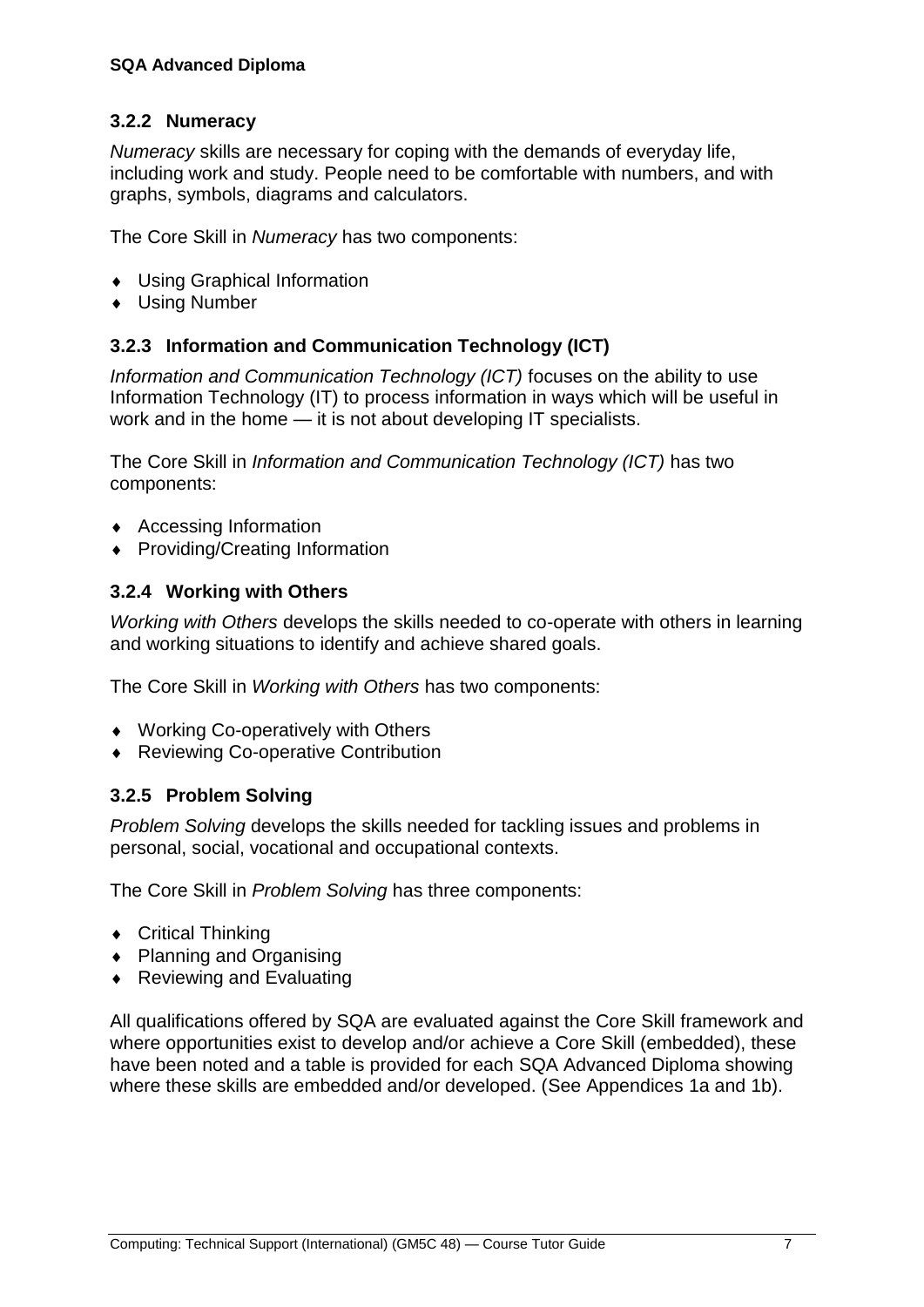### <span id="page-11-0"></span>**3.3 Assessment**

In the SQA Advanced Diploma in Computing: Technical Support award the focus is on teaching and learning to develop skills within the areas of Computing and in particular Computer Networking. Assessment is a natural part of learning and should be seen as a method of measuring learner progress in a Unit. Assessment amounts to approximately 10% of the overall Unit time allocation in the course.

The reduction in time spent on assessment is an important aim of this award. Assessment will cover a variety of knowledge and practical skills as well as the more intellectual skills of planning and evaluating. These together with the Core Skills mean that a large number of different methods are employed to ensure that a learner 'can do what s/he is supposed to do' and 'knows what s/he is supposed to know'.

A large proportion of Units take a 'project' approach using the product of a previous assessment, as the foundation of the next and the purpose is to give the candidate a true reflection of how items being studied integrate and relate to industrial practice. Where this is practical, a holistic approach is encouraged to be taken by centres in assessing across a number of Outcomes within Units or across a number of Units.

The benefit of such so-called 'cross-assessment', if it goes well, is the achievement of several Outcomes on several Units with just one assessment instrument. A matching disadvantage is that a failure results in several Units not being achieved. It would be wise for centres to consider separating out the 'retake' assessments of learners who have failed in their first attempt at a composite assessment instrument. It may be possible to combine the delivery of Units in such a way as to create a thematic delivery of the component Units. The ways in which Units may be integrated is left to centres but thematic delivery, as opposed to discrete Unit delivery, may reduce assessment and improve coherence of content.

The normal rules of re-assessment apply to this award. Candidates are normally permitted one re-assessment, or, in exceptional circumstances, two re-assessments at the discretion of the centre.

### <span id="page-11-1"></span>**3.4 Graded Units**

In the framework of every SQA Advanced Diploma there are 3 SQA Credits of Graded Unit. There are Graded Units built into the framework towards the latter part of Year 1 and Year 2. Depending on the SQA Advanced Diploma, there may be three individual Graded Units of 1 SQA Credit or there may be two Graded Units — a 1-credit Unit and a 2-credit Unit. The purposes of Graded Units are to:

- demonstrate that the candidate has achieved the principal aims of the Group Award
- demonstrate the candidate's ability to integrate the knowledge and understanding gained from other Units making up the Group Award
- grade candidate performance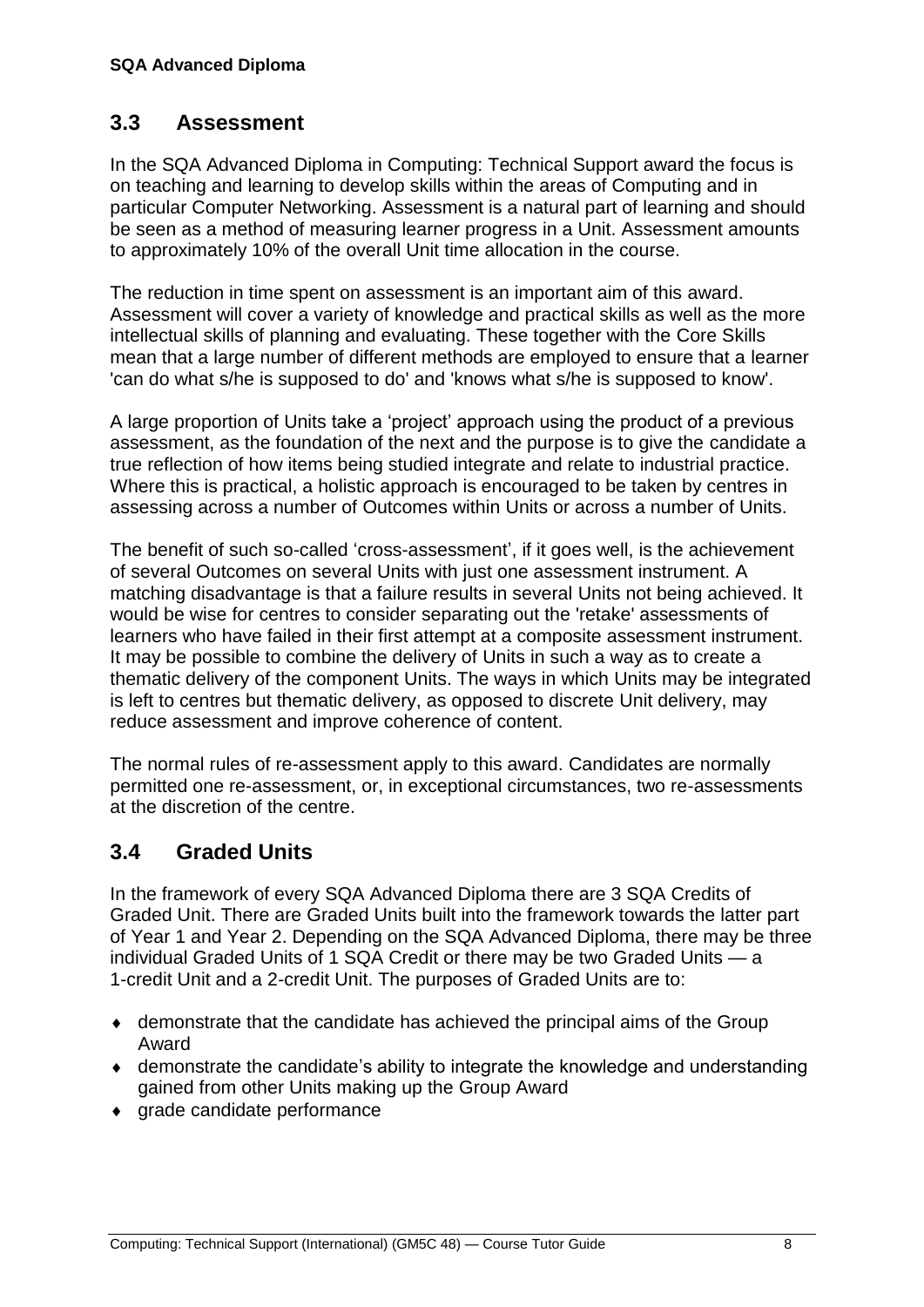Graded Units are specific to the Group Award being delivered, and reflect the principal aims of that Group Award. This means that they will also clearly reflect the uniqueness of the title of the Group Award.

The allocation of grades awarded are as follows:

- ◆ Grade A Candidate has achieved a mark of 70% or above
- Grade B Candidate has achieved a mark of between 60% and 69%
- Grade C Candidate has achieved a mark of between 50% and 59%
- $\bullet$  F (Fail)  $\leftarrow$  Candidate has failed to reach the required standard and achieved a mark less than 50%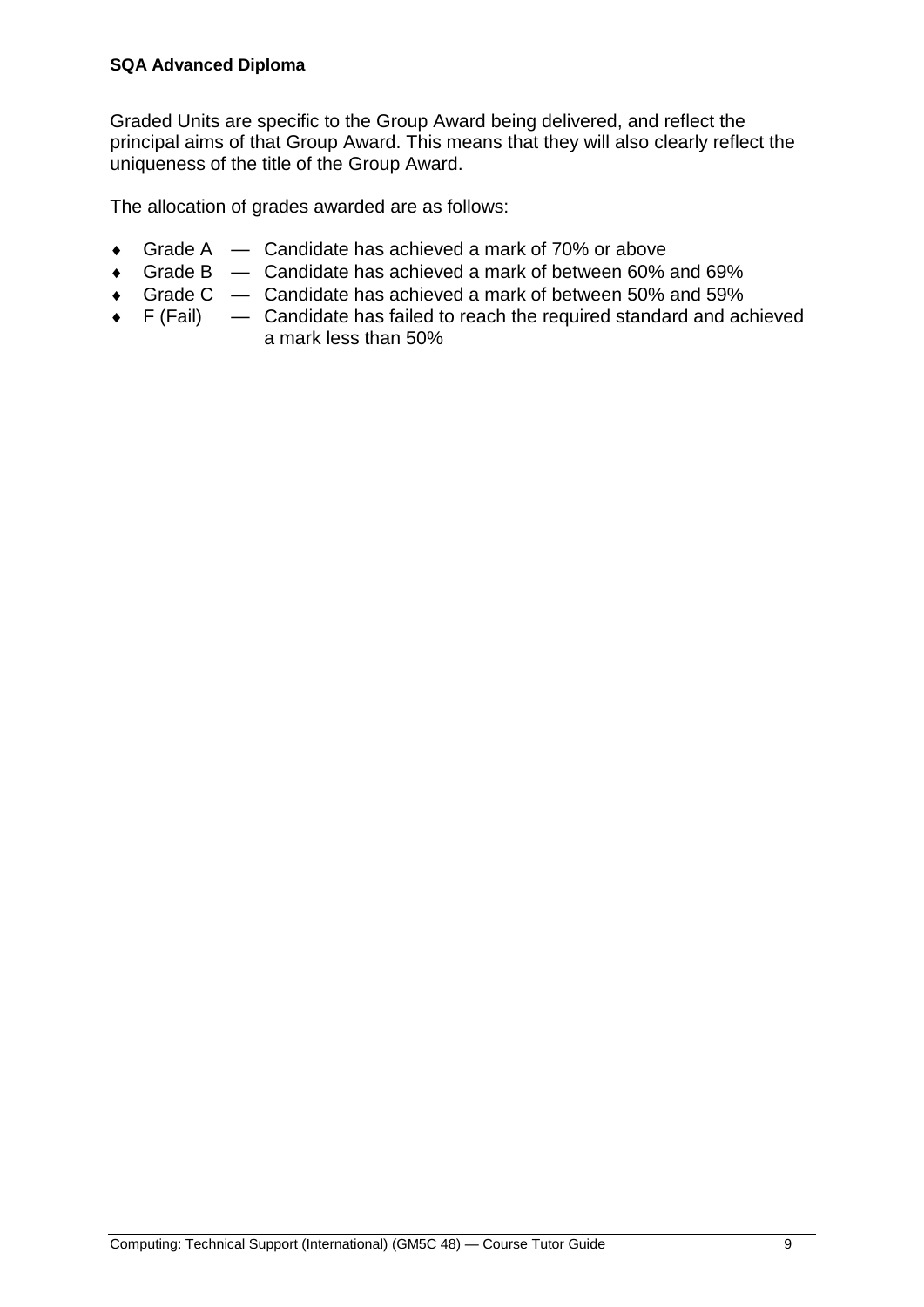## <span id="page-13-0"></span>**4 SQA Advanced Diploma in Computing: Technical Support**

### <span id="page-13-1"></span>**4.1 Target audience**

The SQA Advanced Diploma in Computing: Technical Support develops skills and knowledge in a range of technical support, server administration, network administration, problem solving, information and communication technology areas and interpersonal skills. The SQA Advanced Diploma in Computing: Technical Support is designed to lead to employment as: IT Support or operations technician, computer installation and maintenance engineer, IT user support technicians, Network Support administrator, or an IT and Telecoms engineer/IT and Telecoms technician.

<span id="page-13-2"></span>Successful candidates should be able to progress to a range of degrees.

### **4.2 Access to the course**

As with all SQA qualifications, access will be at the discretion of the centre and the following recommendations are for guidance only. It should be noted that this qualification will be taught and assessed in English.

Some examples of appropriate formal entry qualifications are specified below. They are not exhaustive or mutually exclusive and may be offered in a variety of combinations.

- An appropriate level of skill in the English language.
- ◆ Experience in the use of IT applications software.
- Different combinations of relevant National Qualifications, Vocational Qualifications and equivalent qualifications from other awarding bodies may be acceptable, as would suitable industry-standard qualifications at an appropriate level.
- Mature learners with suitable work experience will be accepted for entry provided the enrolling centre believes that the learner is likely to benefit from undertaking the award.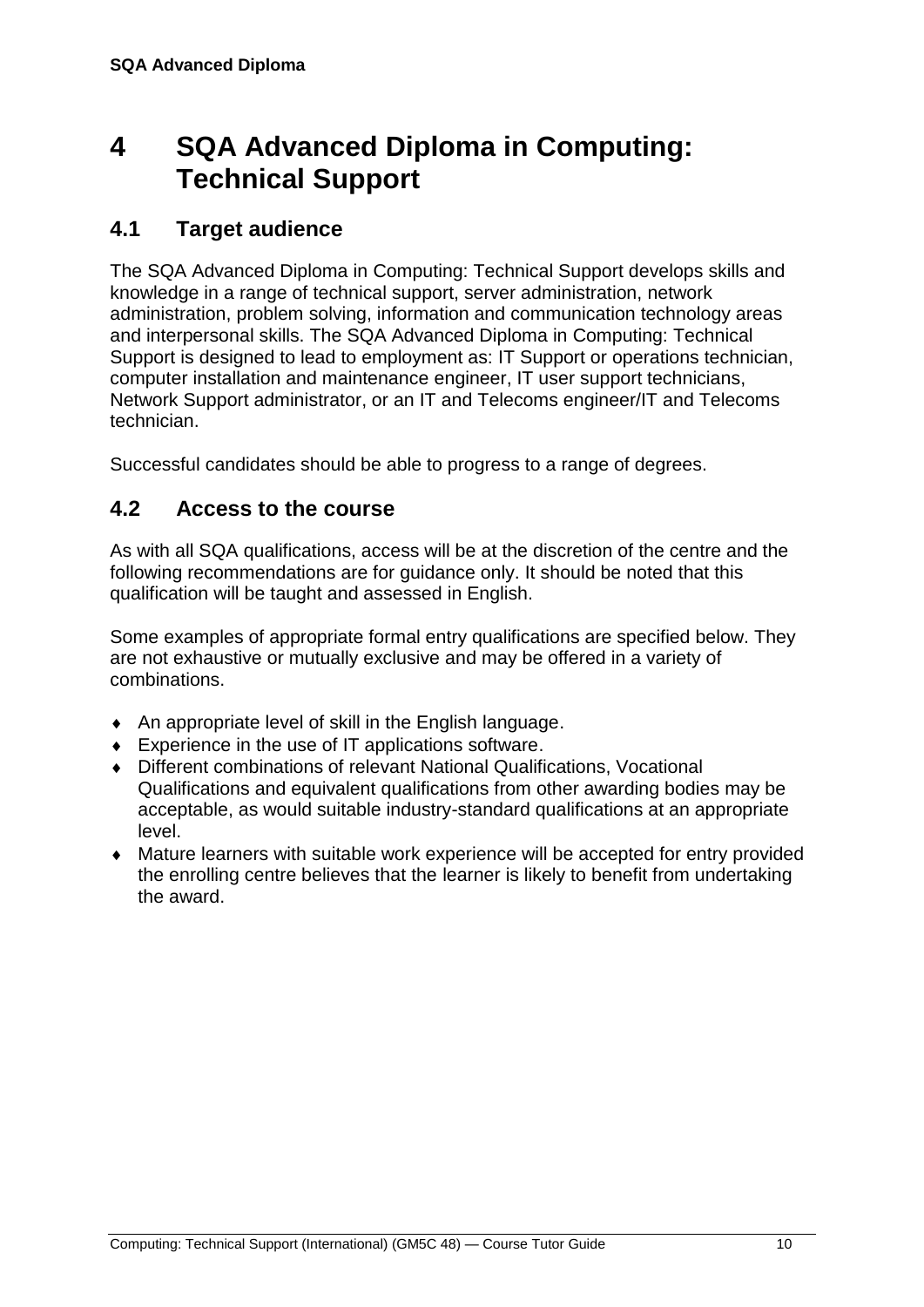### <span id="page-14-0"></span>**4.3 Aims of course**

The SQA Advanced Diploma in Computing: Technical Support award has a range of aims relating to academic and vocational progression.

The principal aim of the award is to prepare the candidates for employment in IT technical support.

The general aims of this award are to:

- 1 Develop candidates' knowledge and skills in planning, developing and evaluating.
- 2 Develop employment skills, particularly relating to the IT industry.
- 3 Enable progression within the SCQF.
- 4 Develop study and research skills.
- 5 Develop learning and transferable skills (including Core Skills).
- 6 Provide academic stimulus.
- 7 Support candidates' continuing professional development.
- 8 Update the contents of the award to reflect current professional practices and technologies.
- 9 Update the contents of the award to incorporate best practice in assessment, including a reduction in time spent on assessment and maximising the use of eassessment.
- 10 Maximise flexibility (while maintaining coherence) in qualification design to permit centres to customise the award to their local needs.
- 11 Reduce the academic level of the award (in terms of SCQF levels).
- 12 Produce Units that are able to embrace external changes without regular updates.

The specific aims of the award are:

- 13 Produce Units that are compatible with a wide range of vendors.
- 14 Prepare learners for employment in an IT or Computing post at technician or professional level in a technical support role.
- 15 Equip learners with a range of specialist technical support skills and knowledge in the use and support of computer systems.
- 16 Prepare learners for progression to further study on HE Computing courses.
- 17 Develop in learners an awareness of professional IT issues such as legal and ethical considerations.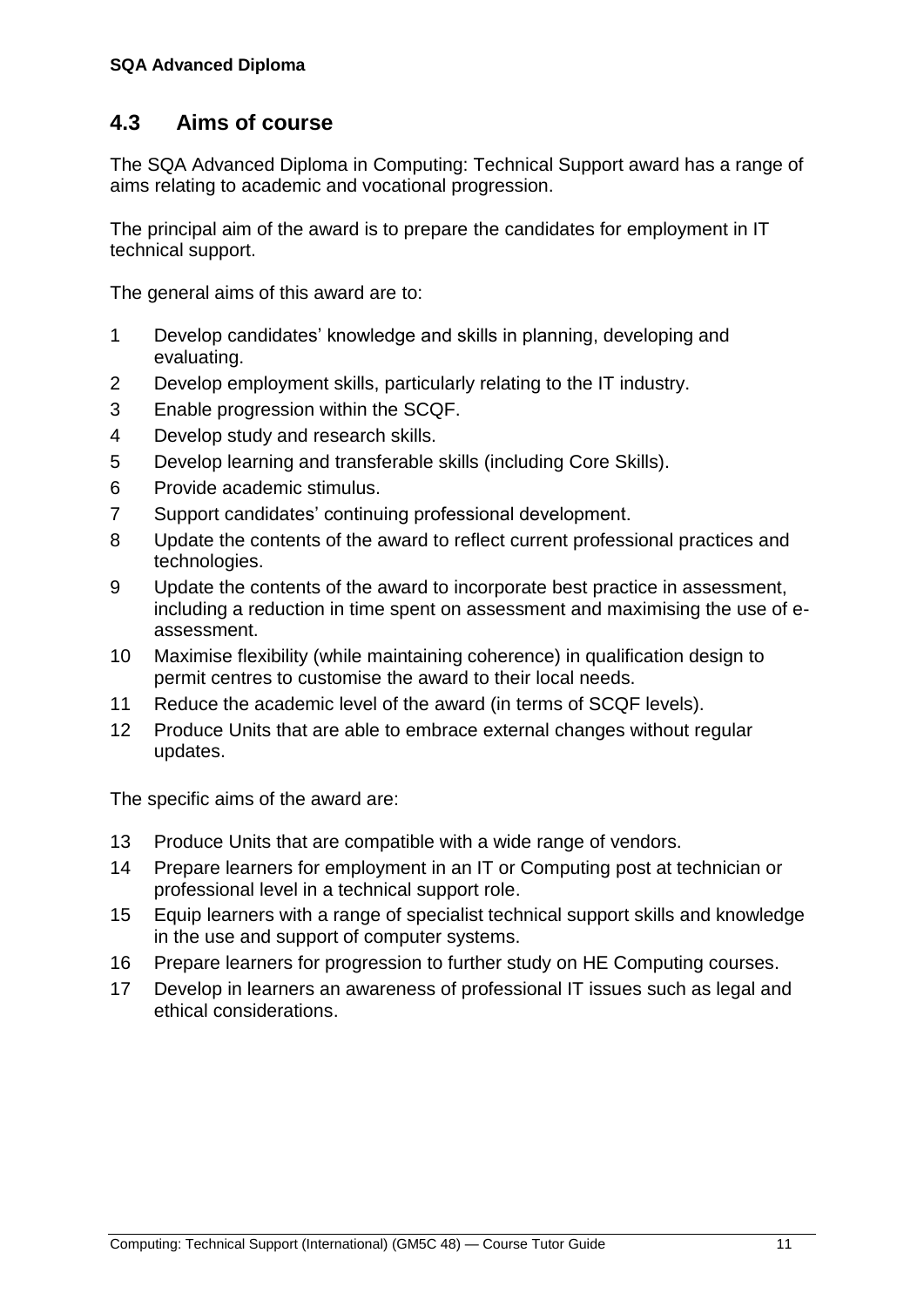### <span id="page-15-0"></span>**4.4 SQA Advanced Diploma in Computing: Technical Support Framework**

The table below shows the whole framework of Units for the SQA Advanced Diploma in Computing: Technical Support and includes their SQA Credit value and SCQF level.

| <b>Unit name</b>                                       | <b>Unit code</b> | <b>Credit</b><br>value | <b>SCQF</b><br>level |
|--------------------------------------------------------|------------------|------------------------|----------------------|
| <b>YEAR1</b>                                           |                  |                        |                      |
| Developing Software: Introduction                      | <b>HP1R47</b>    |                        | 7                    |
| Professionalism and Ethics in Computing                | HP29 47          |                        |                      |
| <b>Computer Systems Fundamentals</b>                   | <b>HP1T 47</b>   |                        |                      |
| <b>Troubleshooting Computer Problems</b>               | <b>HP1V 47</b>   |                        | 7                    |
| Team Working in Computing                              | <b>HP1X47</b>    | 1                      | 7                    |
| SQA Advanced Diploma in Computing: Graded Unit 1       | <b>HP2A 47</b>   | 1                      | 7                    |
| (Exam)                                                 |                  |                        |                      |
| <b>Client Operating Systems</b>                        | HP2747           | $\overline{2}$         | 7                    |
| <b>Computer Networks: Building Local Area Networks</b> | <b>HP2Y 47</b>   | $\overline{2}$         | 7                    |
| <b>Mathematics for Computing 1</b>                     | <b>HP1H47</b>    | 1                      |                      |
| <b>Cloud Computing</b>                                 | <b>HP1Y47</b>    |                        |                      |
| <b>Computing: Introduction to Project Management</b>   | HP21 47          |                        |                      |
| <b>Technical Support: Supporting Users: Hardware</b>   | HP31 47          |                        |                      |
| <b>Technical Support: Supporting Users: Software</b>   | HP32 47          | 1                      |                      |
|                                                        |                  |                        |                      |

| <b>HP2P 47</b> |               |   |
|----------------|---------------|---|
| HX00 47        | 2             |   |
| <b>HP2W 48</b> | $\mathcal{P}$ | 8 |
| <b>HP2X48</b>  | $\mathcal{P}$ | 8 |
| HP35 48        |               | 8 |
| HP33 48        | $\mathcal{P}$ | 8 |
|                |               |   |
| HP34 48        |               | 8 |
|                |               |   |
| <b>HP2V 48</b> | $\mathcal{P}$ | 8 |
| HP3648         | $\mathcal{P}$ | 8 |
|                |               |   |
|                |               |   |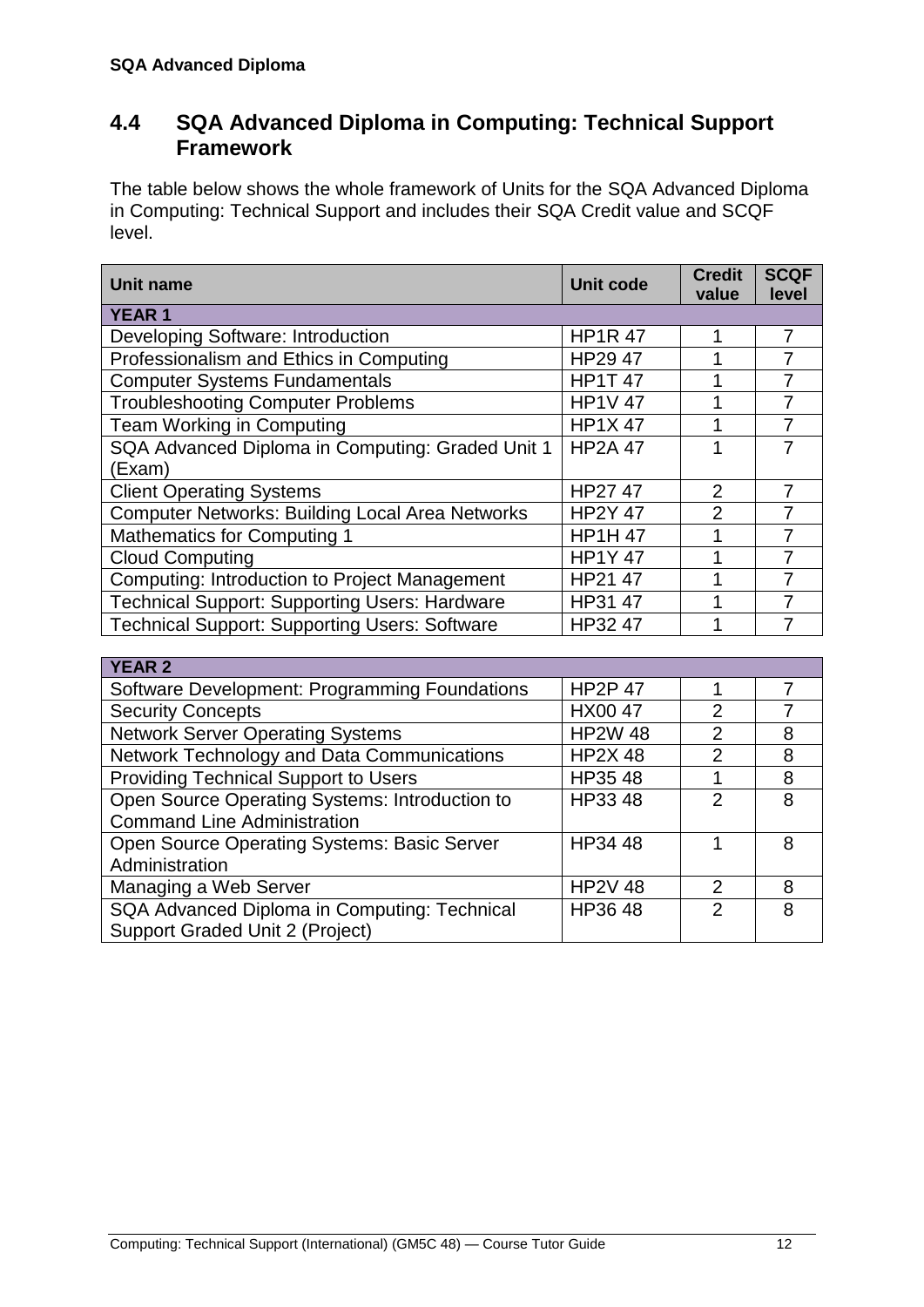### <span id="page-16-0"></span>**4.5 Core Skills**

All of the revised Units within this award have been assessed and validated against the Core Skills framework.

Successful learners will exit from the SQA Advanced Diploma in Computing: Technical Support with the following Core Skills profile:

| <b>Core Skill</b>                              | <b>Certificated exit level</b> |
|------------------------------------------------|--------------------------------|
| Communication                                  | SCQF level 5                   |
| Numeracy                                       | SCQF level 5                   |
| Information and Communication Technology (ICT) | SCQF level 6                   |
| <b>Problem Solving</b>                         | SCQF level 6                   |
| Working with Others                            | SCQF level 6                   |

<span id="page-16-1"></span>A detailed analysis of the Core Skills profile is provided in Appendices 1a and 1b.

### **4.6 Graded Unit**

Learners will take a 1-credit Graded Unit at SCQF level 7 in the first year of the SQA Advanced Diploma Group Award, and a further 2-credit Graded Unit at SCQF level 8 in the second year of the SQA Advanced Diploma Group Award.

The Graded Units take the form of:

*SQA Advanced Diploma in Computing: Graded Unit 1* (HP2A 47) Examination at SCQF level 7 —1 SQA Credit

*SQA Advanced Diploma in Computing: Technical Support Graded Unit 2* (HP36 48) Project (Investigation) at SCQF level 8 — 2 SQA Credits

Further details are provided in Section 8.3.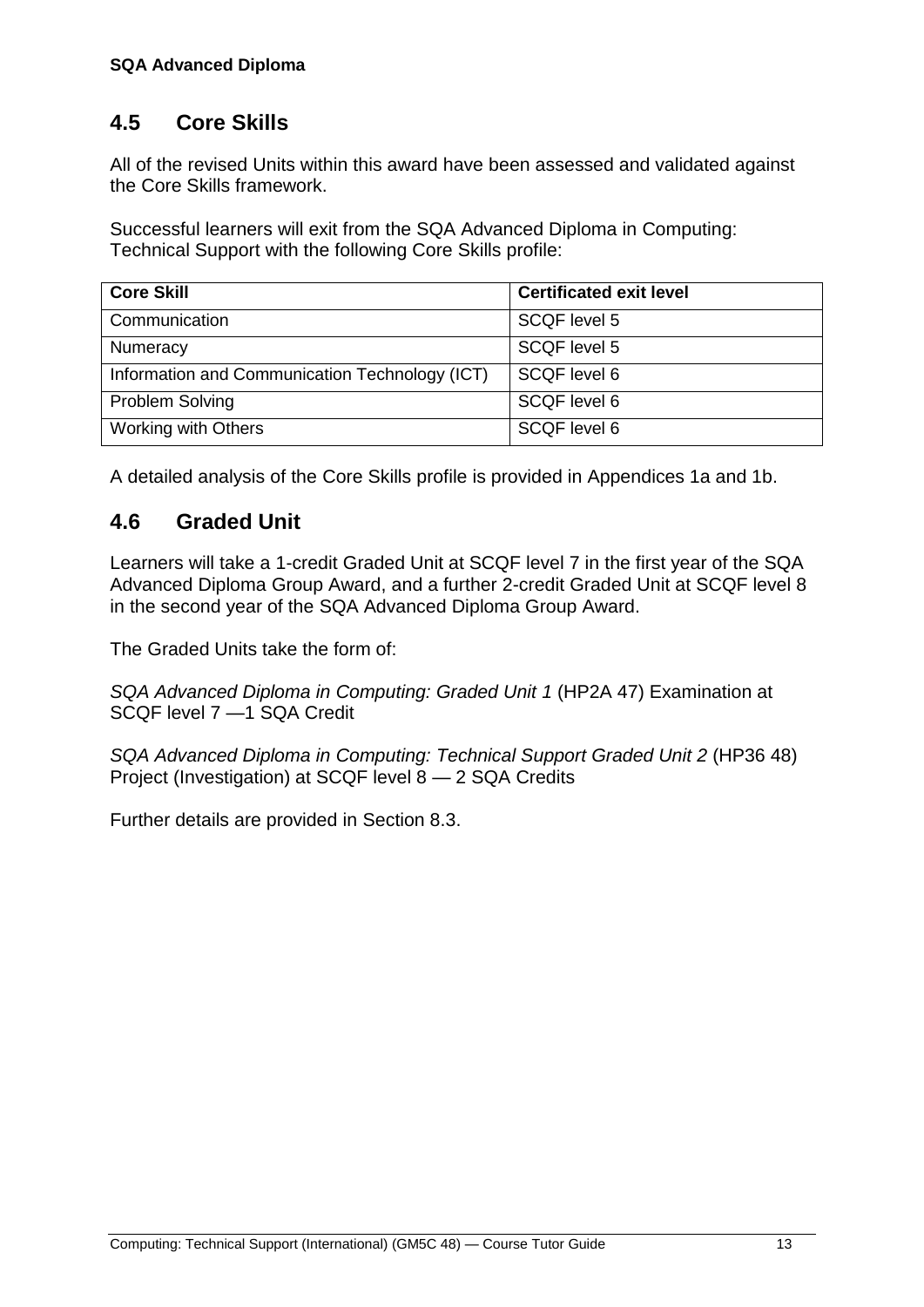## <span id="page-17-0"></span>**5 Course delivery of an SQA Advanced Diploma**

### <span id="page-17-1"></span>**5.1 How the course is delivered**

All tutors must ensure that they deliver this course using teaching methods that engage learners in 'active learning' to encourage them to participate in the learning activities set. All SQA qualifications are designed to enable learners to develop their knowledge and skills and then they are required to apply this new knowledge/skill to a new situation. Criterion-referenced assessments assume that all parties are fully informed of the criteria that candidates must achieve and the assessment conditions under which the candidates carry out the assessment activity.<sup>3</sup>

To ensure that learners are fully prepared it is essential that tutors provide as many opportunities as possible for learners to be actively engaged throughout the learning process. Learners should:

- $\bullet$  be fully informed of the criteria they must achieve
- be offered a range of learning activities to research, analyse and apply new knowledge/skills to new situations
- be offered opportunities to experience the type of activity that they will be required to carry out as part of the summative assessment
- be able to critically evaluate their personal contribution and to receive feedback from the tutor on how to enhance their understanding

Tutors should develop a learning, teaching and assessment plan for each Unit within the course and provide activities that learners should undertake.

Each Unit should have a master folder containing the Unit specification, teaching materials, the teaching and assessment plan along with assessment exemplars and re-assessments. The teaching materials and teaching plan should provide details of activities that learners should undertake. Typically they include activities such as small group/whole class discussion, group problem solving, eg analysing a case study and offering solutions based on the new learning, group project work to find examples, to research new knowledge and to present their findings to their fellow learners.

The following is a list of learning activities but it is not exhaustive:

- **+** Lectures
- **Tutorials**

 $\overline{a}$ 

- ◆ Study packs
- Problem based scenarios
- Case studies
- Group/team work
- Online materials
- IT based teaching materials

<sup>&</sup>lt;sup>3</sup> For further information about different assessment activities — whether they be for formative or summative purposes, tutors may wish to complete the new online course: Produce HN Assessments for successful prior verification OR read the SQA Guide to Assessment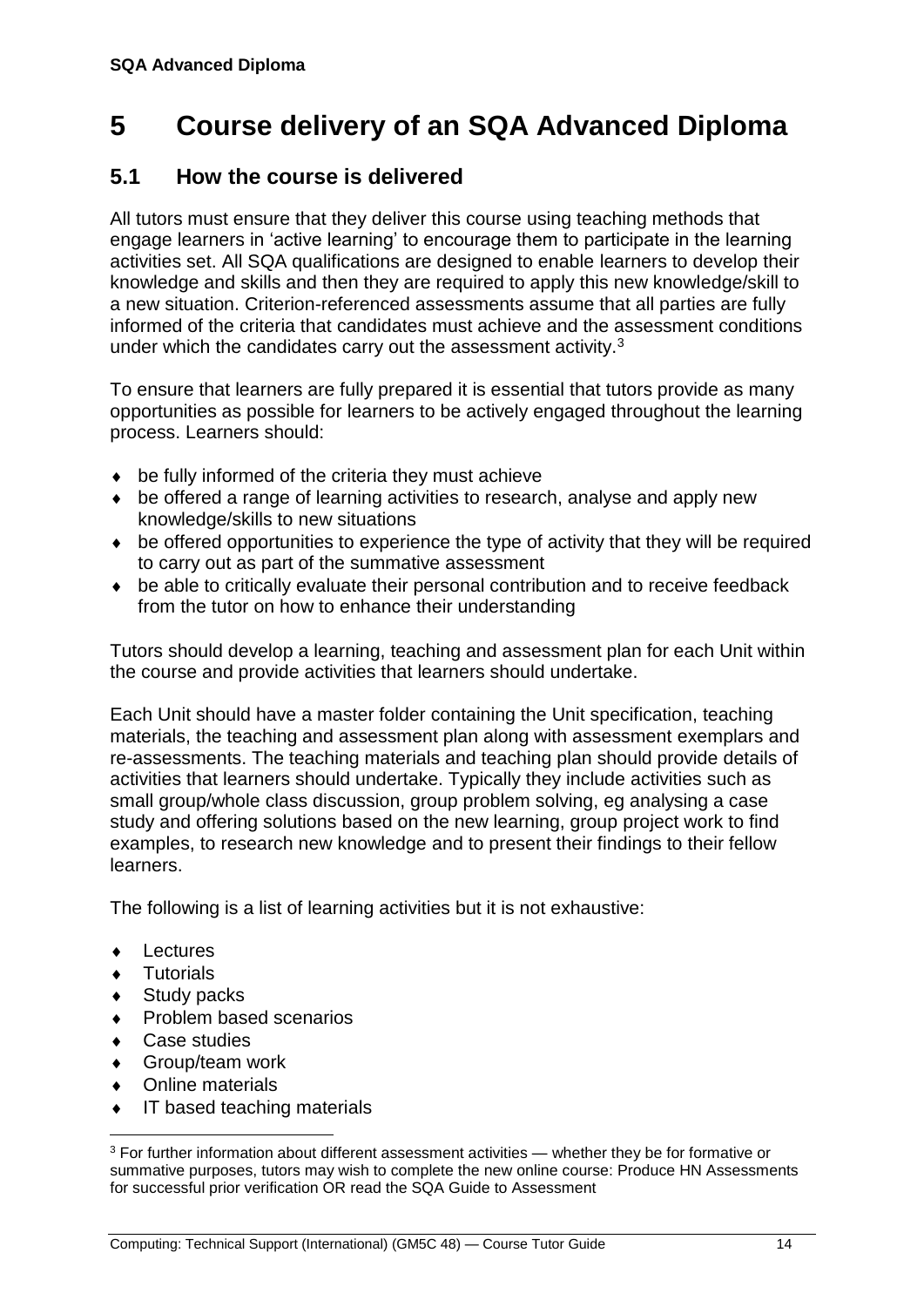- ◆ Projects
- ◆ Quizzes
- ◆ Research and presentation of findings to fellow learners
- $\leftarrow$  Role play
- Short-response questions, multiple-choice questions
- Create questions for other learners (with answers), etc

Tutors should consider the nature of the assessment method as well as the assessment content when planning learning activities so that learners are appropriately prepared.

It is the tutor's responsibility to explain to the learners what is required of them and then to direct, encourage, co-ordinate and support learners to complete the activity. It is also the tutor's responsibility to ensure the resources needed are available to the learners. Materials should be reviewed on a regular basis to ensure they are still relevant.

Some activities could require learners to work in pairs or small groups to discuss issues or to solve a given problem. Other activities could require the learner to undertake some independent research out with the classroom and to bring their findings to the next lesson and present this to the class in a report or presentation format. Some Units will require the learner to undertake independent reading and learners should be prepared to discuss key issues within the classroom as organised and led by the tutor.

In practical skills classes, learners should be directed to use practice exercises to enable them to become proficient. Tutors may demonstrate the skill first and then coach the learners individually when unsure. In terms of developing independent learners, in the case of information technology, learners should be encouraged to independently use the online Help facilities within applications. It should be noted that even in practical classes, learners should be encouraged to work in small groups and to support one another as part of the learning process — by explaining to another; a learner has to reformulate and communicate the learning point thus deepening their learning.

When undertaking group work, learners should be encouraged/directed to work with different groups each time they attempt a new task so that they get to know and work with a wide range of individuals. The groups should be given clear task activities. Tutors should note the various roles assigned to the group members and they should set a time limit for the completion of the task.

At the end of each activity tutors should make time to receive feedback from each group so that they can assess knowledge and understanding and use the feedback session to repeat important key points and to clear up any misunderstandings. Tutors must also provide feedback to learners on their performance in activities, etc.

Where centres have access to electronic resources such as Virtual Learning Environments, Blogs, Wikis, etc — tutors/lecturers are encouraged to use these collaborative tools in the learning process.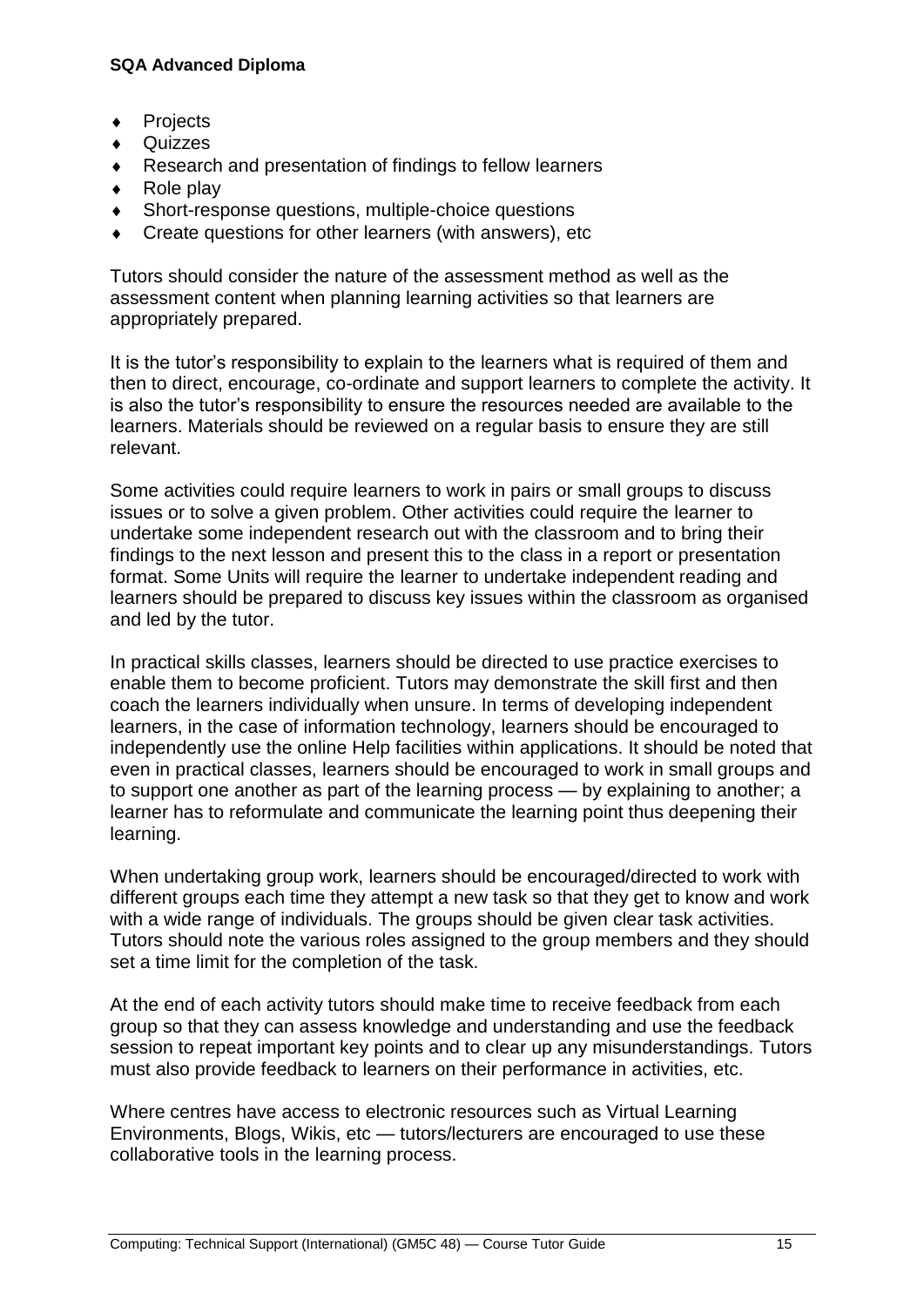### <span id="page-19-0"></span>**5.2 Support for learners**

All tutors delivering on a course have a collective responsibility to ensure that all learners are supported in a manner that meets their individual needs as they progress through the course.

Each individual tutor has a role to monitor an individual learner's understanding and progress at Unit level and feed comments to the Course Team. At individual Unit level, tutors may wish to use a range of mechanisms to support learners and to establish if learners are progressing well on the course.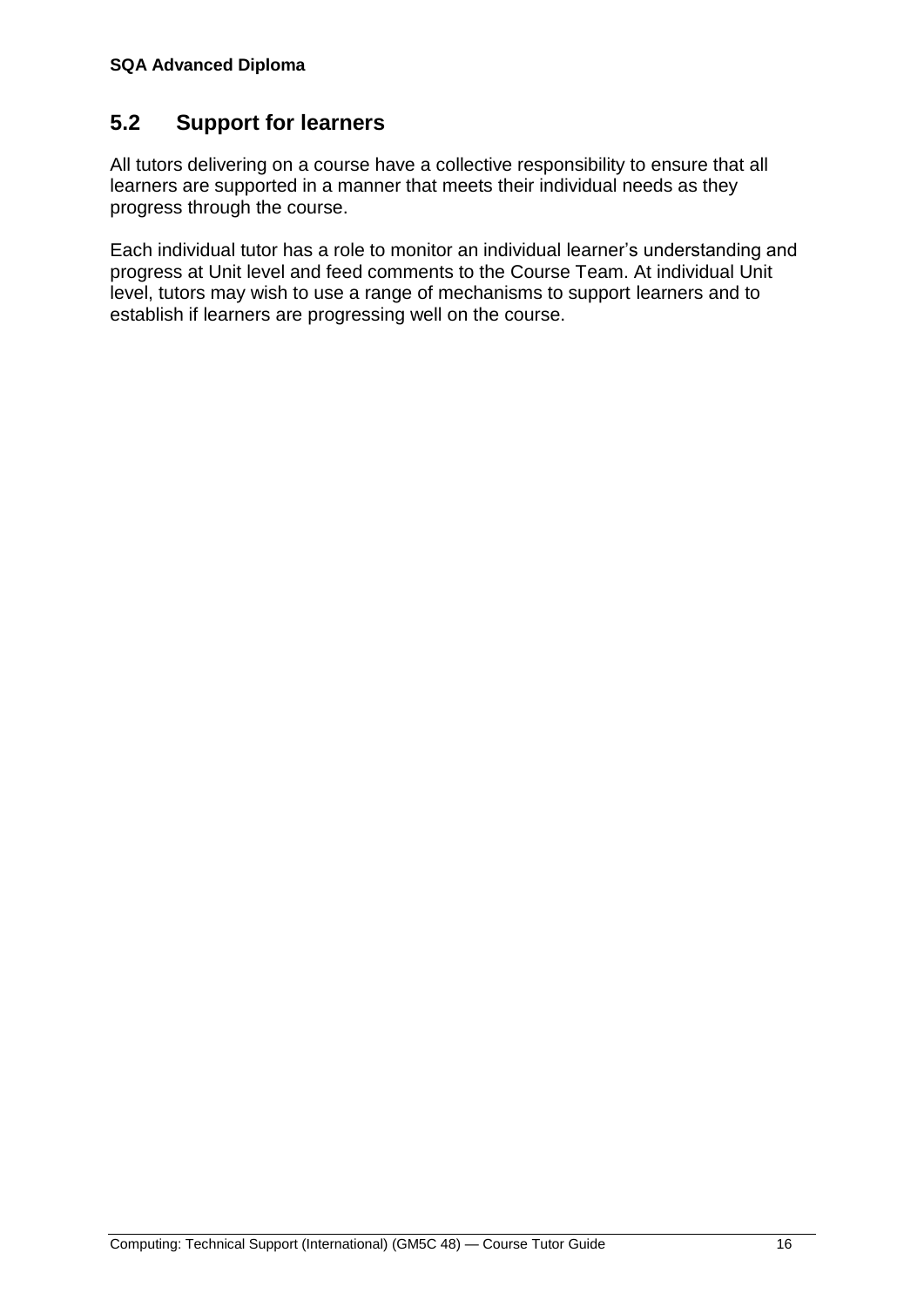## <span id="page-20-0"></span>**6 SQA Advanced Diploma in Computing: Technical Support course delivery**

### <span id="page-20-1"></span>**6.1 Teaching plan**

The Units that make up this Group Award are listed in Section 6.2 — *Overview of Units.*

This Section — *Teaching plan* — provides a *suggested* delivery schedule for the Units and highlights the best way to sequence the Units over two years.

When constructing this teaching plan consideration was given to the following points:

- Year 1 will contain Units which are mainly at SCQF level 7.
- Year 2 will contain Units which are mainly at SCQF level 8 and there should be a natural progression from some of the Units delivered in Year 1 to those being delivered in Year 2.
- Some Units are 2-credit and thought must be given as to whether the Unit should be covered in one semester or across the whole year.
- Finally, the Graded Units completed at the end of Years 1 and 2 are based on some of the mandatory Units. The Units being assessed as part of the Graded Unit, must be delivered and assessed to ensure that sufficient learning will have taken place to enable the learners a fair opportunity at achieving the Graded Unit at an appropriate grade.

Learners will study 15 credits worth of Units in each year. One semester will have 7 credits and one semester 8 credits. The weighting of these Units will depend on the relationship of the relevant Unit with other Units in terms of prior knowledge needed and/or complementary knowledge.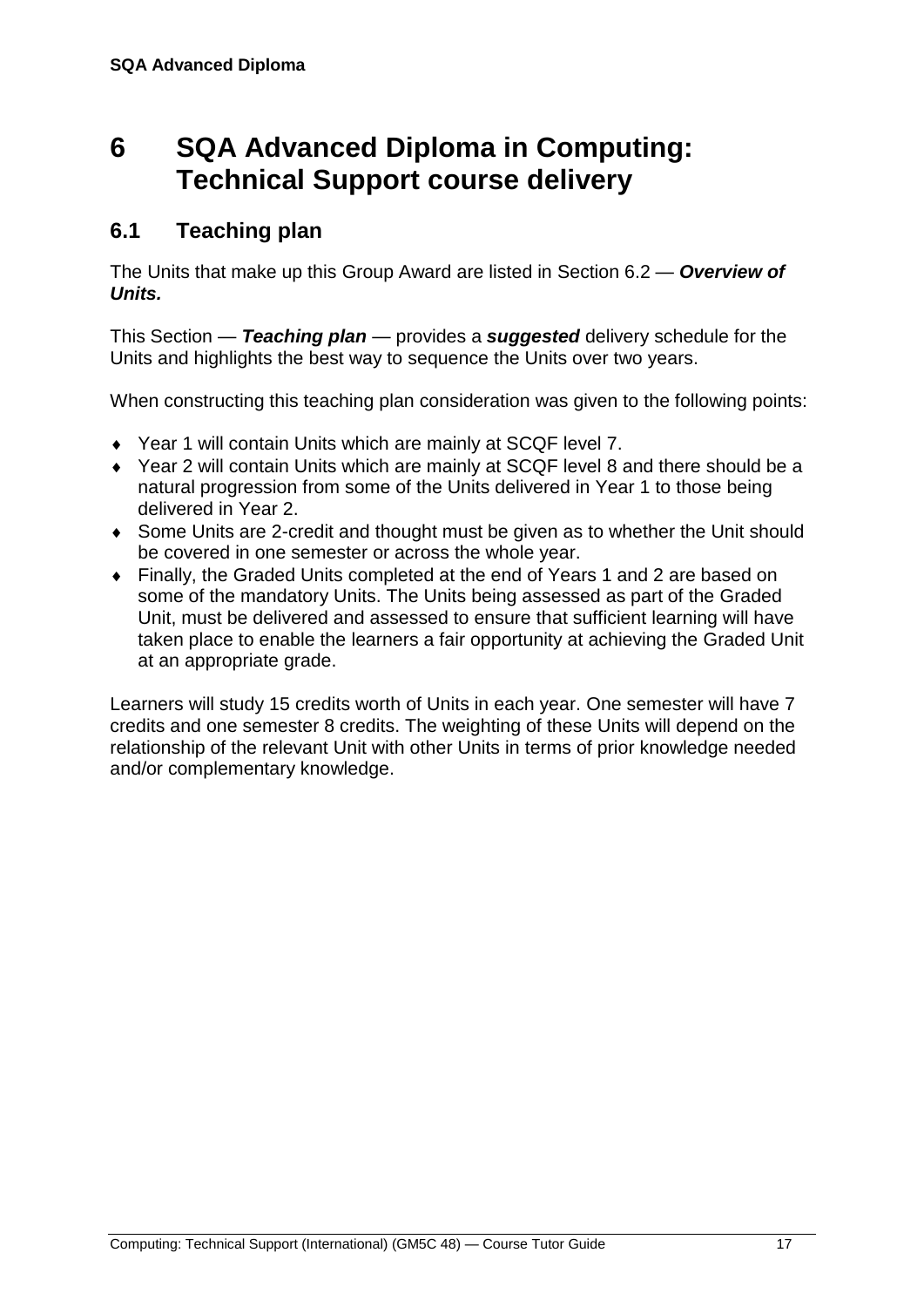#### **Rationale for the suggested delivery schedule**

Two suggested delivery schedules have been given for Year 1 and Year 2 of SQA Advanced Diploma in Computing: Technical Support — Option A and Option B.

The majority of the SCQF level 7 Units have been included in Year 1, so that learners are provided with introductory knowledge and understanding in the subject areas of — Computer and Operating system fundamentals, network and security theory, professional issues, teamworking, project management, and software development.

The majority of the Units in Year 2 are SCQF level 8 Units that will develop on the knowledge and understanding gained in Year 1. Learners will be able to extend their knowledge and skills in Network Technology and Data Communications, Web and Mail Server management, Open Source Operating Systems, and Network and Server Administration.

#### **6.1.1 Year 1: Suggested delivery schedule**

#### **Year 1 — Option A**

| <b>Semester 1</b>                                                                          | <b>Semester 2</b>                                                                                    |
|--------------------------------------------------------------------------------------------|------------------------------------------------------------------------------------------------------|
| Developing Software: Introduction<br>(HP1R 47) - SCQF level 7, 1 SQA Credit                | SQA Advanced Diploma in Computing:<br>Graded Unit 1 (Exam)<br>(HP2A 47) - SCQF level 7, 1 SQA Credit |
| Professionalism and Ethics in Computing<br>(HP29 47) - SCQF level 7, 1 SQA Credit          | <b>Mathematics for Computing 1</b><br>(HP1H 47) - SCQF level 7, 1 SQA Credit                         |
| <b>Computer System Fundamentals</b><br>(HP1T 47) - SCQF level 7, 1 SQA Credit              | <b>Cloud Computing</b><br>(HP1Y 47) - SCQF level 7, 1 SQA Credit                                     |
| <b>Troubleshooting Computer Problems</b><br>(HP1V 47) - SCQF level 7, 1 SQA Credit         | <b>Technical Support: Supporting Users:</b><br>Hardware<br>(HP31 47) - SCQF level 7, 1 SQA Credit    |
| Teamworking in Computing<br>(HP1X 47) - SCQF level 7, 1 SQA Credit                         | Technical Support: Supporting Users:<br>Software<br>(HP32 47) - SCQF level 7, 1 SQA Credit           |
| Security Concepts (HX00 47) - SCQF level 7, 2 SQA Credits                                  |                                                                                                      |
| Client Operating Systems (HP27 47) - SCQF level 7, 2 SQA Credits                           |                                                                                                      |
| Computing: Introduction to Project<br>Management<br>(HP21 47) - SCQF level 7, 1 SQA Credit |                                                                                                      |
| Eight Units studied at SCQF level 7,<br>(6 credits completed)                              | Seven Units studied at SCQF level 7,<br>(9 credits completed)                                        |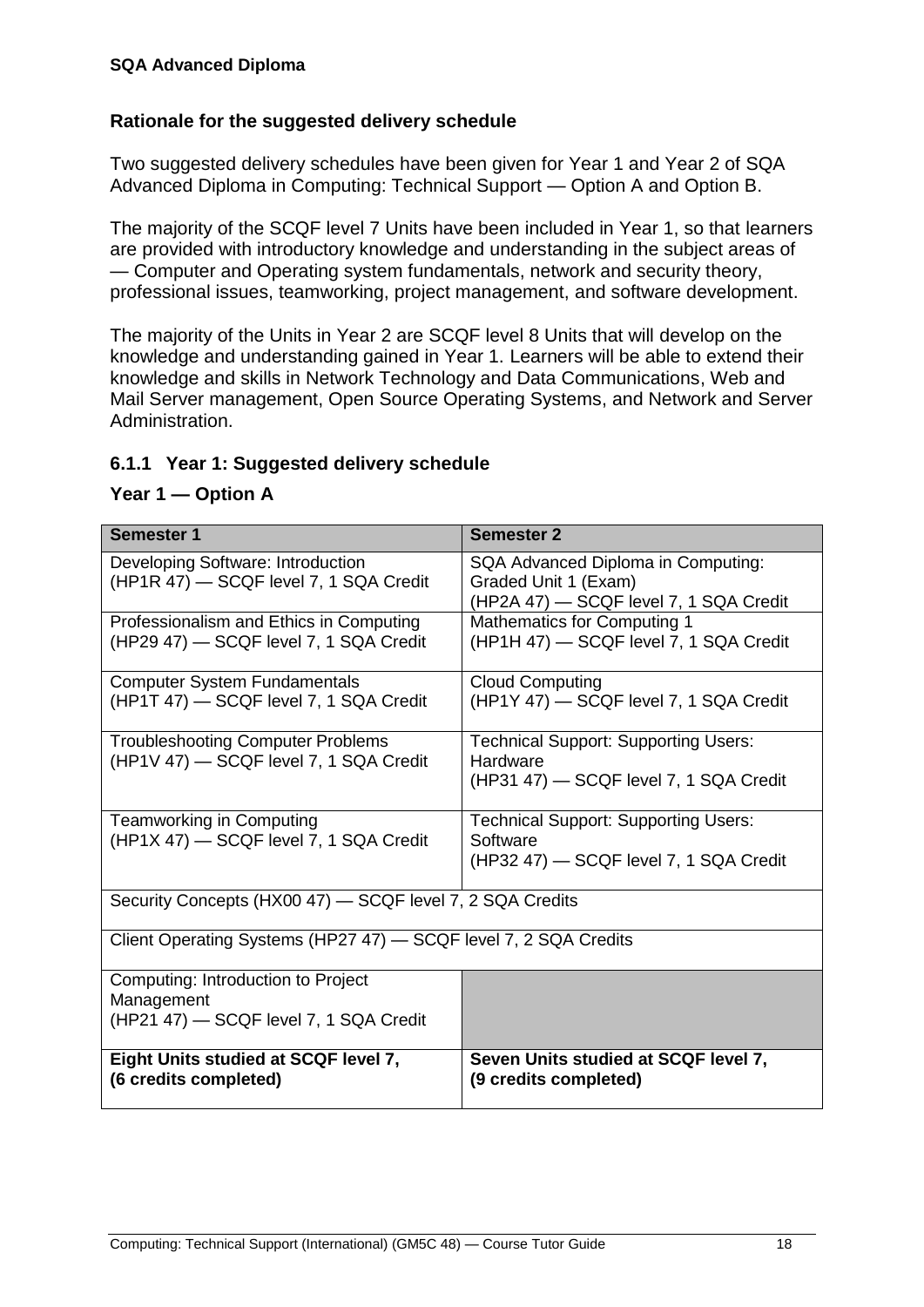#### **Rationale for Year 1 (Option A)**

In this option all the core level 7 Units (HP1R 47, HP29 47, HP1T 47, HP1V 47, and HP1X 47) are completed in Semester 1. These Units are generic to all SQA Advanced Computing courses, and include the Core Skills and concepts which will underpin the rest of the course. The Graded Unit exam (HP2A 47) which tests knowledge and skills included in the core Units is taken in Semester 2. *Computing: Introduction to Project Management* (HP21 47) is also taken in Semester 1 and will help candidates with both *Teamworking in Computing* (HP1X 47) and other Units.

The two level 7 Units *Client Operating Systems* (HP27 47) and *Security Concepts* (HX00 47) are taken over both semesters, allowing more time to complete these 2-credit Units. The remaining single credit level 7 Units are taken in Semester 2, and along with the previous Units will provide an underpinning foundation for the more advanced Units taken in Year 2.

#### **Key features of Year 1 (Option A)**

- The core generic Units are completed in Semester 1 providing a sound foundation for the rest of the course
- All subjects necessary for the Graded Unit exam are taken in Semester 1
- 6 credits are completed in Semester 1 which should help to build learners' confidence for Semester 2
- The two double credit level 7 Units are taken over both semesters allowing more time for completion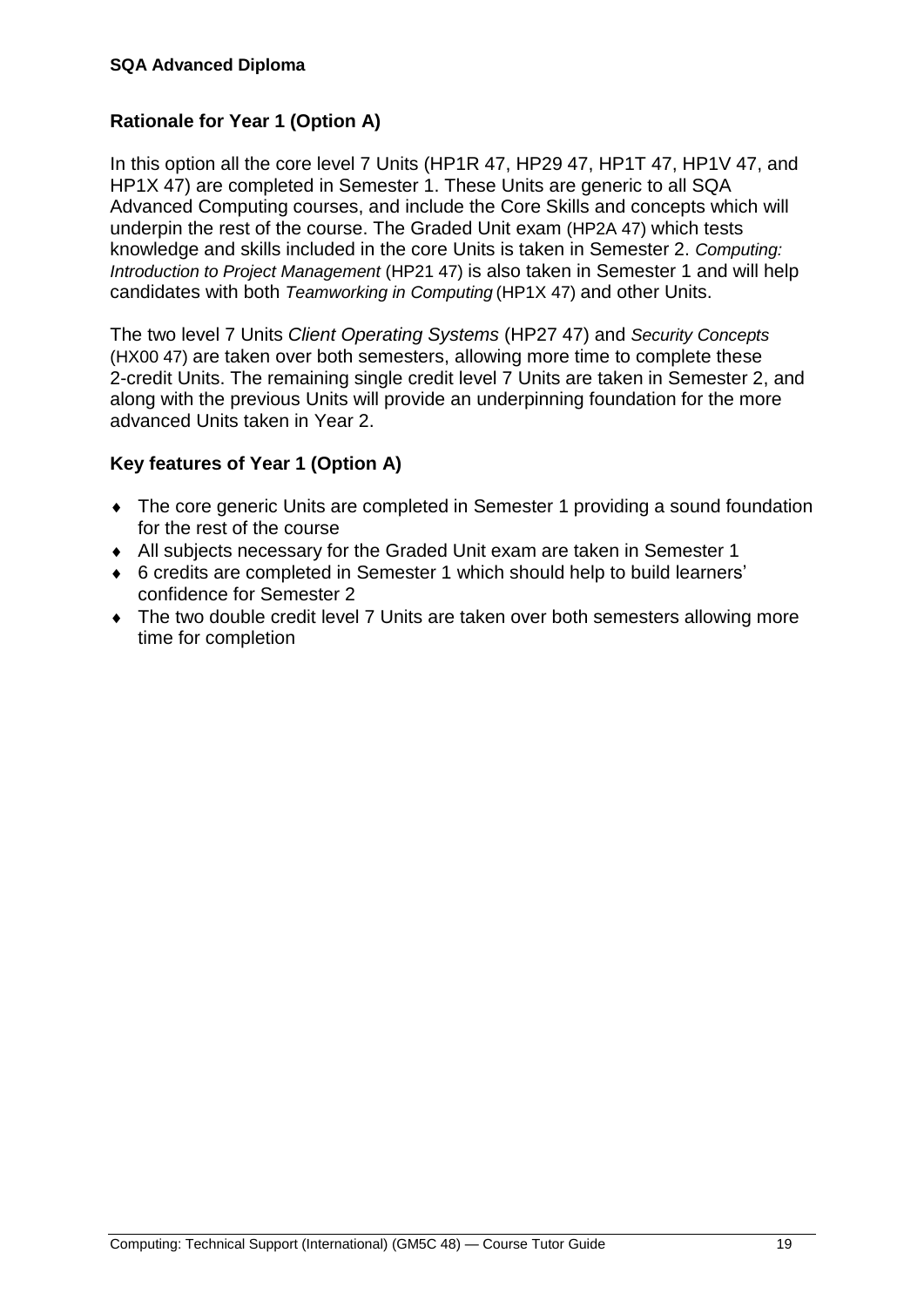#### **Year 1 — Option B**

| <b>Semester 1</b>                                                                          | <b>Semester 2</b>                                                                                    |
|--------------------------------------------------------------------------------------------|------------------------------------------------------------------------------------------------------|
| Developing Software: Introduction<br>(HP1R 47) - SCQF level 7, 1 SQA Credit                | SQA Advanced Diploma in Computing:<br>Graded Unit 1 (Exam)<br>(HP2A 47) - SCQF level 7, 1 SQA Credit |
| Professionalism and Ethics in Computing<br>(HP29 47) - SCQF level 7, 1 SQA Credit          | <b>Mathematics for Computing 1</b><br>(HP1H 47) - SCQF level 7, 1 SQA Credit                         |
| <b>Computer System Fundamentals</b><br>(HP1T 47) - SCQF level 7, 1 SQA Credit              | <b>Cloud Computing</b><br>(HP1Y 47) - SCQF level 7, 1 SQA Credit                                     |
| <b>Troubleshooting Computer Problems</b><br>(HP1V 47) - SCQF level 7, 1 SQA Credit         | <b>Technical Support: Supporting Users:</b><br>Hardware<br>(HP31 47) - SCQF level 7, 1 SQA Credit    |
| Teamworking in Computing<br>(HP1X 47) - SCQF level 7, 1 SQA Credit                         | <b>Technical Support: Supporting Users:</b><br>Software<br>(HP32 47) - SCQF level 7, 1 SQA Credit    |
| <b>Client Operating Systems</b><br>(HP27 47) - SCQF level 7, 2 SQA Credits                 | <b>Security Concepts</b><br>(HX00 47) - SCQF level 7, 2 SQA Credits                                  |
| Computing: Introduction to Project<br>Management<br>(HP21 47) - SCQF level 7, 1 SQA Credit |                                                                                                      |
| Seven Units studied at SCQF level 7,<br>(8 credits completed)                              | Six Units studied at SCQF level 7,<br>(7 credits completed)                                          |

#### **Rationale for Year 1 (Option B)**

In this option all the core level 7 Units (HP1R 47, HP29 47, HP1T 47, HP1V 47, and HP1X 47) are completed in Semester 1. These Units are generic to all SQA Advanced Computing courses, and include the Core Skills and concepts which will underpin the rest of the course. The Graded Unit exam (HP2A 47) which tests knowledge and skills included in the core Units is taken in Semester 2. *Computing: Introduction to Project Management* (HP21 47) is also taken in Semester 1 and will help candidates with both *Teamworking in Computing* (HP1X 47) and other Units.

The remaining single credit level 7 Units are taken in Semester 2, and along with the previous Units will provide an underpinning foundation for the more advanced Units taken in Year 2.

The 2-credit level 7 Unit *Client Operating Systems* (HP27 47) is completed in Semester 1, before the 2-credit level 7 Unit *Security Concepts* (HX00 47) is done in Semester 2. As HP27 47 is completed by end of Semester 1 option B has the advantage of allowing for completion of more Units in Semester 1.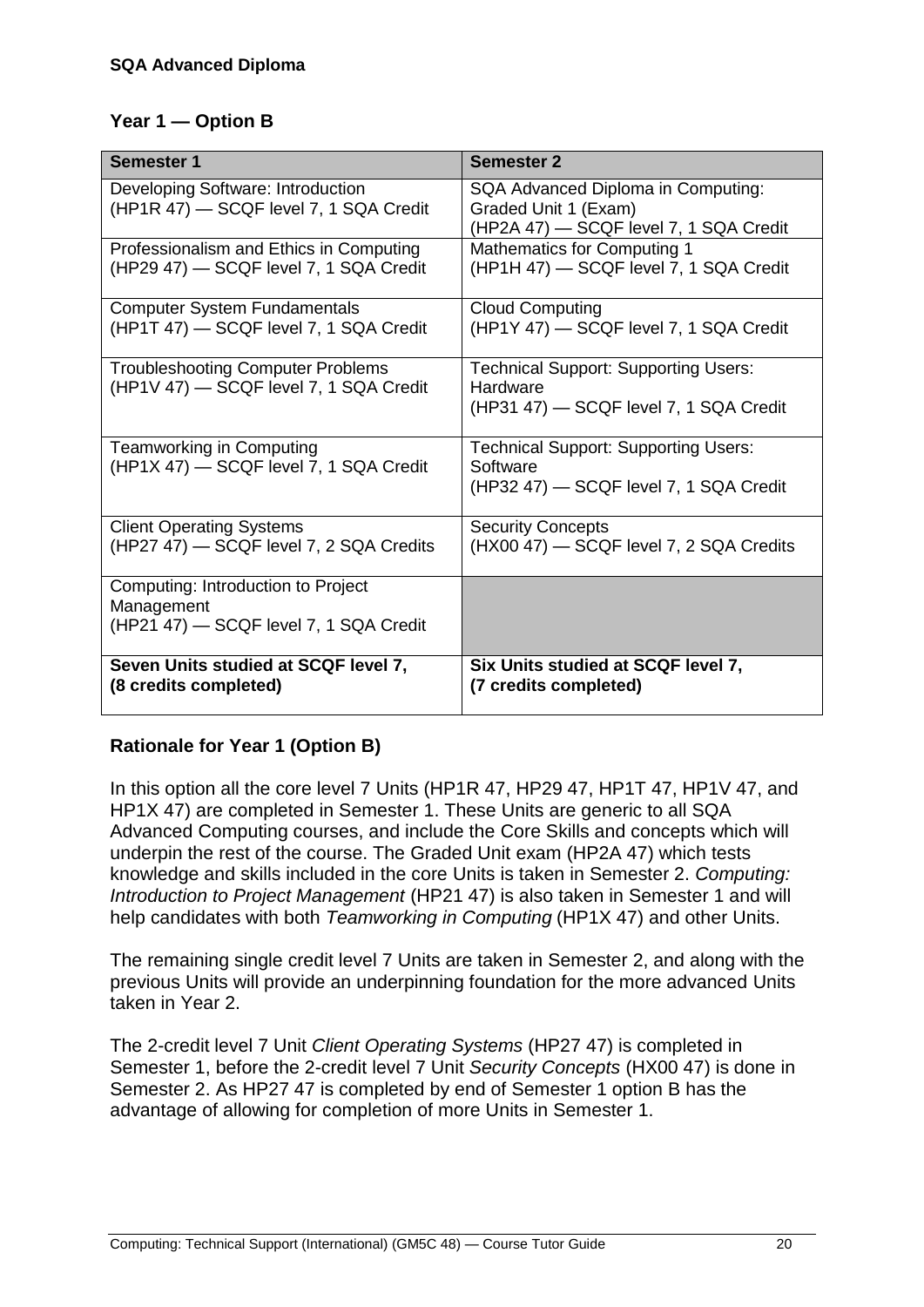#### **Key features of Year 1 (Option B)**

- The core generic Units are completed in Semester 1 providing a sound foundation for the rest of the course
- All subjects necessary for the Graded Unit exam are taken in Semester 1
- 8 credits are completed in Semester 1 which should help to build learners' confidence for Semester 2
- All Units are completed inside a single semester

#### **6.1.2 Year 2: Suggested delivery schedule**

#### **Year 2 — Option A**

| <b>Semester 1</b>                                                                          | <b>Semester 2</b>                                |  |
|--------------------------------------------------------------------------------------------|--------------------------------------------------|--|
| Computer Networks: Building Local Area Networks (HP2Y 47) — SCQF level 7, 2 SQA<br>Credits |                                                  |  |
| Network Technology and Data Communications (HP2W 48) — SCQF level 8, 2 SQA Credits         |                                                  |  |
| <b>Network Server Operating Systems</b>                                                    | Managing a Webserver                             |  |
| (HP2W 48) - SCQF level 8, 2 SQA Credits                                                    | (HP2V 48) - SCQF level 8, 2 SQA Credits          |  |
| <b>Open Source Operating Systems:</b>                                                      | SQA Advanced Diploma in Computing:               |  |
| Introduction to Command Line Administration                                                | <b>Technical Support Graded Unit 2 (Project)</b> |  |
| (HP33 48) - SCQF level 8, 2 SQA Credits                                                    | (HP36 48) - SCQF level 8, 2 SQA Credits          |  |
| <b>Providing Technical Support to Users</b>                                                | <b>Open Source Operating Systems: Basic</b>      |  |
| (HP35 48) - SCQF level 8, 1 SQA Credit                                                     | <b>Server Administration</b>                     |  |
|                                                                                            | (HP34 48) — SCQF level 8, 1 SQA Credit           |  |
| Software Development: Programming                                                          |                                                  |  |
| <b>Foundations</b>                                                                         |                                                  |  |
| (HP2P 47) - SCQF level 7, 1 SQA Credit                                                     |                                                  |  |
|                                                                                            |                                                  |  |
| Six Units studied: two at SCQF level 7,                                                    | Five Units studied: 1 at SCQF level 7,           |  |
| four at SCQF level 8 (6 credits completed)                                                 | four at SCQF level 8, (9 credits completed)      |  |

#### **Rationale for Year 2 (Option A)**

The Graded Unit *SQA Advanced Diploma in Computing: Technical Support Graded Unit 2* (Project) (HP36 48) is taken in Year 2 Semester 2 to allow the input of skills and knowledge acquired in Year 1 and from the Year 2 Semester 1 Units *Network Server Operating Systems* (HP2W 48), *Open Source Operating Systems: Introduction to Command Line Administration* (HP33 48), and *Providing Technical Support to Users* (HP35 48).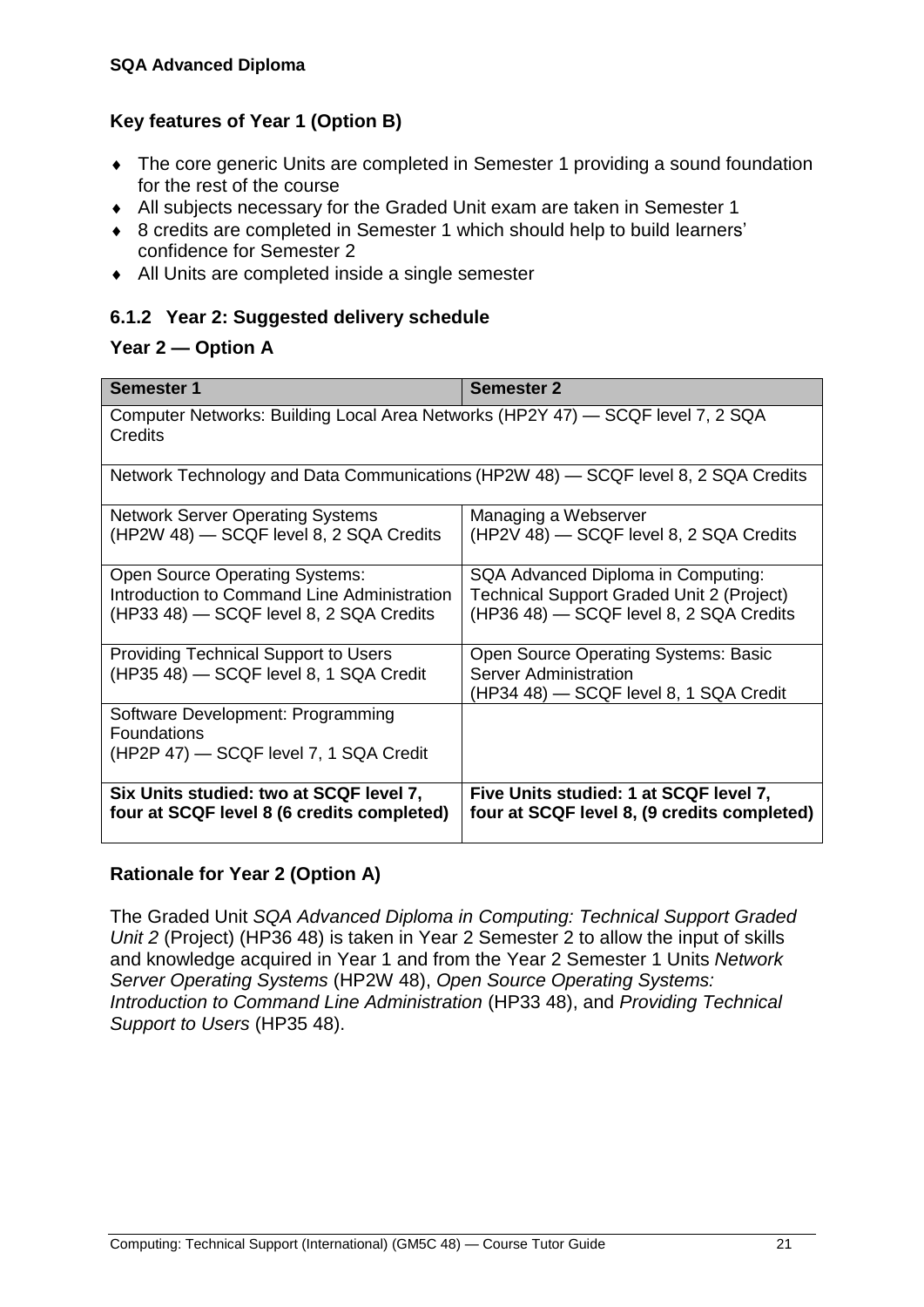The Open Source level 8 Units are related and there is a natural progression from *Open Source Operating Systems: Introduction to Command Line Administration* (HP33 48) in Semester 1 to *Open Source Operating Systems: Basic Server Administration* (HP34 48) taken in Semester 2.

There should be opportunities for course and assessment integration between *Computer Networks: Building Local Area Networks* (HP2Y 47), and *Network Technology and Data Communications* (HP2W 48) where similar topics are covered.

#### **Key features of Year 2 (Option A)**

- ◆ Natural progression between Units
- 6 credits are completed in Semester 1 which should help to build learners' confidence for Semester 2
- Key subjects recommended for the Graded Unit project are taken in Semester 1

| Year 2 – Option B |  |
|-------------------|--|
|-------------------|--|

| Semester 1                                                                                                                      | <b>Semester 2</b>                                                                                                                 |
|---------------------------------------------------------------------------------------------------------------------------------|-----------------------------------------------------------------------------------------------------------------------------------|
| Network Technology and Data<br>Communications<br>(HP2W 48) - SCQF level 8, 2 SQA Credits                                        | Computer Networks: Building Local Area<br><b>Networks</b><br>(HP2Y 47) - SCQF level 7, 2 SQA Credits                              |
| <b>Network Server Operating Systems</b><br>(HP2W 48) - SCQF level 8, 2 SQA Credits                                              | Managing a Webserver<br>(HP2V 48) - SCQF level 8, 2 SQA Credits                                                                   |
| <b>Open Source Operating Systems:</b><br>Introduction to Command Line Administration<br>(HP33 48) - SCQF level 8, 2 SQA Credits | SQA Advanced Diploma in Computing:<br><b>Technical Support Graded Unit 2 (Project)</b><br>(HP36 48) - SCQF level 8, 2 SQA Credits |
| <b>Providing Technical Support to Users</b><br>(HP35 48) - SCQF level 8, 1 SQA Credit                                           | <b>Open Source Operating Systems: Basic</b><br>Server Administration<br>(HP34 48) - SCQF level 8, 1 SQA Credit                    |
| Software Development: Programming<br><b>Foundations</b><br>(HP2P 47) - SCQF level 7, 1 SQA Credit                               |                                                                                                                                   |
| Six Units studied: one at SCQF level 7,<br>four at SCQF level 8 (8 credits completed)                                           | Four Units studied: one at SCQF level 7,<br>three at SCQF level 8, (7 credits<br>completed)                                       |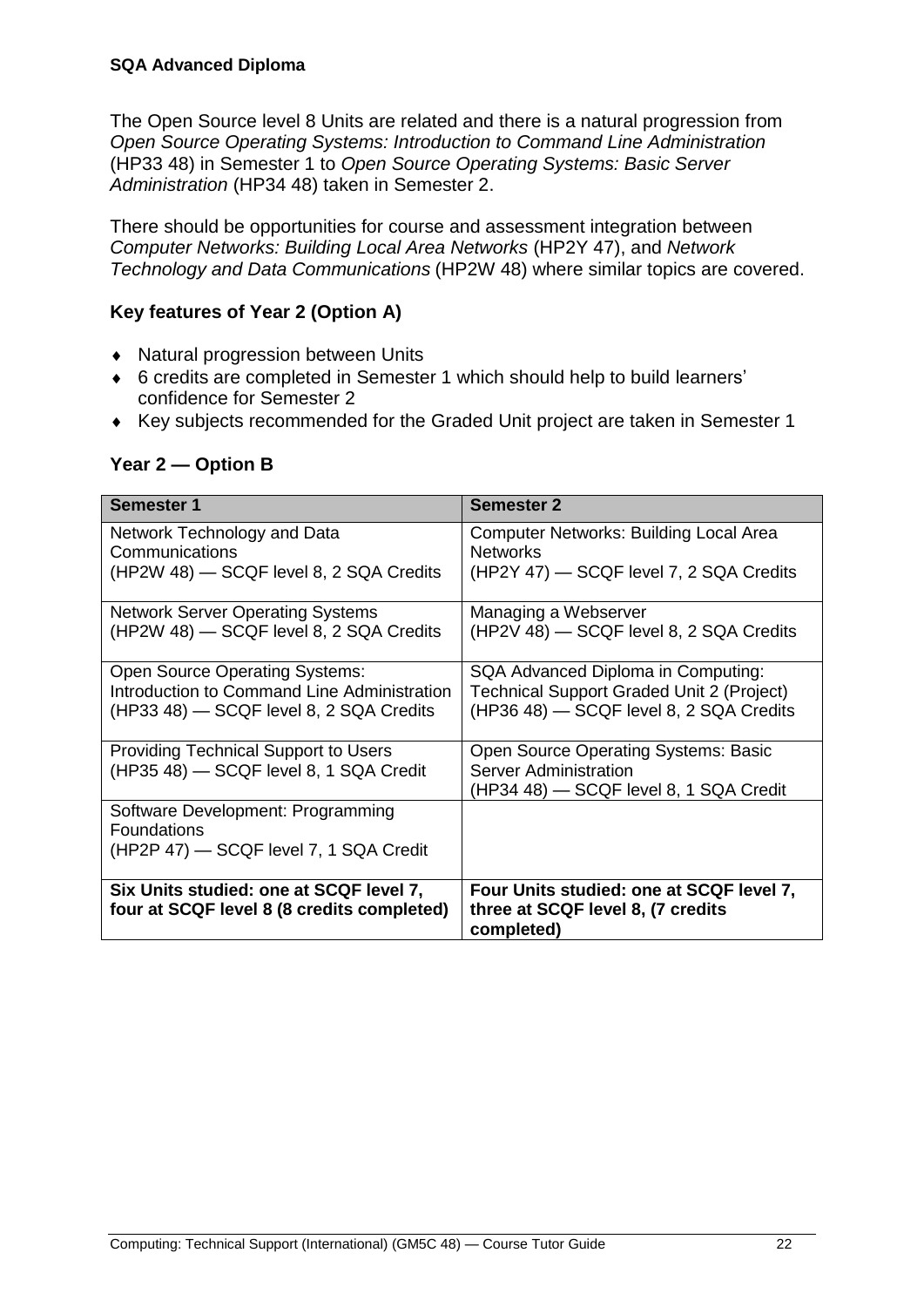#### **Rationale for Year 2 (Option B)**

The Graded Unit *SQA Advanced Diploma in Computing: Technical Support Graded Unit 2* (Project) (HP36 48) is taken in Year 2 Semester 2 to allow the input of skills and knowledge acquired in Year 1 and from the Year 2 Semester 1 Units *Network Server Operating Systems* (HP2W 48), *Open Source Operating Systems: Introduction to Command Line Administration* (HP33 48), and *Providing Technical Support to Users* (HP35 48).

The Open Source level 8 Units are related and there is a natural progression from *Open Source Operating Systems: Introduction to Command Line Administration* (HP33 48) in Semester 1 to *Open Source Operating Systems: Basic Server Administration* (HP34 48) taken in Semester 2.

There should be opportunities for course and assessment integration between *Computer Networks: Building Local Area Networks* (HP2Y 47), and *Network Technology and Data Communications* (HP2W 48) where similar topics are covered. The 2-credit level 8 Unit *Network Technology and Data Communications* (HP2W 48) is completed in Semester 1, before the 2-credit level 7 Unit *Computer Networks: Building Local Area Networks* (HP2Y 47) is done in Semester 2. As HP2W 48 is completed by end of Semester 1 option B has the advantage of allowing for completion of more Units in Semester 1. This option also guarantees that all the Group Award mandatory Units are completed by the end of Year 2 Semester 1.

#### **Key features of Year 2 (Option A)**

- ◆ Natural progression between Units
- 8 credits are completed in Semester 1 which should help to build learners' confidence for Semester 2
- Key subjects recommended for the Graded Unit project are taken in Semester 1
- All Units completed in a single semester
- All mandatory Units completed by end of Semester 1

### <span id="page-26-0"></span>**6.2 Overview of Units**

An overview of each Unit delivered in Years 1 and 2 is given below. However, tutors should refer to the Unit specification for full details of the Knowledge and/or Skills to be covered and Evidence Requirements. The Evidence Requirements clearly state the type of evidence required, the standard of evidence required and any conditions of assessment. The Unit specification also contains guidance on the delivery and assessment of the Unit.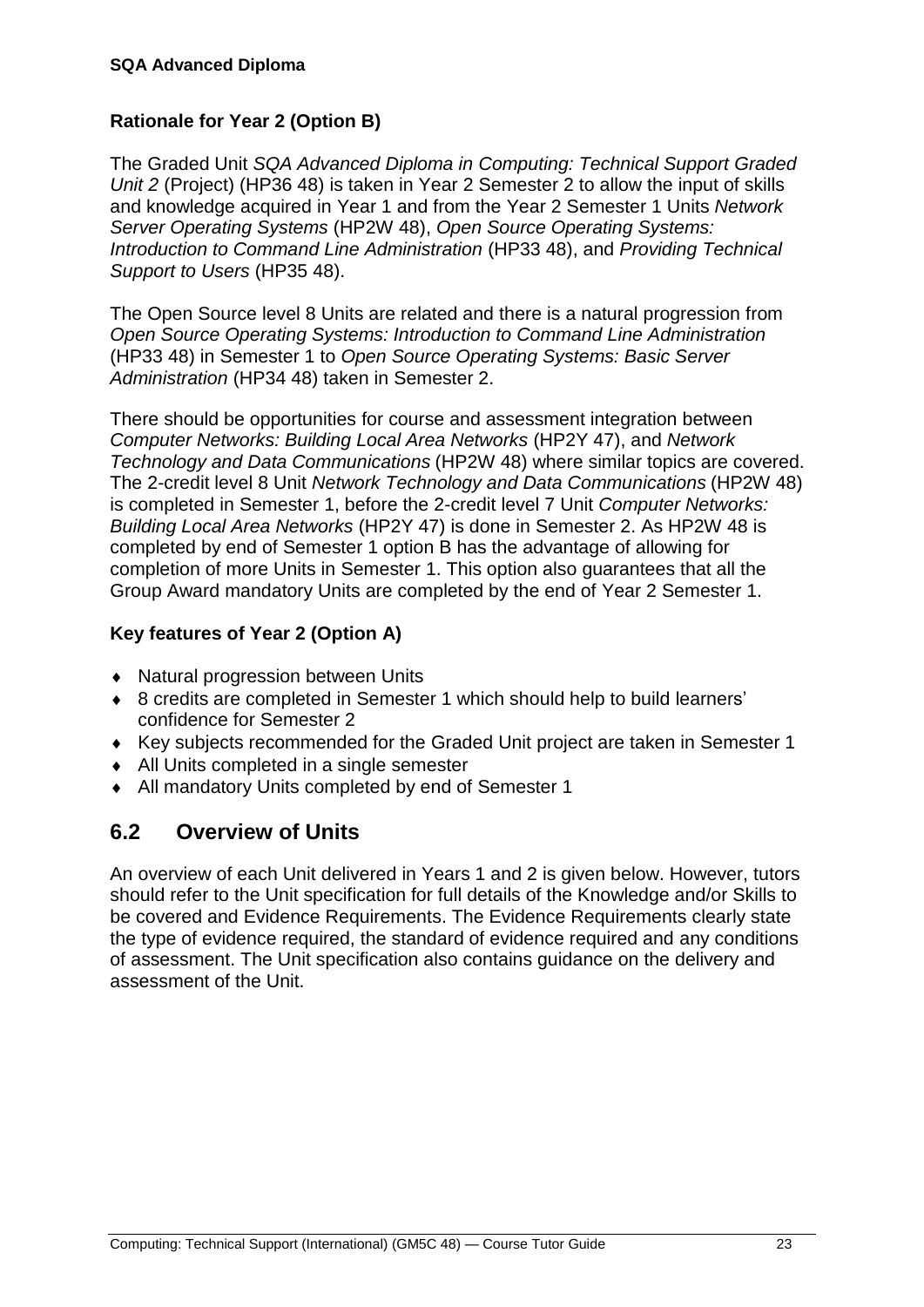#### **Year 1 Units**

#### **Developing Software: Introduction — HP1R 47**

This 1-credit Unit is designed to enable candidates to develop basic software development skills. The design and implementation of the constructs of programming (variables, sequence, selection, iteration, functions and parameter passing) will be covered in the context of a development environment. Test plans, test cases and program documentation will also be introduced.

This introduction will provide a basis for further study in software development using a range of programming languages.

There are two Outcomes in this Unit

- 1 Implement and test code to carry out tasks following a given design.
- 2 Prepare technical documentation in line with good practice.

Throughout this Unit candidates will learn to use tools and techniques for basic software development using a suitable development environment determined such as structured C++ or any other language with a structured development environment. The choice of language will be at the discretion the centre.

Candidates will learn how to code simple tasks and how this code interacts with the system. In addition they will learn to troubleshoot your code so that it runs error free and produces the desired results. This will involve rigorous testing and it is necessary that tutors stress the importance of testing and techniques that can be used and allow candidates to develop skills in testing.

Candidates should be given designs to follow and this should be used to help code solutions.

This Unit is assessed by practical assessment. All theoretical aspects of development should be demonstrated within a practical context.

Content of this Unit is also assessed in Graded Unit 1.

#### **Professionalism and Ethics in Computing — HP29 47**

This 1-credit Unit is designed to allow candidates to gain the knowledge and understanding required to carry out the day to day duties and activities required of a computing professional in an ethical manner with due attention to business, society and legal requirements.

The Unit consists of four Outcomes which inter-relate to one another, to assist in development of a knowledge base and understanding of a computing professional's responsibilities in regard to: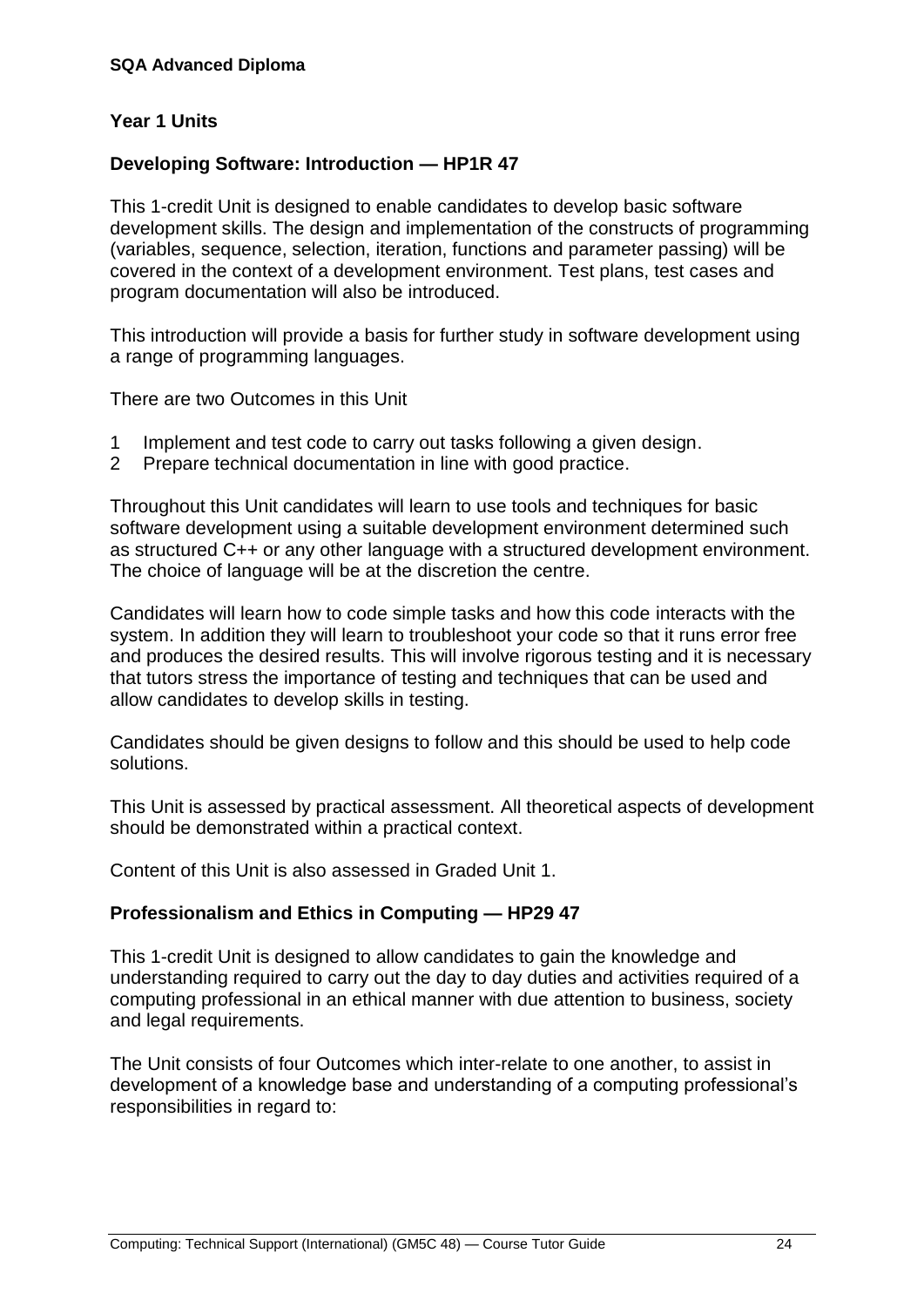#### **SQA Advanced Diploma**

- Professionalism in duties carried out within job functions including: the advantages of interacting with professional bodies in computing, the need for Continuous Professional Development, awareness of appropriate/acceptable conduct.
- Contemporary legislative requirements.
- ◆ Adherence to appropriate ethical conduct.
- Understanding of potential for and resolution of ethical conflict.

The four Outcomes in this Unit are:

- 1 Describe professional bodies relevant to the computing profession.
- 2 Apply principles of codes of conduct relevant to the computing profession.
- 3 Describe contemporary legislative concerns for computing professionals.
- 4 Evaluate ethical considerations in a relevant vocational context.

The knowledge gained through researching the areas included in the Unit will enable candidates to approach future job roles in the computing profession in a responsible and ethical way.

Successful completion of the Unit will be achieved by submission of a single assignment based on questions related to a case study/ scenario of a real business situation.

The case study which will form the basis of the assignment should be available to candidates early in the Unit scheduling and as a tutor you should allow candidates to ask questions to clarify their understanding of the details of the case study/scenario issued.

Content of this Unit is also assessed in Graded Unit 1.

#### **Computer Systems Fundamentals — HP1T 47**

This 1-credit Unit is designed to provide candidates with knowledge about the fundamentals of computer systems and focuses on how the various software and hardware elements interact. The Unit has three main areas, the physical and software elements of a computer system, the number systems and logic used within a computer system and the installation of various types of software. The first two areas are theoretical and the third area is practical.

There are three Outcomes in this Unit:

- 1 Explain the purpose of the elements of a computer system.
- 2 Manipulate and explain the uses of number and logic systems used in a computer.
- 3 Install a range of computer software.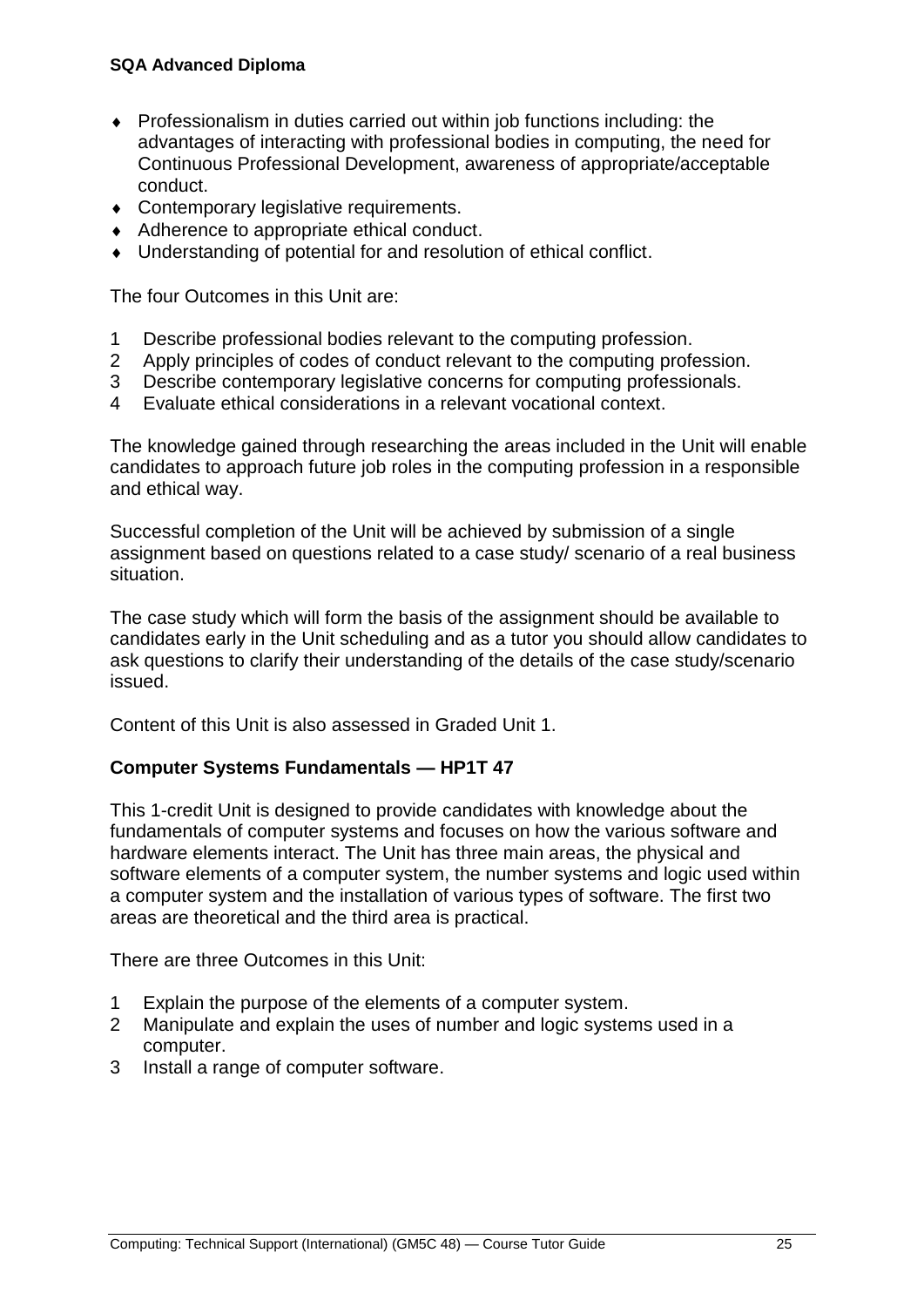Outcome 1 develops knowledge on the ways in which the central processing Unit communicates with memory and input output devices. Communication channels such as busses will also be covered. This also covers the layers of the operating system. Computer memory can be of many types and you will learn to distinguish the features of different types of memory. Computer software will cover different types of operating systems, application and security software as well as file systems and structures. Some of the many ways to secure a computer system such as rights, permissions and security software will be introduced.

The main focus of Outcome 2 is in the application of number systems and logic. This introduces binary and hexadecimal number systems and operations such as add and subtract in these systems and to convert between these systems and decimal numbers. This also covers computer logic and the applications in which it can be used such as using masks in calculating network addresses and changing the case of letters.

Outcome 3 focuses on the practical tasks of installing software. Candidates will have the opportunity to apply the theory that they have learned in Outcome 1 to install operating system, application and security software.

Assessments for Outcomes 1 and 2 may be combined into a single assessment. All assessments are open-book candidates may have access to unlimited notes and online materials.

Content of this Unit is also assessed in Graded Unit 1.

#### **Troubleshooting Computing Problems — HP1V 47**

This 1-credit Unit is designed to provide the skills required to develop a possible solution to a computing problem in the context of computer networking or software development Topics covered will cover how to investigate the problem, plan and implement a solution, test and amend it until the problem is resolved and document each step taken to solve the problem.

There are three Outcomes in this Unit:

- 1 Investigate a computing problem.
- 2 Plan and implement a solution to a computing problem.
- 3 Document the steps taken to resolve a computing problem.

In the first Outcome candidates will learn how to investigate a computing problem. This will cover approaches to problem solving, test strategies and techniques and problem solving tools and techniques.

In the second Outcome candidates will learn how to plan and implement a solution to a computing problem. This will cover planning a solution, implementing a solution and testing the solution.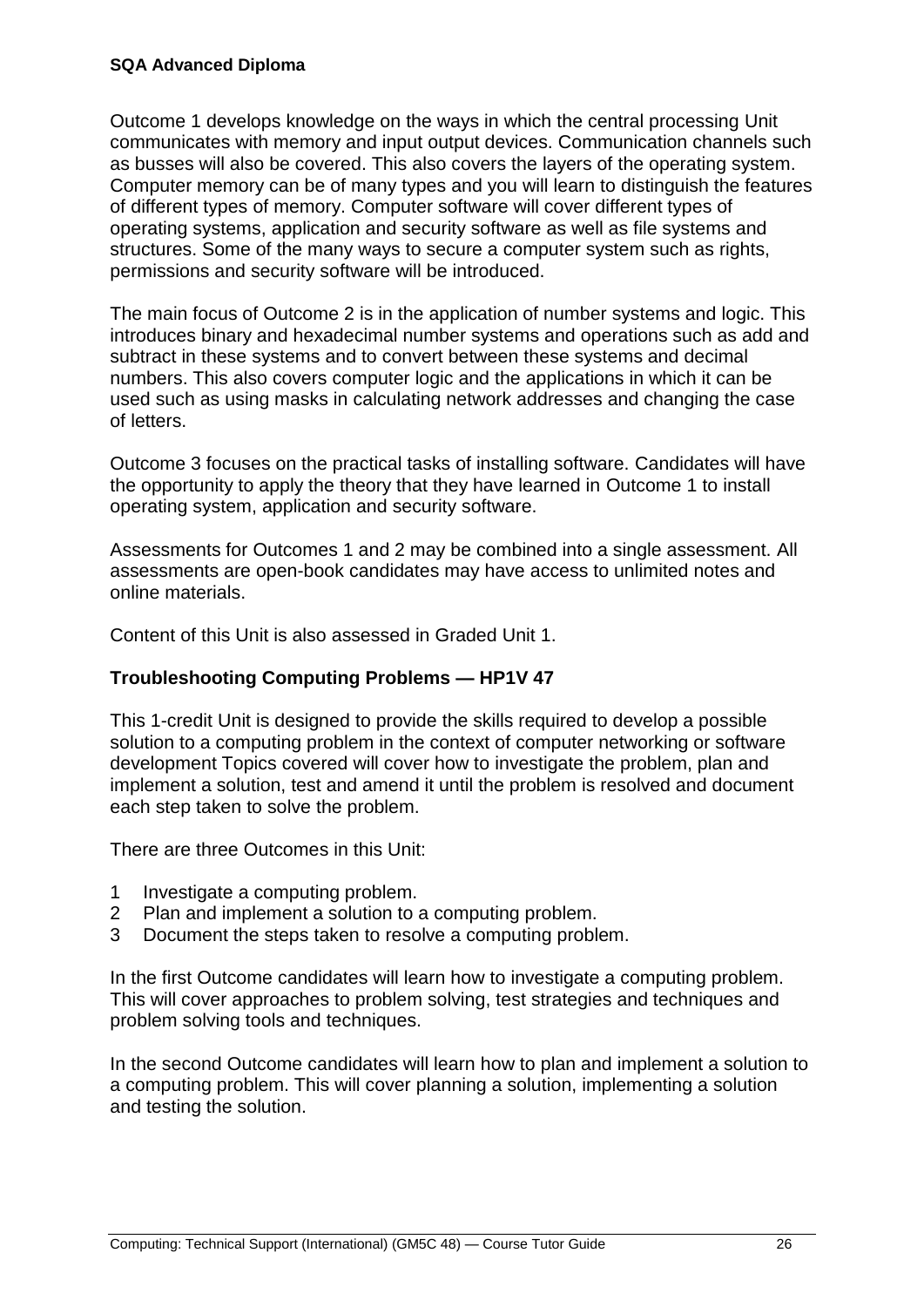In the third Outcome candidates will learn how to document the steps taken to resolve a computing problem. This will include documenting the investigation, documenting the solution and documenting the testing.

For assessment purposes candidates will be presented with a problem to investigate. The problem will be drawn from one or more of the following areas: networking or software development. Candidates should develop skills in troubleshooting naturally occurring problems that they may encounter during their course. Candidates should be shown how to approach the diagnosis in a logical manner and completed relevant documentation. Documentation could take the form of error logs, test logs or any other appropriate form.

Content of this Unit is also assessed in Graded Unit 1.

#### **Team Working in Computing — HP1X 47**

This 1-credit Unit will provide the opportunity to develop effective skills for team working in the context of computing. Candidates will develop co-operative working skills which will include negotiation of goals, roles and responsibilities in the development of a team based Information and Communication Technology (ICT) project. Candidates, both individually and as a team, will present the project Outcomes within the timescale prescribed by the team. Individual progress will be tracked against a project plan and the team will develop skills in updating the plan to ensure that the project is delivered on time. Individual team members will contribute to any necessary research and to documentation of the group's activities.

Candidates will also develop skills in evaluation and will be required to critically evaluate the contributions of themselves and fellow team members.

This Unit is aimed at developing the necessary skills for effective team working within the computing industry.

There are three Outcomes in this Unit:

- 1 Effectively participate in planning and organising a co-operative ICT project.
- 2 Participate in the management of a co-operative ICT project and research and carry out agreed project tasks against the schedule and within the remit of the project role.
- 3 Review own and group skills demonstrated throughout the co-operative ICT project.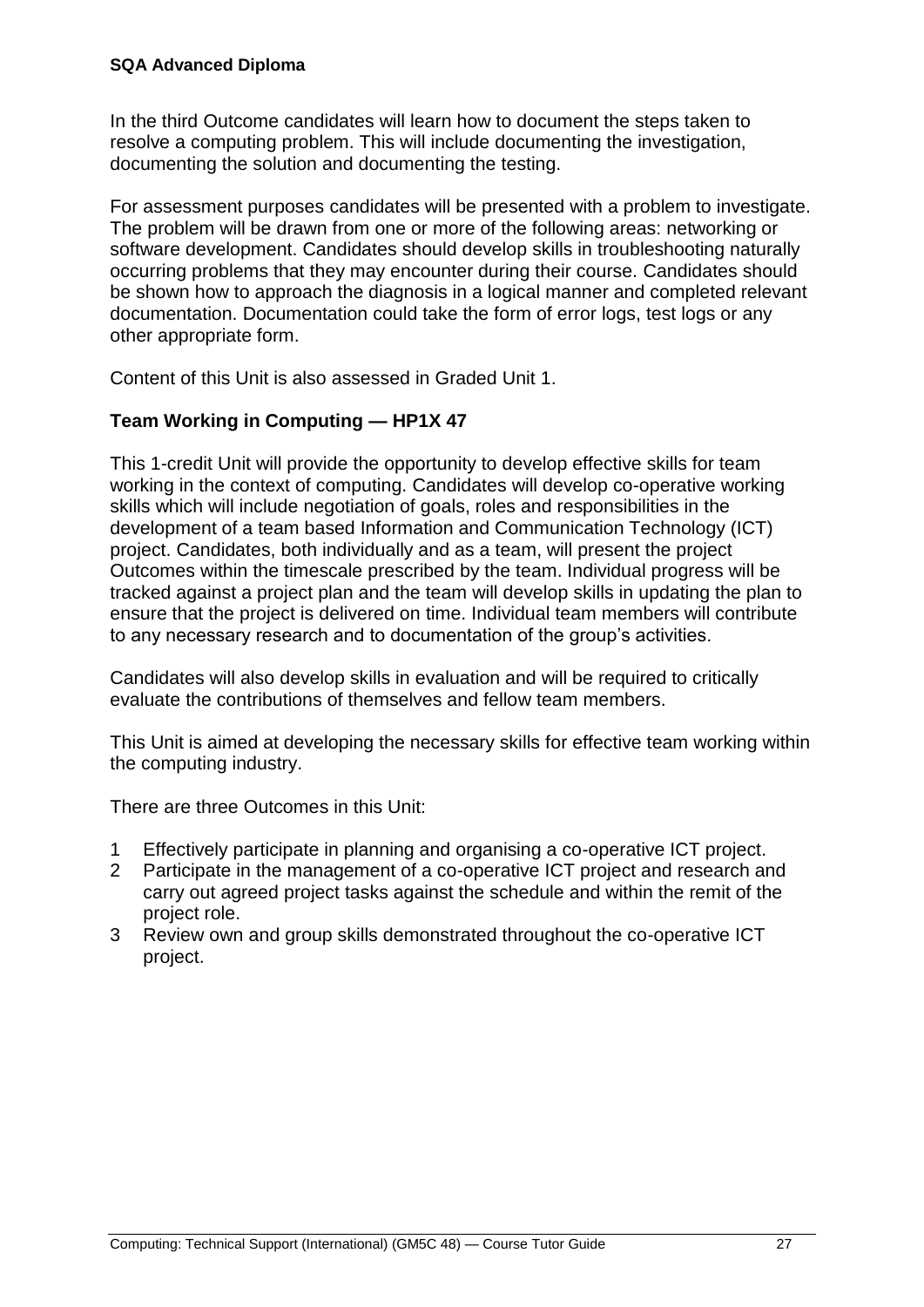#### **SQA Advanced Diploma in Computing: Graded Unit 1 (Exam) — HP2A 47**

This 1-credit Unit is designed to assess a candidate's knowledge of key facts and concepts relating to computing. The assessment is a written examination lasting 3 hours.

This Unit is the only one in SQA Advanced Diploma Year 1 Computing that is graded; all other Units are simply assessed on a pass/fail basis. Candidates must achieve at least 50% to be awarded a pass. The grading is carried out as follows:

 $A = 70\% - 100\%$  $B = 60\% - 69\%$  $C = 50\% - 59\%$ 

The examination will be taken under supervised conditions. Candidates are not permitted to bring any reference material into the examination room. Calculators are not permitted.

The question paper consists of three sections. Each section uses different types of questions and assesses different knowledge and skills.

#### **Section 1**

This section is worth 15% of the total marks and consists of 15 multiple-choice or multiple-response questions with each question being worth 1 mark. This section covers:

*Computer Systems Fundamentals* (five questions worth 1 mark each)

*Developing Software: Introduction* (five questions worth 1 mark each)

*Professionalism and Ethics in Computing* (five questions worth 1 mark each)

#### **Section 2**

This section is worth 15% of the total marks and consists of one written response integrated question covering two or more of the topics listed in Section 3. Candidates must attempt this question.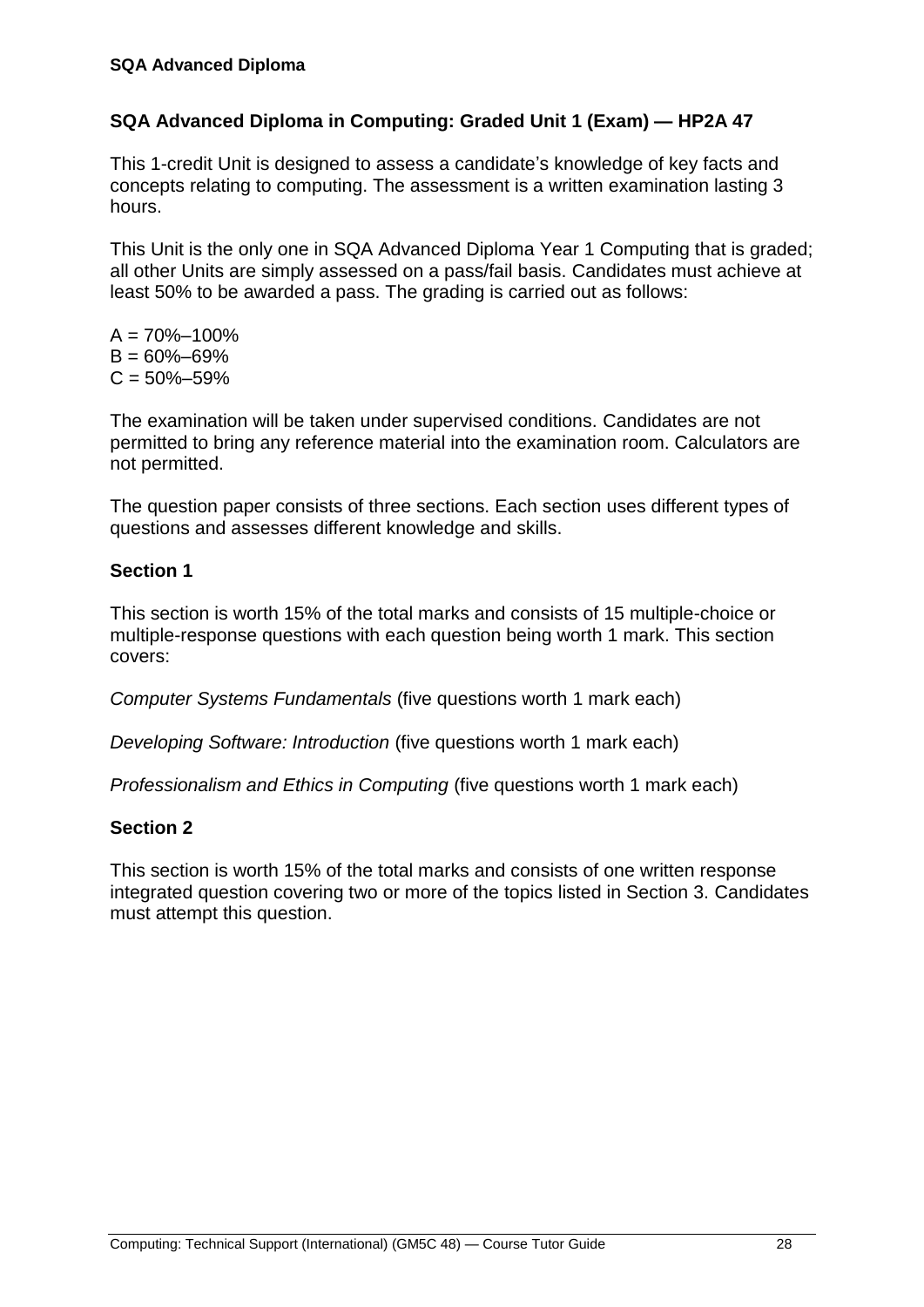#### **Section 3**

This section is worth 70% of the total marks and consists of written response questions. There are eight questions which cover individual Units and are each worth 10 marks. Candidates should answer any seven of the eight 10 mark questions. This section covers:

*Computer Systems Fundamentals* (two questions worth 10 marks each)

*Developing Software: Introduction* (two questions worth 10 marks each)

*Professionalism and Ethics in Computing* (two questions worth 10 marks each)

*Troubleshooting Computing Problems* (two questions worth 10 marks each)

There is no minimum score in any section.

#### **Client Operating Systems — HP27 47**

This 2-credit SQA Advanced Unit at SCQF Level 7 is designed to develop an understanding of the issues involved in installing and administering a client operating system.

On completion of the Unit candidates should be able to:

- 1 Install a client operating system.
- 2 Administer resources.
- 3 Implement, manage and troubleshoot hardware devices and drivers.
- 4 Monitor and optimise system performance and reliability.
- 5 Configure and troubleshoot the desktop environment.
- 6 Implement network protocols and services.
- 7 Implement, monitor and troubleshoot security.

In the first part of the course, candidates will study manual and automated installation of client operating systems, upgrading from older versions, applying post-installation upgrades and troubleshooting installation problems.

The second section covers implementing and administering resources, including monitoring, managing, and troubleshooting access to files and folders (including shared folders), connecting to local and network print devices and configuring and managing file systems.

The third section covers implementing, managing and troubleshooting hardware devices and drivers. This includes disk devices, display devices, input and output (I/O) devices, updating drivers and monitoring and configuring multiple processing Units.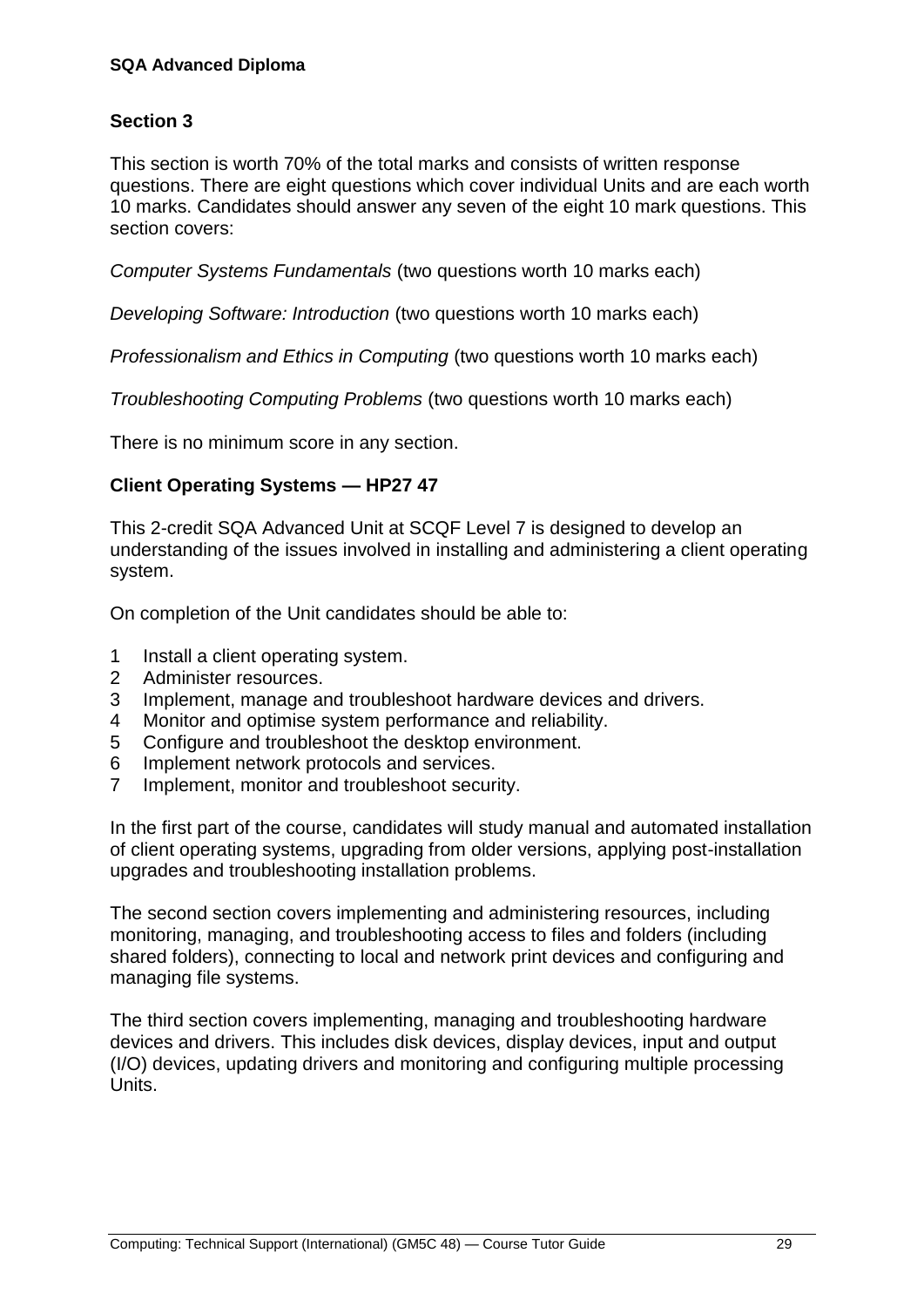The fourth section covers monitoring and optimising system performance and reliability, including monitoring, optimising and troubleshooting system performance, managing and troubleshooting the use of offline files, managing hardware profiles and recovering system and user data.

The fifth section covers configuring and managing user profiles, managing applications by using automatic installation software, configuring and troubleshooting desktop settings and configuring and troubleshoot accessibility services.

The sixth section covers implement network protocols and services, including configuring and troubleshooting the TCP/IP protocol, connecting to computers by using a web browser and configuring, managing and troubleshooting a firewall.

The final section covers implementing, monitoring and troubleshooting security, including configuring, managing and troubleshooting file encryption, security configuration, local security policy, local user and group accounts and web browser security settings.

#### **Mathematics for Computing 1 — HP1H 47**

This is a 1-credit Unit which teaches methods that are very useful for candidates who want to be programmers. While the Unit begins from first principles, in practice the contents are too much for someone to learn in the hours that will normally be allocated. Candidates should have a foundation mathematics or numeracy qualification as a pre-requisite to this Unit. This Unit covers mathematical methods and skills appropriate to computing.

There are four Outcomes in this Unit:

- 1 Demonstrate an understanding of scientific notation and manipulate numbers in scientific notation.
- 2 Demonstrate an understanding of co-ordinate systems and vectors, and apply linear transformations.
- 3 Demonstrate a knowledge of simple functions and the ability to perform basic algebraic operations.
- 4 Demonstrate the application of Boolean algebra to problem situations.

In the first Outcome, candidates will learn about scientific notation and rounding. This is important because it is similar to the way computers store numbers. When programming, candidates need to be aware of what is happening in the computer memory when declaring variables.

The second Outcome covers Co-ordinates and transformations. These are the skills required to create computer graphics.

Outcome 3 focuses on functions and algebra. This is useful when you have to use a computer to perform calculations or manipulate numbers.

In Outcome 4, candidates will be introduced to design with logic gates. Computers are based entirely on logic gates and seeing how a few gates can be combined to perform a useful function gives a good insight into the workings of a computer.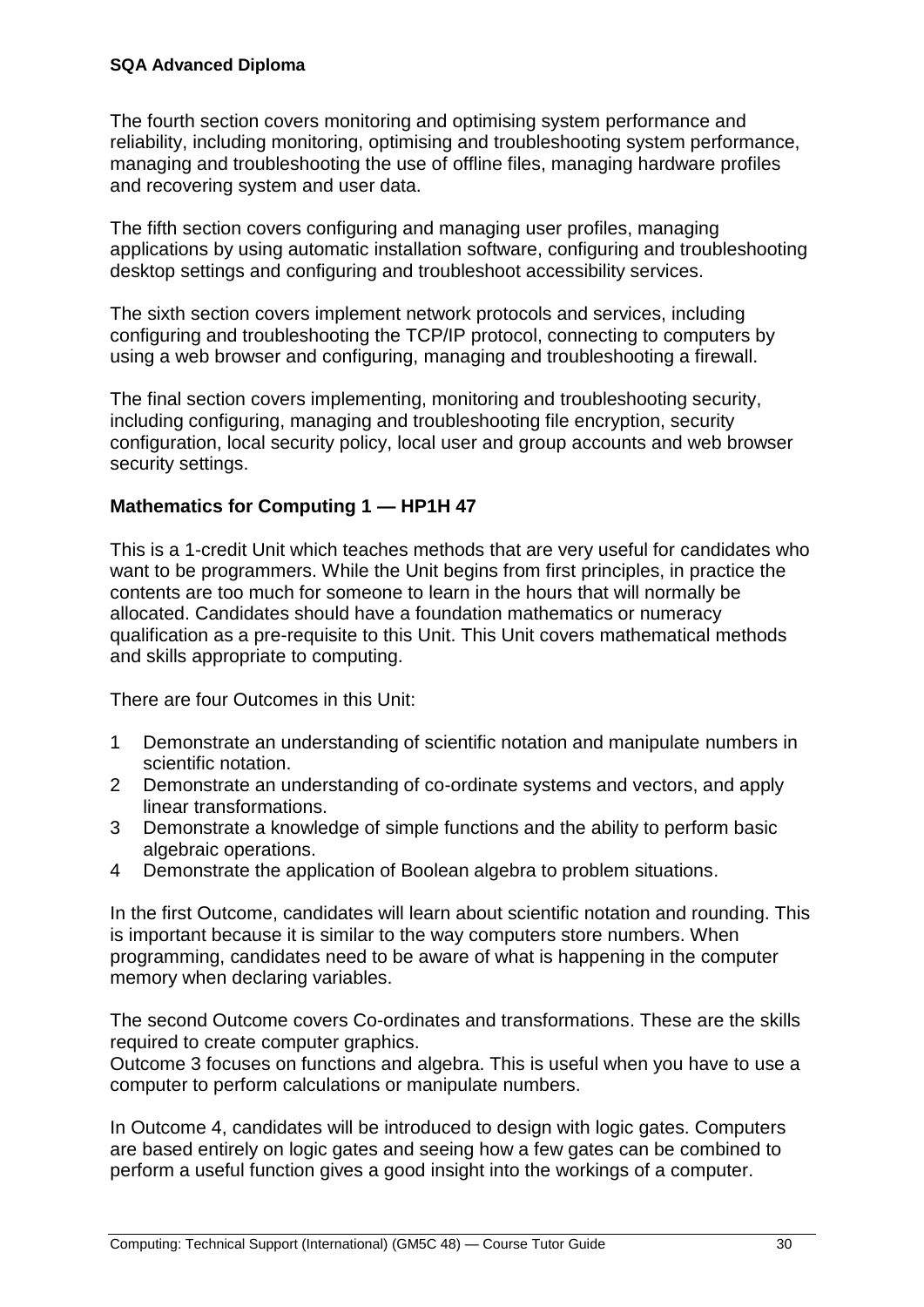This Unit may be assessed either by four separate 45-minute open-book tasks, or by a single set of questions for the whole Unit, which may be given out one week in advance of the submission deadline. In all cases, the assessment instruments should be in the context of computing and presented as a problem situation. Whichever assessment method is adopted, the candidate should attain a minimum of 60% of the available marks for each Outcome to reach the standard required for a pass.

#### **Computing: Introduction to Project Management — HP21 47**

This 1-credit Unit will enable candidates to develop the basic knowledge and skills required to plan, implement, monitor, manage and report on a small scale project.

There are three Outcomes in this Unit:

- 1 Understand Project Management terminology.
- 2 Plan and implement a project plan.
- 3 Monitor, manage, and report change of cost/quality/time impact on a project.

Outcome 1 will cover many of the fundamentals of project management such as the terminology of project management; the range of skills required by project managers; the stages of the project management development cycle; software available to assist the management of projects.

To aid fuller understanding of critical path analysis it would be advisable to show/demonstrate/worked examples of how critical path analysis is carried out manually.

Discussions on project management methodologies could encompass any of the following examples (Agile, Prince2, Waterfall, ITIL, Rapid Application Development RAD, Software Development Life Cycle SDLC, PMBOK).

In Outcome 2 candidates will learn how to plan the development and progress of a project by scheduling the phases and tasks, including resources (human and physical), milestone points, team meetings, and identifying critical and non-critical tasks. This may be achieved either manually or by making use of suitable software.

In Outcome 3 candidates will be required to modify an existing project schedule in response to an external influence (cost/time/quality change). After modification they will be expected to integrate the effects of the changes into suitable documents that could facilitate effective communication to project stakeholders.

Outcomes 2 and 3: These Outcomes should be delivered in a practical fashion, ensuring that points of learning are maintained throughout the Outcomes. Candidates should be encouraged to work with project specifications and use these to learn about the various aspects of project management. Outcome 3 is likely to create a significant amount of problem solving.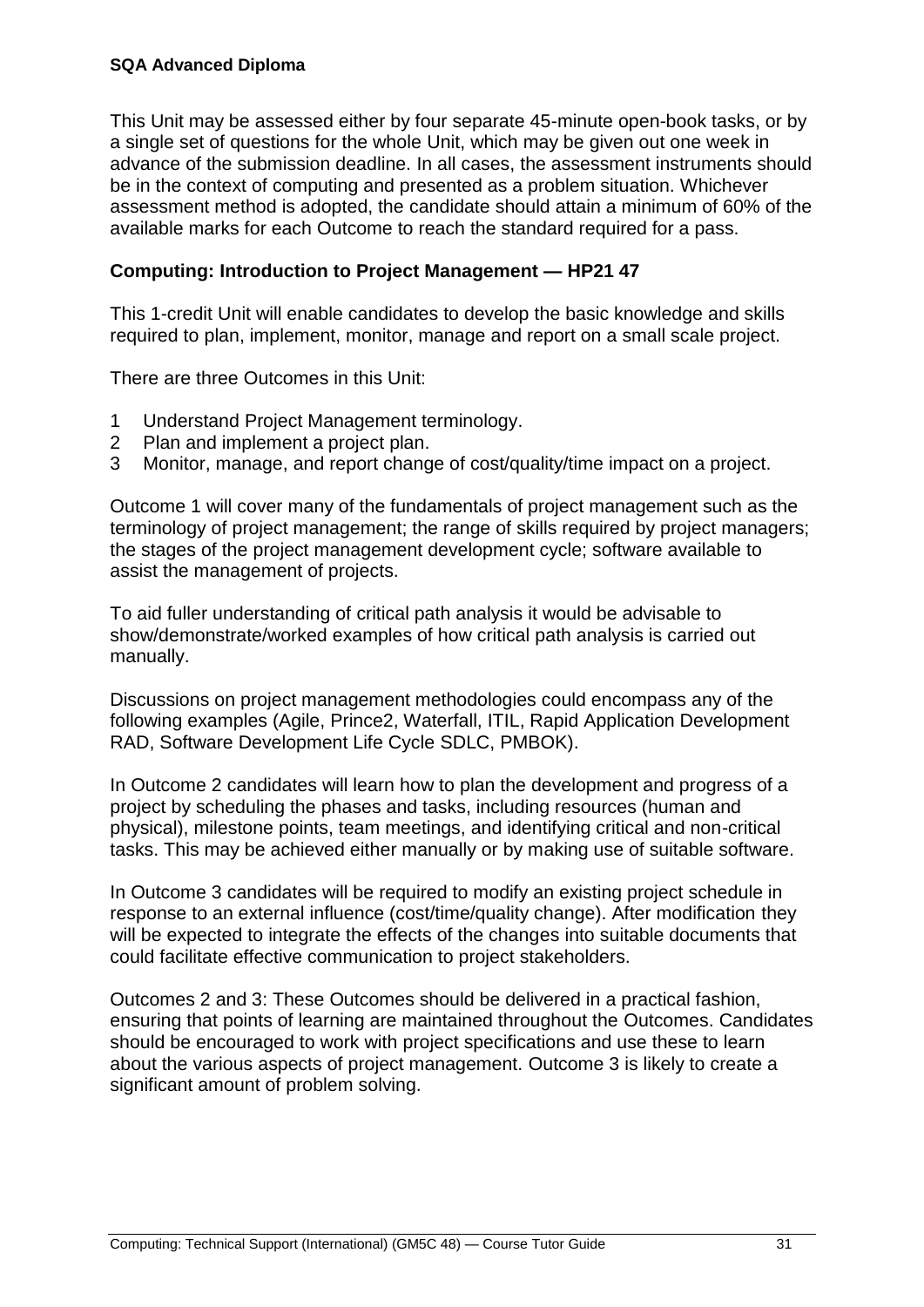#### **Cloud Computing — HP1Y 47**

This 1-credit Unit is aimed at providing candidates with a broad knowledge base in the essentials of cloud computing along with conceptual understanding of the elements associated with cloud computing.

On completion of this Unit, candidates should be able to:

- 1 Identify and describe cloud computing fundamentals.
- 2 Identify and describe different cloud delivery and deployment models.
- 3 Devise and implement a cloud strategy for a small to medium sized enterprise.

Outcome 1 is aimed at introducing candidates to the fundamentals of cloud computing, including the identification of IT components and how they map to hardware and software elements found in the cloud. Candidates are also asked to identify the basics of virtualisation.

Outcome 2 is geared more towards the operational aspects of cloud computing and introduces candidates to the different cloud computing services and how they are deployed.

Outcome 3 deals with candidates devising a strategy for moving to the cloud, examining the security and management aspects of cloud computing, identifying cloud vendors as well as demonstrating the practical elements of cloud computing.

#### **Technical Support: Supporting Users: Hardware — HP31 47**

This 1-credit Unit is designed to provide with the opportunity to develop skills that will enable candidates to become efficient and effective in an entry level technical support role. It achieves this by providing the soft skills demanded by the industry. Candidates will gain valuable experience through peer evaluation in role play scenarios and real life customer service exposure. Skills will be developed in standard techniques and methods of extracting information from users and others with a various levels of computing experience. Candidates are required to analyse this information in relation resolving the problem, identify an appropriate troubleshooting strategy and provide an effective solution which is appropriately documented.

There are three Outcomes in this Unit:

- 1 Communicate effectively, with users and others, in a problem solving/ troubleshooting environment.
- 2 Safely maintain and dispose of hardware.
- 3 Identify, Install and Configure Hardware Components.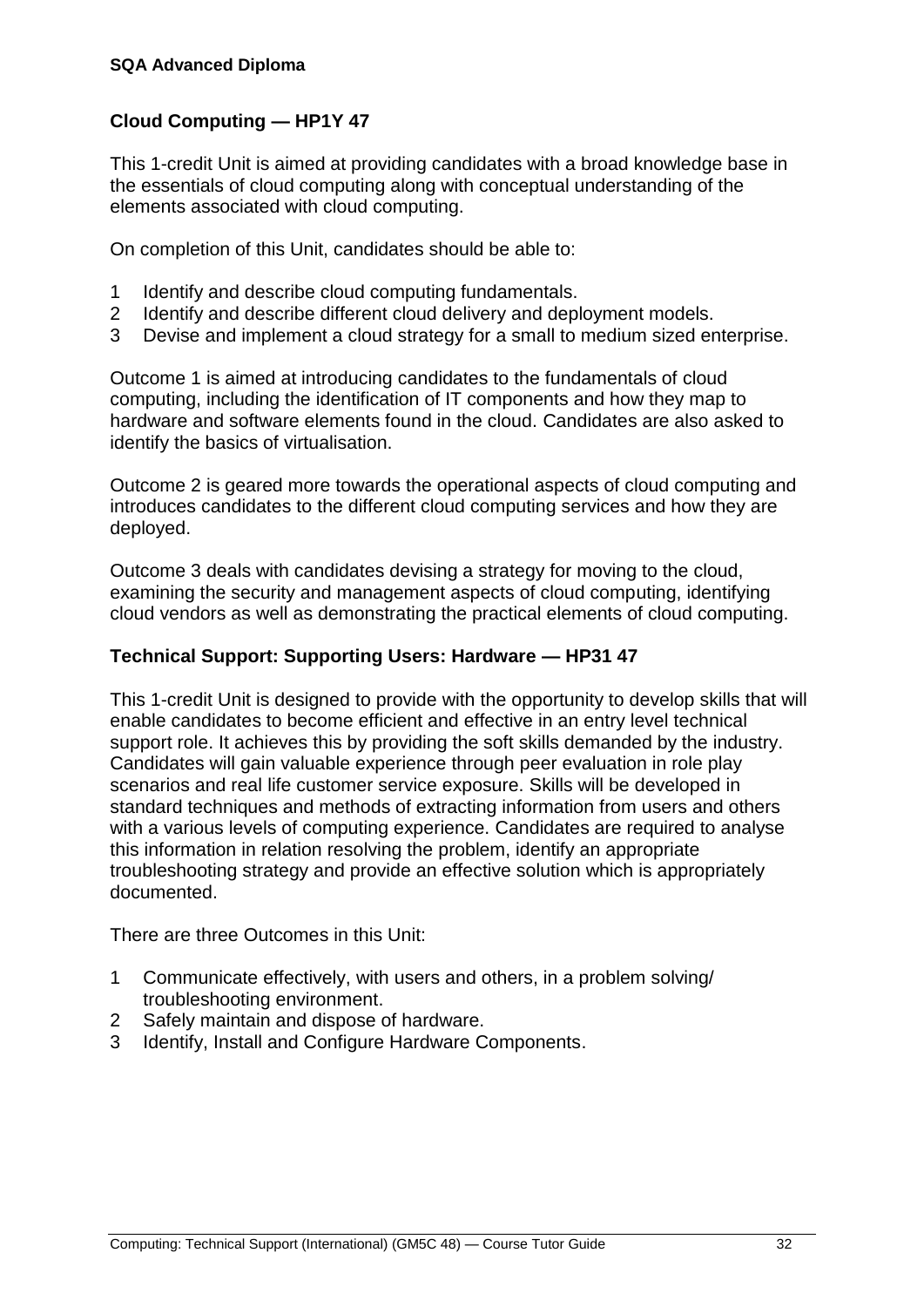Candidates will investigate the requirements for safe working practices and the legal responsibilities in relation to themselves, peers and clients. They will also investigate common hazardous substances technical support personnel may be exposed to in their daily job. Electrical safety will be demonstrated and explained in a computing context to enable safe working practices. A selection of maintenance and diagnostic tools will be used for common situations encountered in computing. These tools will be discussed and analysed for best use scenarios.

A practical approach is continued to the installation and maintenance of a variety of computer systems and components. Candidates will be expected to research and identify relevant information and techniques to carry out tasks which are unfamiliar. Desktop and mobile technologies will be covered through a variety of resources such as video and/or demonstration for difficult to source technologies or emerging technologies.

The Unit is intended to be practical in nature and to provide candidates with many opportunities to refine an entire skill set at entry level technical support roles. It is designed to build on previous learning but does not precluded direct entry at this level.

The rapid evolution of technology will be a constant challenge to technical support personnel. This Unit aims to help candidates to gain skills to keep pace with this evolution.

#### **Technical Support: Supporting Users: Software — HP32 47**

This 1-credit Unit is designed to provide the opportunity to acquire skills that will enable candidates to become efficient and effective in an entry level technical support role. It achieves this by providing the soft skills demanded by the industry. Candidates will gain valuable experience through peer evaluation, in role play scenarios and real life customer service exposure.

There are three Outcomes in this Unit:

- 1 Communicate effectively, with users and others, in a problem solving/troubleshooting environment
- 2 Software Considerations
- 3 Configure and Maintain Software

Candidates will be introduced to standard techniques and methods of extracting information from users and others, with a various levels of computing experience. They will be required to analyse this information in relation to resolving a problem, identify an appropriate troubleshooting strategy and provide an effective solution which is appropriately documented.

Candidates will investigate the requirements for legal responsibilities in relation to all types of software. They will also investigate common software problems and their solutions, and use a selection of maintenance and diagnostic tools encountered for software. These tools will be discussed and analysed for best use scenarios.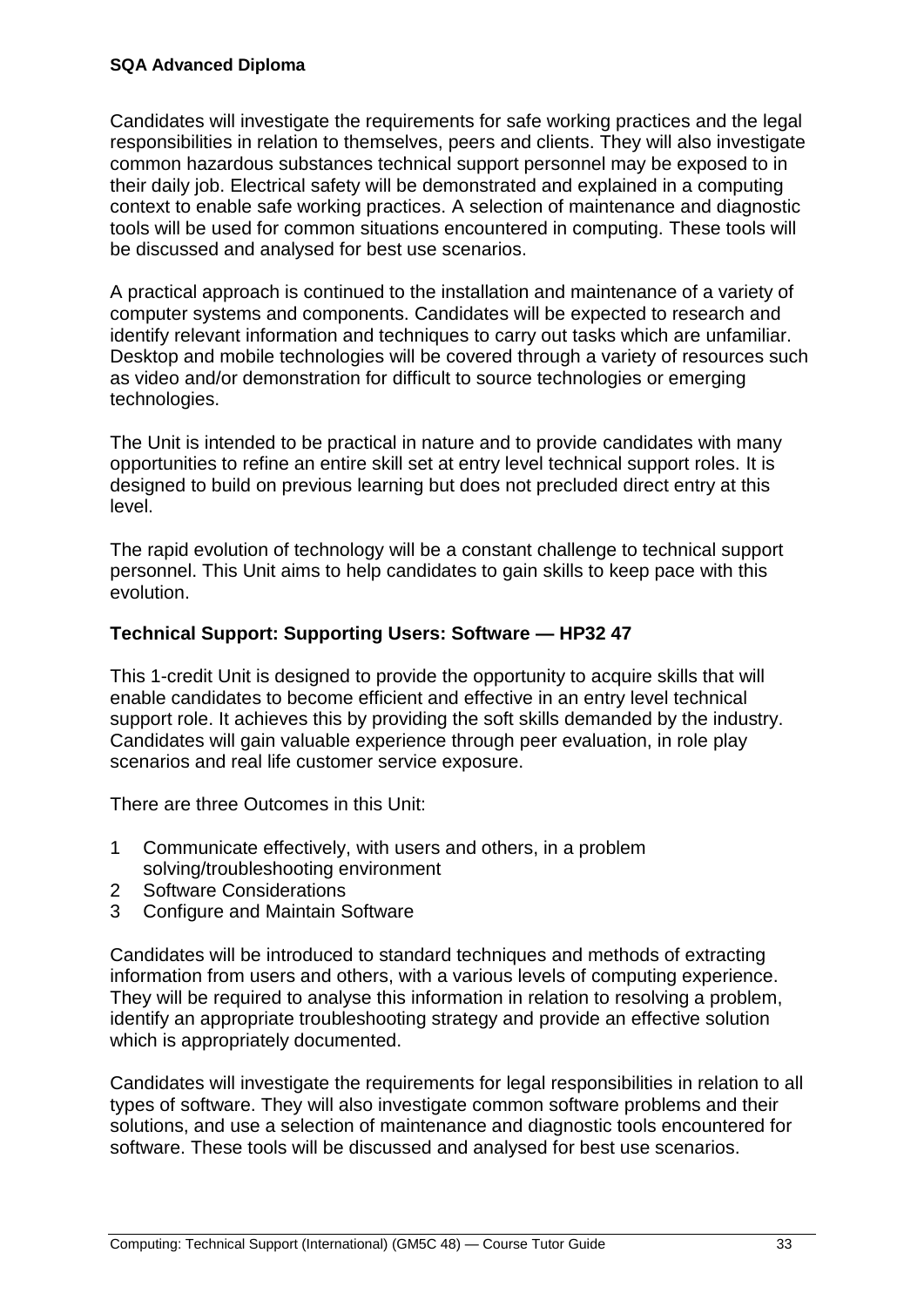The practical approach is continued with remote troubleshooting and problem resolution. Candidates will be expected to research and identify relevant information and techniques to carry out tasks which are unfamiliar. Desktop and mobile technologies will be covered through a variety of resources such as video and/or demonstration for difficult to source technologies or emerging technologies.

The Unit is intended to be practical in nature and provides many opportunities to refine an entire skill set at an entry level technical support role. It is designed to build on previous learning and experience but does not preclude direct entry at this level.

The rapid evolution of technology will be a constant challenge to technical support personnel. This Unit aims to help candidates to gain skills to keep pace with this evolution.

#### **Security Concepts — HX00 47**

This 2-credit Unit is designed to introduce candidates to the issues involved in designing and constructing secure contemporary computer networks and is aimed at candidates undertaking an SQA Advanced in Computing with Networking or Technical Support that require an understanding of the concepts underpinning network security.

On completion of the Unit the candidate should be able to:

- 1 Demonstrate network security, compliance and operational security.
- 2 Identify and describe threats and vulnerabilities.
- 3 Implement basic application, data, host security and access control mechanisms.
- 4 Identify suitable methods of cryptography.

There are four Outcomes in this Unit:

Outcome 1 focuses on the fundamentals of network security and design, devices, ports, protocols, risk management concepts disaster recovery and environmental controls.

Outcome 2 focuses on threats and vulnerabilities such as malware, spyware, social engineering techniques, penetration testing and the tools that can be used for security threat avoidance and ethical hacking techniques.

Outcome 3 focuses on application, data, host and access control mechanisms along with authentication services, operating system security controls account and password management.

Outcome 4 focuses on cryptographic methodologies such as cryptographic tools public key/private key infrastructure, digital signatures, certificate management and data encryption tools and techniques.

There will be one closed-book restricted-response assessment covering all Outcomes. Candidates will be presented with a total of 50 questions and expected to answer 60% of these correctly. They will also be expected to keep a log book, or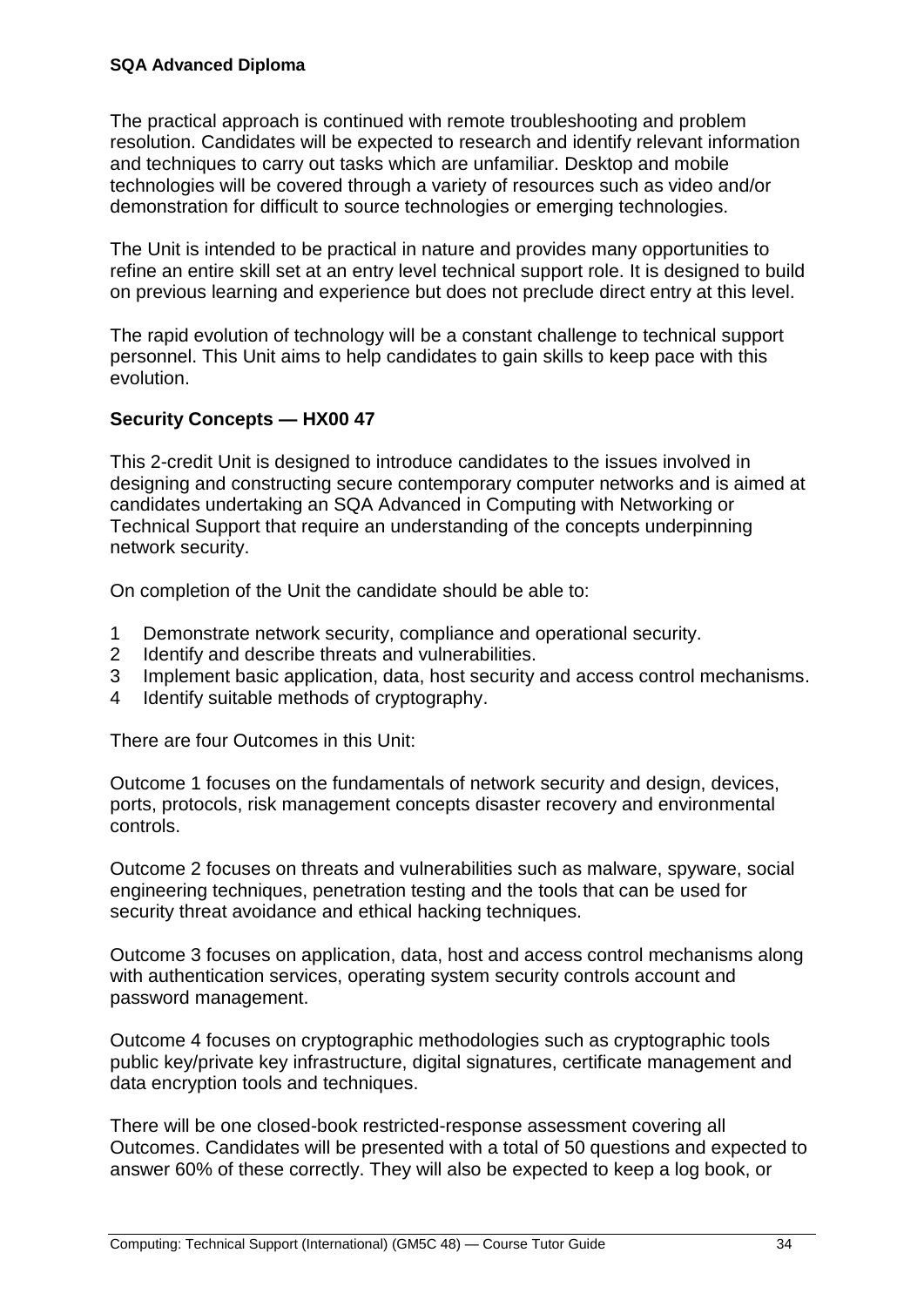equivalent, recording the practical tasks they have carried out during the Unit. They must satisfy the requirements for these assessments in order to achieve the Unit.

This Unit may assist candidates in preparing for CompTIA examination SY0-301: Security+. Vendor certifications can change rapidly and candidates should be encouraged the check the current details at www.comptia.org to ensure that all objectives have been covered.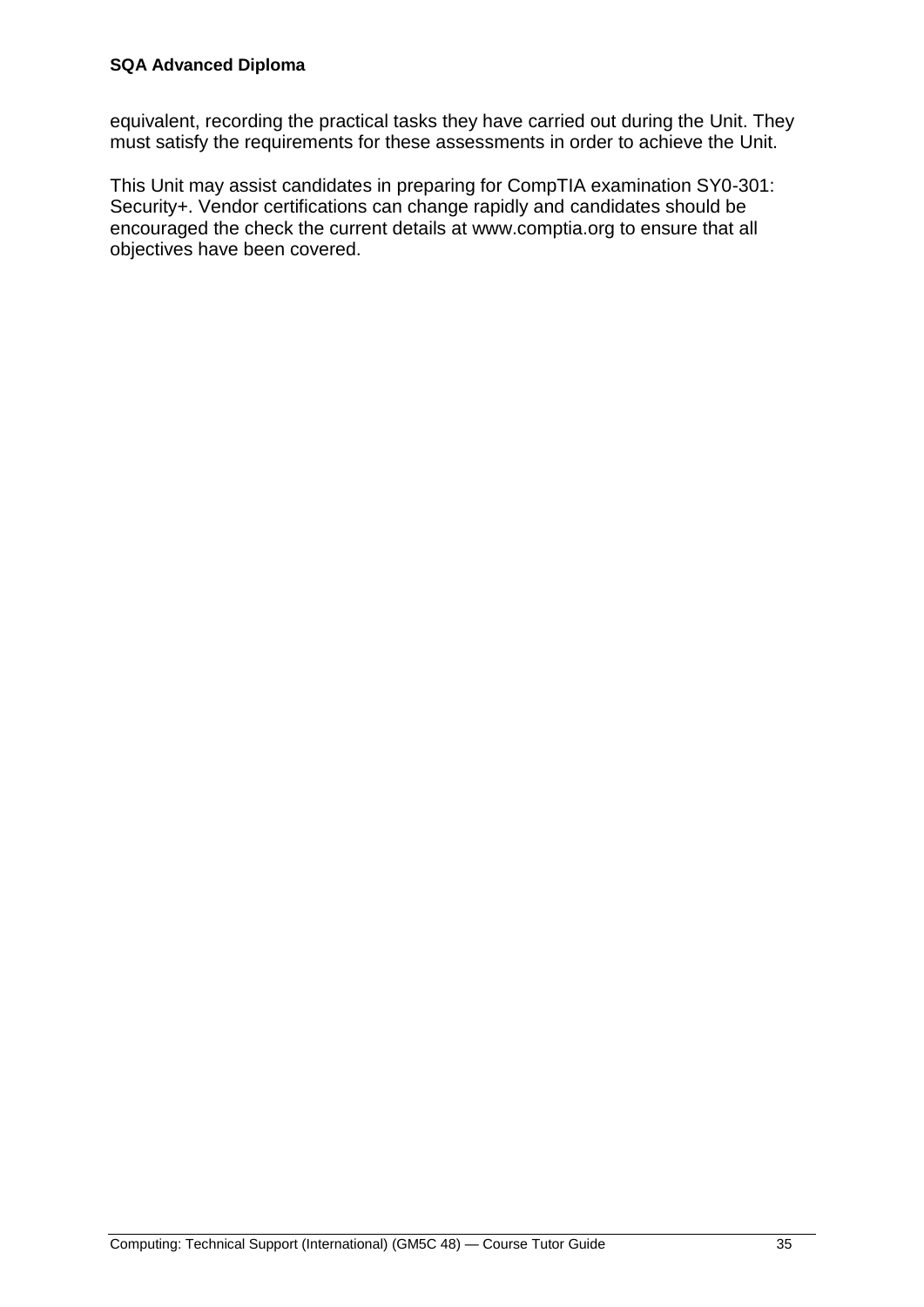#### **Year 2 Units**

#### **Computer Networks: Building Local Area Networks — HP2Y 47**

This 2-credit Unit is designed to enable candidates to work effectively in a network installation or technical support role. It prepares candidates for this task by providing the underpinning knowledge required to understand the operation of modern network equipment and software as well as health and safety issues, industrial practice and standards. Candidates will then gain practical experience is implementing typical networks using industry-standard equipment and protocols, leading onto interconnecting networks at both the physical and logical levels, including routing and basic firewall implementation.

There are two Outcomes in this Unit:

- 1 Describe Local Area Network devices, media, protocols, and safety issues.
- 2 Design and build Local Area Networks.

There are two assessments. The first is a multi-choice assessment that tests candidates' knowledge of Local Area Network devices, media, protocols, and safety issues. The minimum pass mark is 60%. The second contains a series of short assignments testing practical abilities, and requires candidates to produce short design reports and complete a number of pro forma log sheets to document their practical work.

#### **Software Development: Programming Foundations — HP2P 47**

This 1-credit Unit introduces candidates to generic fundamental programming constructs which are required as a base for software development. The Unit should also expand and consolidate the skills learned in the Unit *Developing Software: Introduction* by introducing the importance of programming/scripting within computing. The Unit will allow candidates to understand the importance of good design and good programming practices within programming. The candidates should consolidate basic programming skills and introduce more complex programming program structures. The candidates should be able to demonstrate understanding of the concepts of modularity, parameter passing and objects.

On completion of the Unit the candidate should be able to:

- 1 Identify different scenarios to apply programming constructs.
- 2 Make appropriate use of basic programming constructs.
- 3 Use advanced programming constructs appropriately.

#### **Network Server Operating Systems — HP2W 48**

This 2-credit Unit develops an understanding of Network Server Operating Systems. It is designed to develop an understanding of the issues involved in installing and administering a desktop operating system.

There are four Outcomes in this Unit: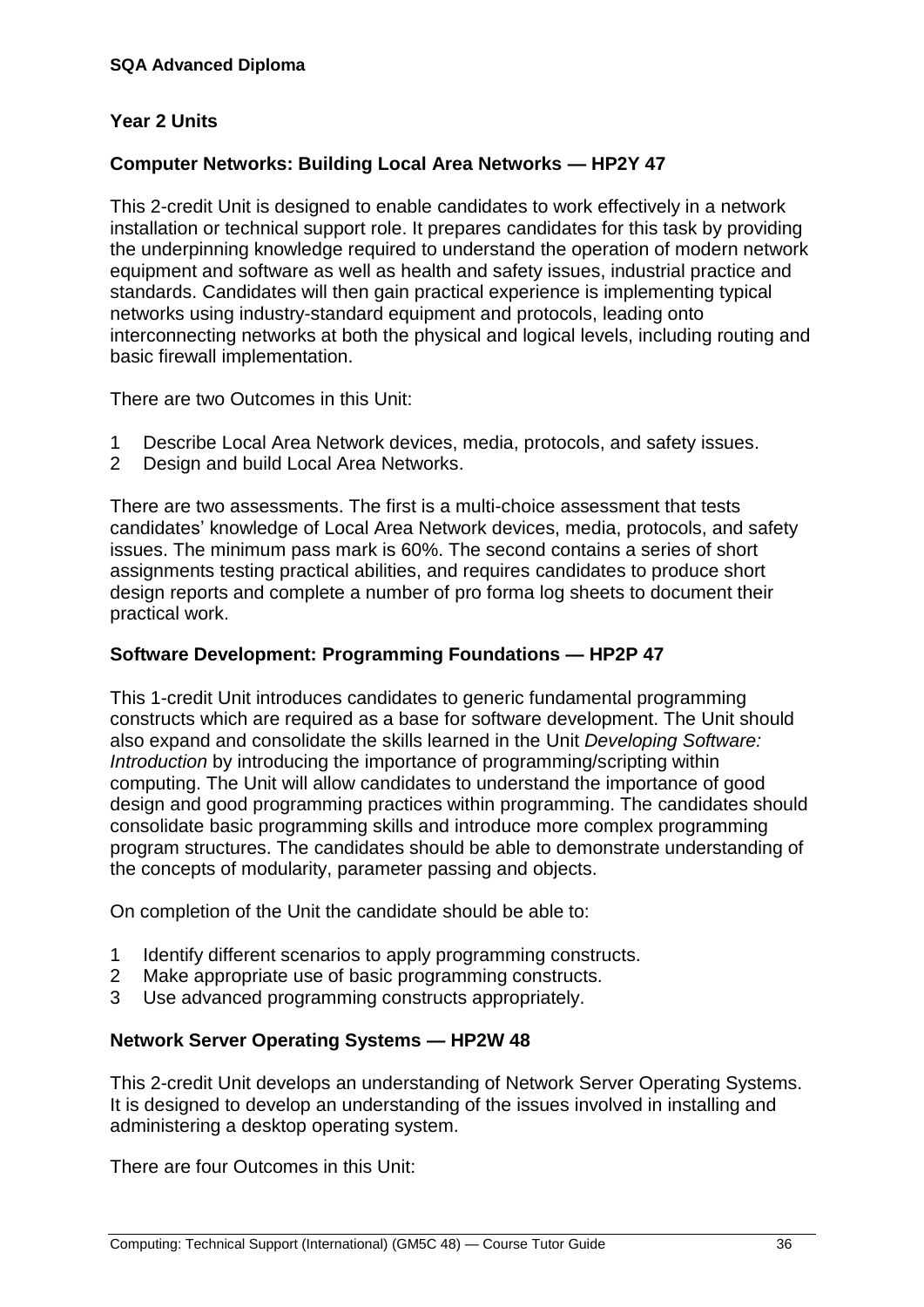- 1 Install and upgrade a network operating system.
- 2 Manage and maintain physical and logical devices.
- 3 Manage users, computers, groups, files and folders.
- 4 Manage and maintain a server environment.

The first Outcome covers the principles and practice of deploying network operating system software. On completion of this Outcome, a candidate should be able to deploy an operating system from the distribution media. It may allow for a candidate to be capable of installing an operating system remotely using a pre-configured image or server-based distribution service. Candidates should also be capable of upgrading from a previous version of an operating system to a current version and of patching an operating system in order to keep it current and secure.

The second Outcome looks at managing and maintaining physical and logical devices, including managing hard disk subsystems, monitoring server hardware, optimising server disk performance, installing and configuring server hardware devices.

The third Outcome covers managing users, computers and groups, including managing user profiles, creating and managing and troubleshooting user and computer accounts, and creating and managing groups. It also covers managing and maintaining access to resources, including configuring access to shared folders, troubleshooting terminal services and configuring file system permissions.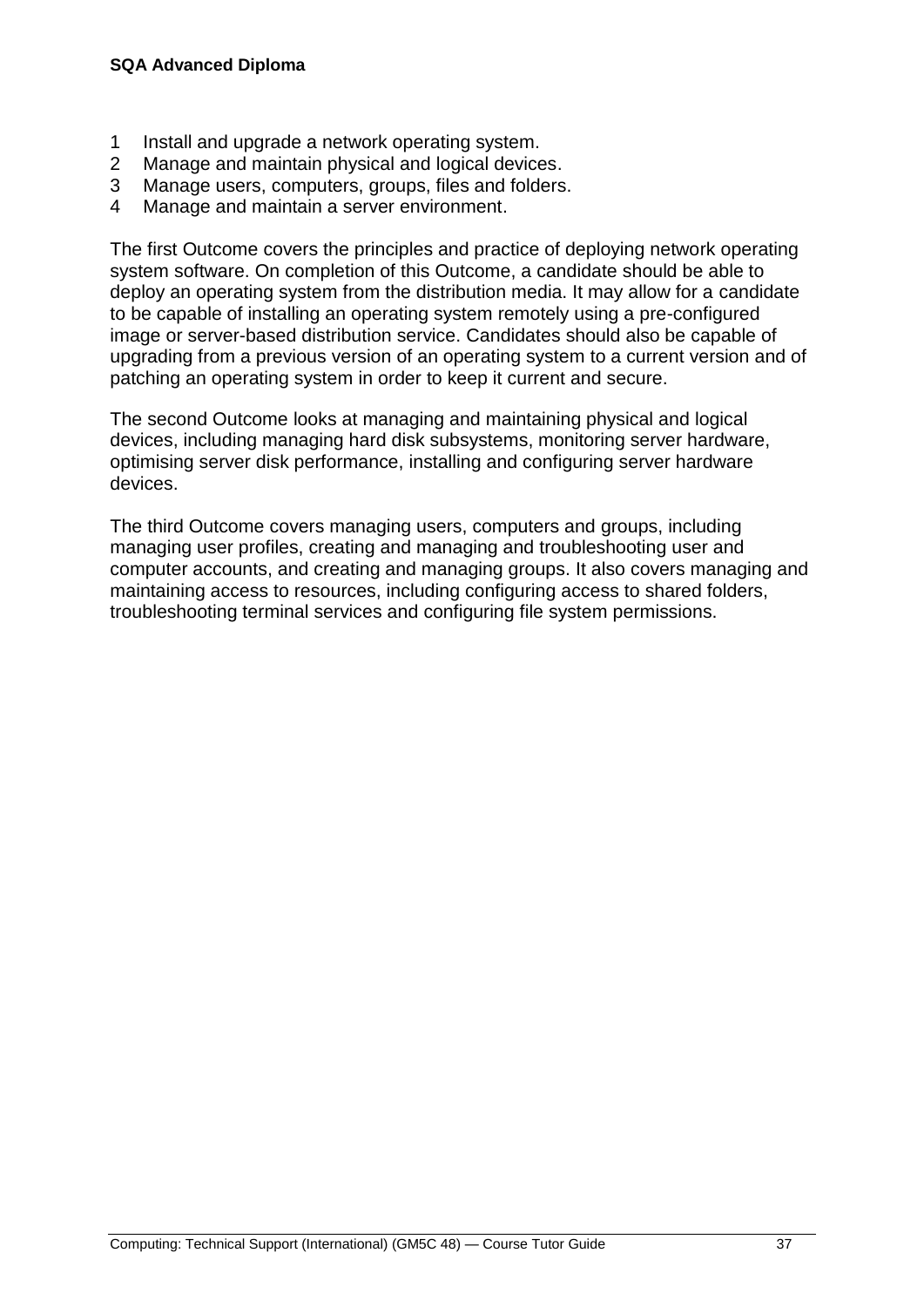The final Outcome covers managing and maintaining a server environment, including monitoring and analysing events and system performance, managing software updates and site licensing, managing servers remotely, monitoring file and print servers, monitoring and optimising application performance and managing a web server. It also covers managing and implementing disaster recovery, performing system recovery for a server, managing backup procedures, recovering from server hardware failure, restoring backup data and scheduling backup jobs.

There will be one or more closed-book restricted-response assessments covering all Outcomes. Candidates will be presented with a total of 40 questions and expected to answer 60% of these correctly. They will also be expected to keep a logbook, video or other recordings providing evidence of the practical tasks they have carried out during the Unit. They must satisfy the requirements for these assessments in order to achieve the Unit.

#### **Network Technology and Data Communications — HP2X 48**

This 2-credit Unit develops an understanding of modern networking concepts and practice. It is designed to introduce the basic concepts and principles of data communications, and to provide a wide knowledge of the technologies and standards involved in the construction of modern networks.

There are three Outcomes in this Unit:

- 1 Describe the principles of data communications.
- 2 Describe the Characteristics of Network Media.
- 3 Describe the characteristics and construction of Wide Area Networks.

This Unit allows candidates to study basic communications principles and be introduced to essential concepts and terminology. This will include basic concepts and terminology of data communications; analogue modulation techniques; digital line coding techniques and multiplexing techniques.

The Unit also covers the basics of Local Area Network topologies and equipment; media characteristics; cabling practice and standards.

The final section covers Wide Area Network concepts; Public Telecommunications Operator services; mobile and broadband services.

#### **Providing Technical Support to Users — HP35 48**

The 1-credit Unit is designed to provide candidates with the opportunity to acquire skills that will enable them to become efficient and effective in a technical support role. It achieves this by providing the soft skills demanded by the industry. Candidates will gain valuable experience through peer discussion and case study analysis. They will be introduced to standard concepts and procedures of a technical support system. Candidates will be required to analyse this information in relation to maintaining business continuity, identify an appropriate response and plan strategy to provide an effective solution.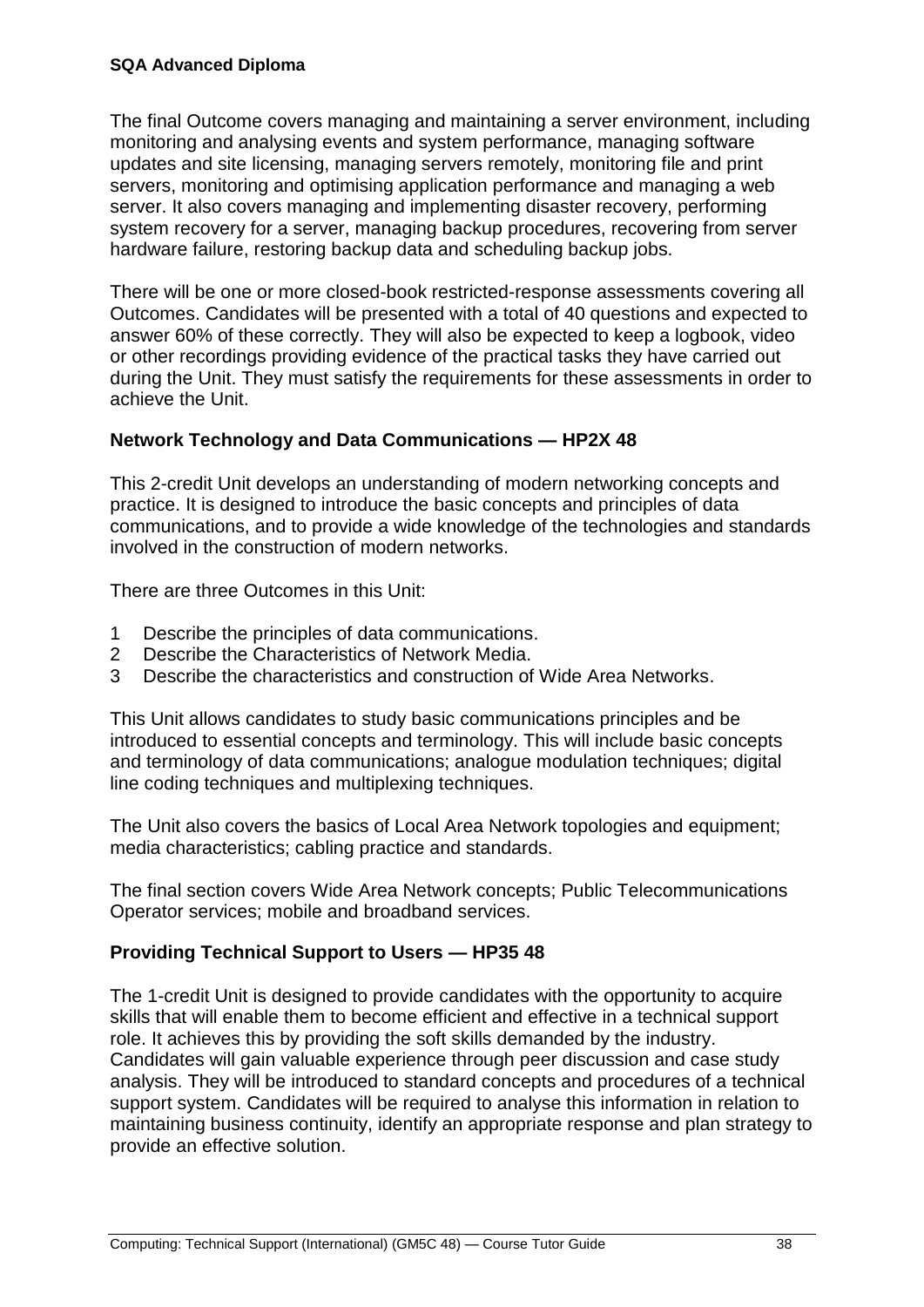The Unit will investigate the metrics and responsibilities in relation to technical support systems. Candidates will also investigate common maintenance plans and solutions. These components will be discussed and analysed for best use scenarios.

There are three Outcomes in this Unit:

- 1 Describe Components of a Technical Support System.
- 2 Describe Technical Support Procedures.
- 3 Present findings of Performance Analysis.

#### **Open Source Operating Systems: Introduction to Command Line Administration — HP33 48**

This 2-credit Unit will provide the underpinning theoretical knowledge necessary to perform basic command line operations, such as navigate a file structure and manipulate files and processes. The Unit is intended for candidates who will be working in an Open Source OS environment in technical support, or software development, or who would like to gain a practical understanding of operating in a command line environment.

There are three Outcomes in this Unit:

- 1 Manage Open Source OS Installation, Package Management and System Architecture.
- 2 Demonstrate an understanding of and use of Open Source commands.
- 3 Manage Devices, and Open Source Filesystems.

Outcome 1 includes the following:

- ◆ Design hard disk layout
- ◆ Install a boot manager
- ◆ Manage shared libraries
- Use package management tools
- ◆ Determine and configure hardware settings
- ◆ Boot the system
- Change runlevels and shutdown or reboot system

Outcome 2 includes the following:

- ◆ Work on the command line
- Process text streams using filters
- ◆ Perform basic file management
- ◆ Use streams, pipes and redirects
- ◆ Perform basic process management
- Modify process execution priorities
- ◆ Search text files using regular expressions
- ◆ Perform basic file editing operations using vi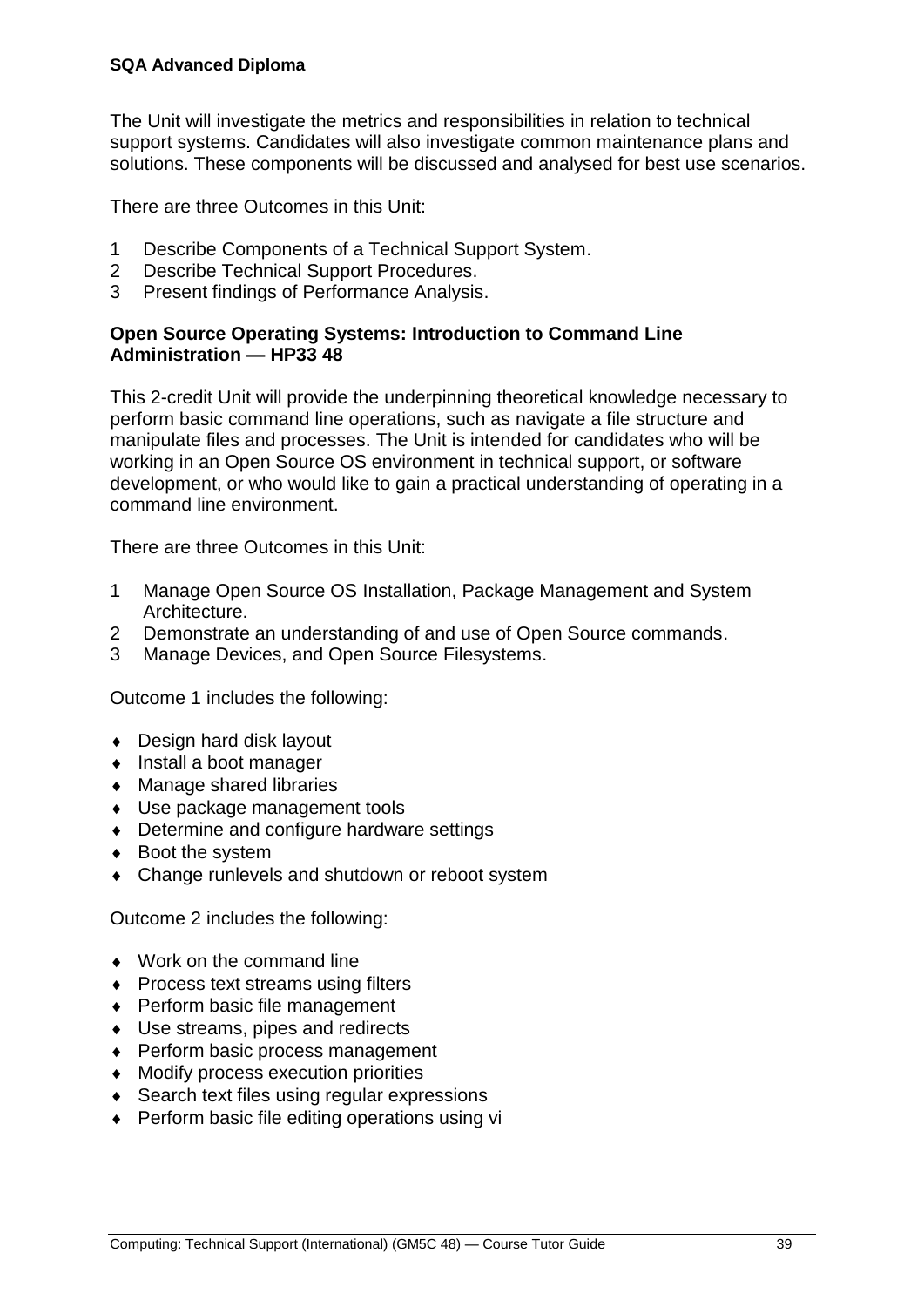Outcome 3 includes the following:

- ◆ Create partitions and filesystems
- Maintain the integrity of filesystems
- Control mounting and unmounting of filesystems
- ◆ Manage disk quotas
- Manage file permissions and ownership
- Create and change hard and symbolic links
- Find system files and place files in the correct location

This Unit may assist candidates in preparing for Linux Professional Institute LPIC-1 101 or CompTIA LX0-101 Exam Objectives. Vendor certifications can change rapidly and candidates should be encouraged the check the current details at **[www.lpi.org](http://www.lpi.org/)** or www.comptia.org to ensure that all objectives have been covered.

Assessment for the Unit can take the form of credit transfer after successfully passing either the LPIC-1 101 or CompTIA LX0-101 exams. Alternatively assessment could take the form of a centre devised multi-choice/short-response test that satisfactorily covers the Evidence Requirements described in the Outcome section earlier.

#### **Open Source Operating Systems: Basic Server Administration — HP34 48**

This 1-credit Unit is designed to develop the basic skills and knowledge to operate a server using an Open Source Operating System environment.

The Unit will provide the underpinning theoretical knowledge necessary to perform basic operations, such as navigate a file structure and manipulate files and processes. The Unit is intended for candidates who will be working in a Unix/Linux environment in technical support, or software development, or who would like to gain a practical understanding of operating a server in an Open Source OS environment.

There are three Outcomes in this Unit:

- 1 Administer users, system, and desktops.
- 2 Manage shells, scripts and essential system services.
- 3 Administer network and configure security.

Outcome 1 includes the following:

- $\bullet$  Install and configure X Windows
- ◆ Setup a display manager
- Configure accessibility settings
- Manage user and group accounts and related system files
- Automate system administration tasks by scheduling jobs
- Configure localisation and internationalisation settings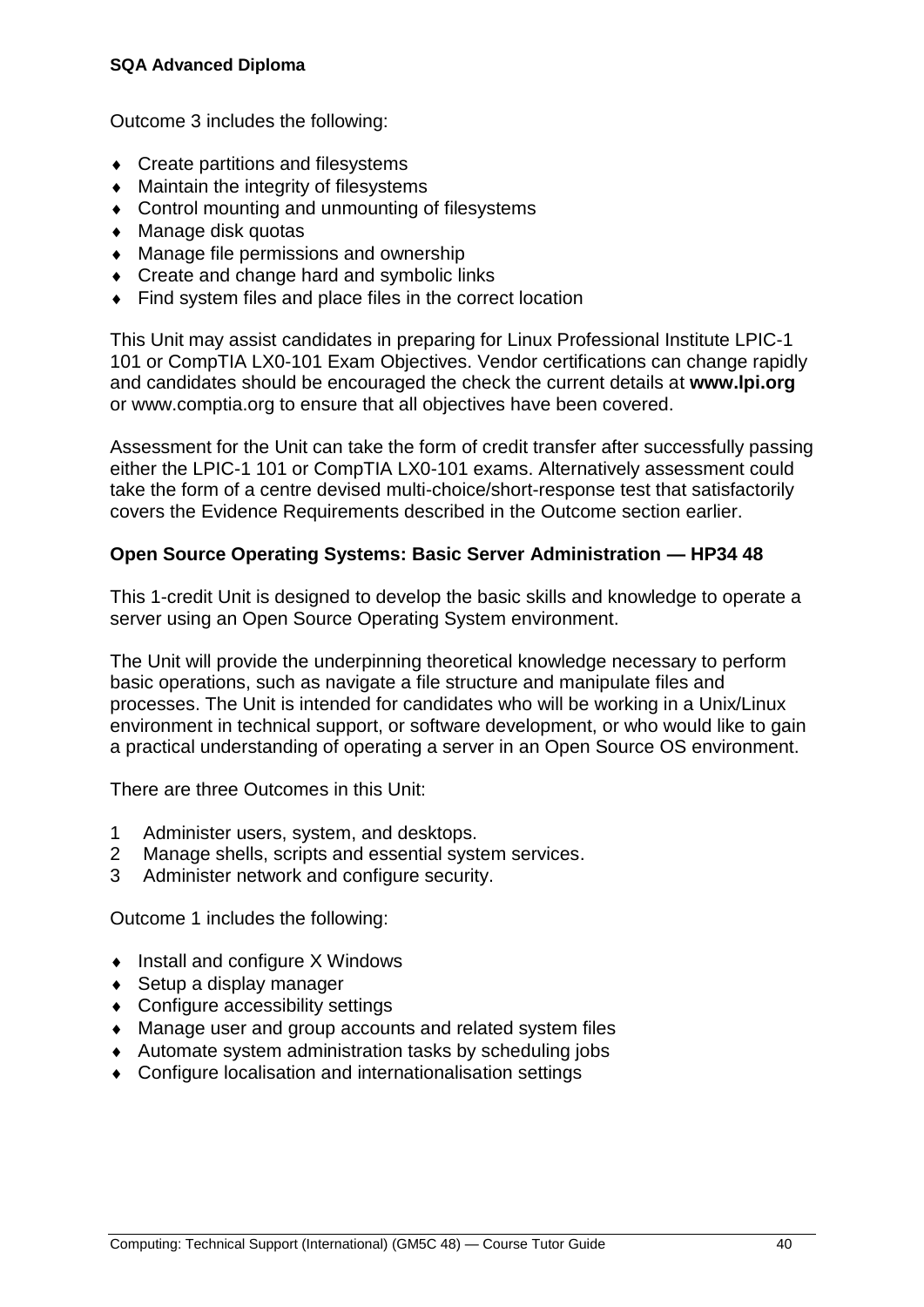#### **SQA Advanced Diploma**

Outcome 2 includes the following:

- ◆ Customise and use the shell environment
- ◆ Customise or write simple scripts
- ◆ Manage SQL data
- Maintain system time
- Configure system logging
- Configure Mail Transfer Agent (MTA) client
- Manage printers

Outcome 3 includes the following:

- ◆ Demonstrate understanding of TCP/IP
- ◆ Configure basic TCP/IP on client
- ◆ Troubleshoot basic TCP/IP on client
- Configure client for DNS
- ◆ Perform basic security administration
- ◆ Configure basic security on client
- Use encryption to secure data

This Unit may assist candidates in preparing for Linux Professional Institute LPIC-1 102 or CompTIA LX0-102 Exam Objectives. Vendor certifications can change rapidly and candidates should be encouraged the check the current details at **[www.lpi.org](http://www.lpi.org/)** or www.comptia.org to ensure that all objectives have been covered.

Assessment for the Unit can take the form of credit transfer after successfully passing either the LPIC-1 102 or CompTIA LX0-102 exams. Alternatively assessment could take the form of a centre devised multi-choice/short-response test that satisfactorily covers the Evidence Requirements described in the Outcome section earlier.

#### **Managing a Web Server — HP2V 48**

The aim of this 2-credit Unit is to introduce candidates to the complexities of setting up and maintaining an HTTP Web Server. This Unit is suited to those in a technical support role, however would suit those in a technical web development role.

There are four Outcomes in this Unit:

- 1 Analyse and evaluate the requirements for running a web server.
- 2 Install and configure a web server.
- 3 Perform web server maintenance.
- 4 Implement web server security.

Outcome 1 aims to introduce the theoretical aspects that have to be considered when preparing to investigate and install a web server, including hardware considerations, operating system considerations and additional server features, among others.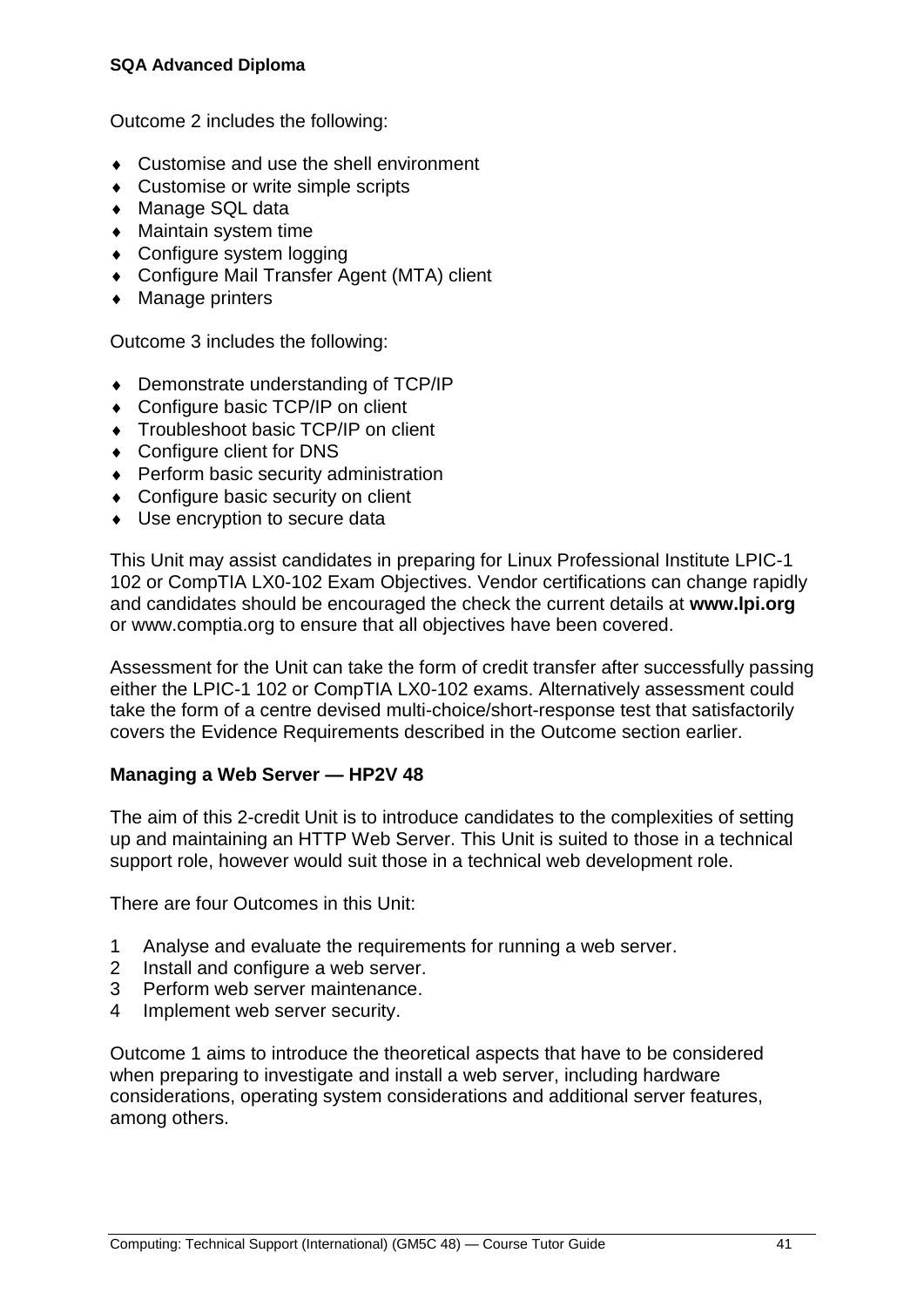Outcome 2 deals with the installation and configuration of the server itself and is aimed at providing the hands on skills in aspects such as differing installation methods, important locations to be found within the server hierarchy as well as core configuration files and the additional features that can be added to the server in order to provide a scalable HTTP web application server capable of handling dynamic technology.

Outcome 3 aims to introduce the aspects involved in maintaining the server. This includes identifying the location of server log files, how to interpret them and the part they play in how statistics are generated. During this Outcome candidates will also become familiar with how to serve multiple websites using virtual hosting techniques and how to manipulate virtual host configuration files along with name resolution methods, as well as using suitable server backup techniques.

Outcome 4 deals with security issues that have to be considered once the server has been implemented and focuses upon the use of SSL and HTTPS, as well as how to generate self-signed certificates and secure files and folders with appropriate permissions.

#### **SQA Advanced Diploma in Computing: Technical Support Graded Unit 2 (Project) — HP36 48**

This 2-credit Graded Unit is designed to provide evidence that the candidate has achieved the following principal aims of the SQA Advanced Diploma in Computing: Technical Support:

- 1 To prepare students for employment in an IT/Computing-related post at technical or professional level in technical or network support.
- 2 To develop a range of contemporary vocational skills, ie technical computing skills relating to the use and support of IT systems appropriate to employment at technician (or equivalent) level.

This Graded Unit is designed to provide evidence of the candidate's ability to plan, develop, implement and evaluate technical skills gained throughout the course. It does not ask the candidate to prove new skills. During the Unit they will be expected to:

- 1 Interpret the needs of the project from the brief.
- 2 Gather information to plan and develop the project.
- 3 Decide upon and develop a design approach.
- 4 Carry out the development.
- 5 Evaluate the product and process.
- 6 Evaluate their own performance.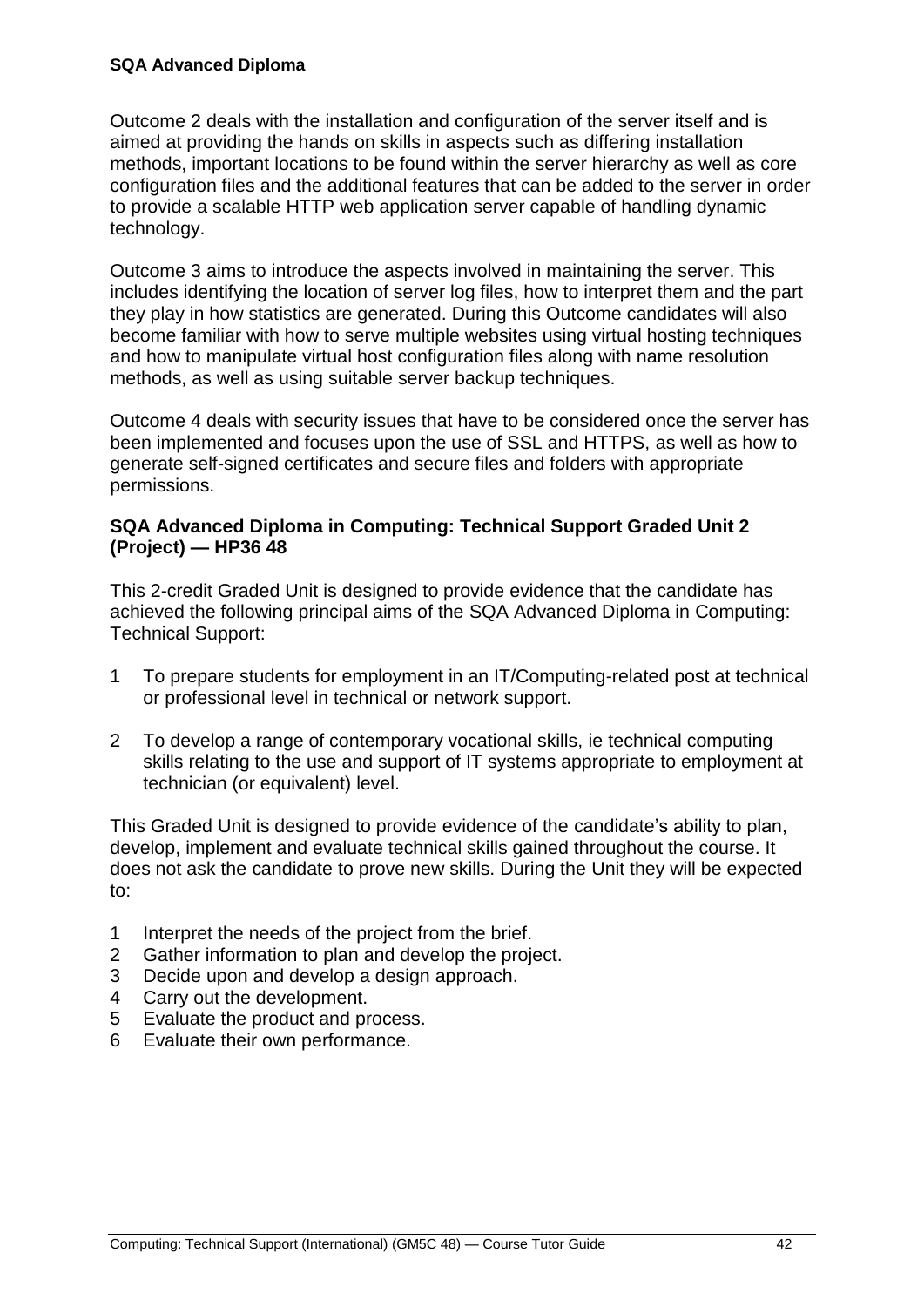#### **SQA Advanced Diploma**

The assessment task is a project. The project will be a complex task which involves:

- 1 Variables which are complex or unfamiliar.
- 2 Relationships which need to be clarified.
- 3 A context which may be familiar or unfamiliar.

The Unit will be project based and allow the candidate the flexibility to select from a variety of different projects which are representative of the Technical Support Role, eg the practical implementation of a software deployment project, designing a network topology for a small to medium sized company, producing a report feasibility study on the implementation of IT systems for an organisation or setting up a Service Desk.

The project will be marked out of 100. The mark at each stage of the project takes into account the criteria outlined. Candidates can only progress to the next stage if they have met the minimum Evidence Requirements of the previous stage. At the end of each stage, there will be opportunities for remediation/re-assessment on that particular stage. All allocated marks will be aggregated to arrive at an overall mark for the project. Assessors will assign an overall grade to the candidate for this Graded Unit based on the following grade boundaries.

 $A = 70\% - 100\%$  $B = 60\% - 69\%$  $C = 50\% - 59\%$ 

Candidates must achieve a minimum of:

- ◆ 20 marks for the Planning stage
- ◆ 20 marks for the Developing stage
- <span id="page-46-0"></span>◆ 10 marks for the Evaluating stage

### **6.3 Opportunities for integration of Units**

It is envisaged that where possible centres will deliver this award in an integrative manner to help the candidates appreciate the interconnections between the various subjects.

Integration means identifying opportunities either within a Unit or across Units to deliver and/or assess topics which meet the criteria for either two Outcomes within the same Unit, or two Outcomes — one Outcome from one Unit and one Outcome from another Unit.

For example, in Year 1 it should be possible to integrate into a single assessment Outcomes 1 of the Units *Technical Support: Supporting Users: Hardware* (HP31 47) and *Technical Support: Supporting Users: Software* (HP32 47).

In Year 2 the Unit *Computer Networks: Building Local Area Networks* (HP2Y 47), Outcome 1 deals with Local Area Network theory. Similar material is also covered by Outcome 2 of the Unit *Network Technology and Data Communications* (HP2X 48) so both Outcomes could be assessed by an assessment that covers both.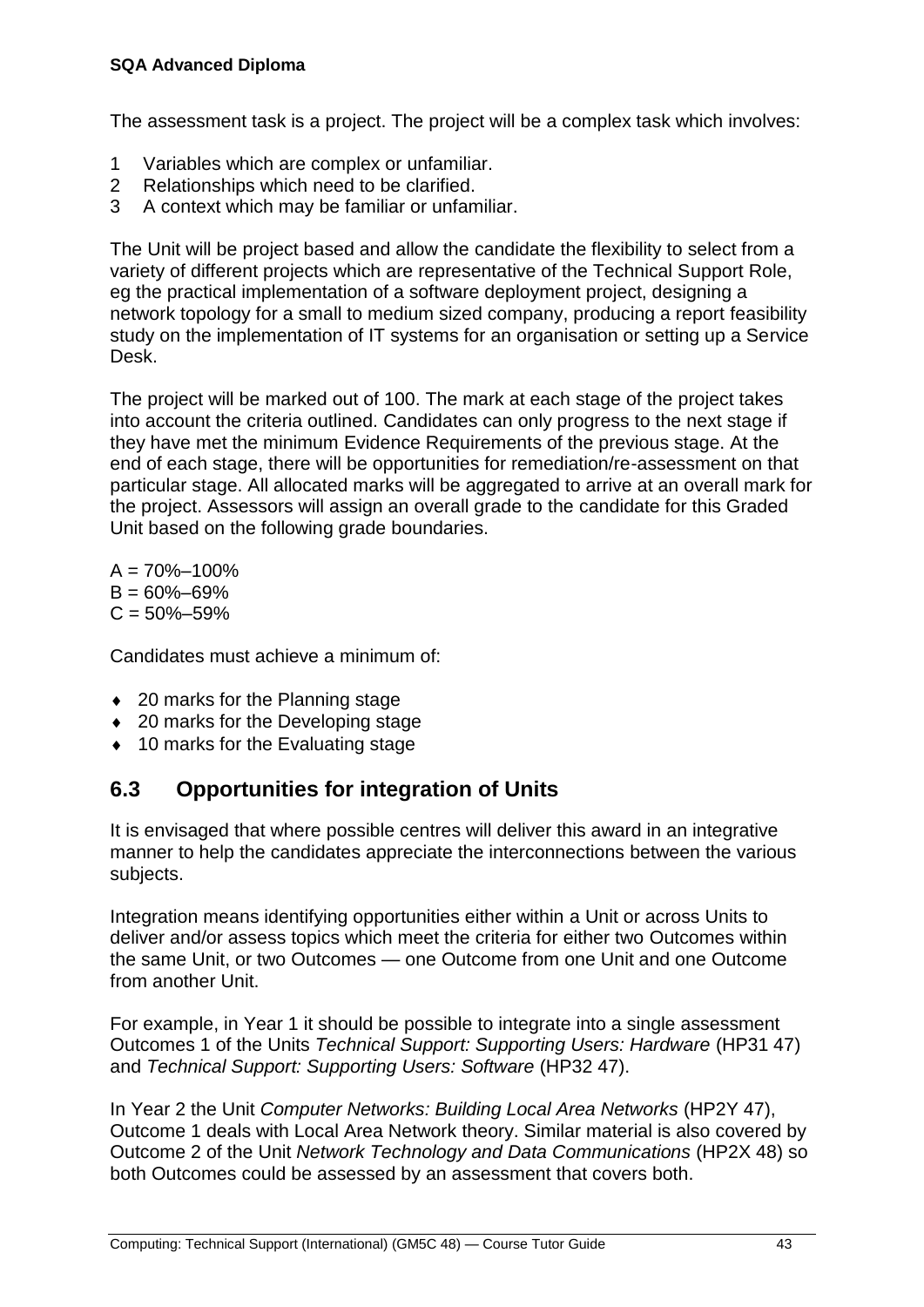Based on the proposed delivery of Years 1 and 2 the following opportunities exist for integration of delivery and/or assessment:

#### **Year 1**

| Unit<br>code | <b>Unit title</b>                                                 | <b>Integration opportunity</b>                                                                                           |
|--------------|-------------------------------------------------------------------|--------------------------------------------------------------------------------------------------------------------------|
| HP31 47      | <b>Technical Support:</b><br><b>Supporting Users:</b><br>Hardware | There may be opportunities to integrate into<br>a single assessment task Outcomes 1 of<br>both Units HP31 47 and HP32 47 |
| HP32 47      | <b>Technical Support:</b><br><b>Supporting Users:</b><br>Software |                                                                                                                          |

#### **Year 2**

| Unit<br>code   | Unit title                                                                 | <b>Integration opportunity</b>                                                                                                                                             |
|----------------|----------------------------------------------------------------------------|----------------------------------------------------------------------------------------------------------------------------------------------------------------------------|
| <b>HP2Y 47</b> | <b>Computer Networks:</b><br><b>Building Local Area</b><br><b>Networks</b> | Outcome 1 of HP2Y 47 and Outcome 2 of<br>HP2X 48 both cover Local Area Network<br>theory and it should be possible to design a<br>single assessment activity to cover both |
| <b>HP2X 48</b> | Network Technology and<br>Data Communications                              | Outcomes                                                                                                                                                                   |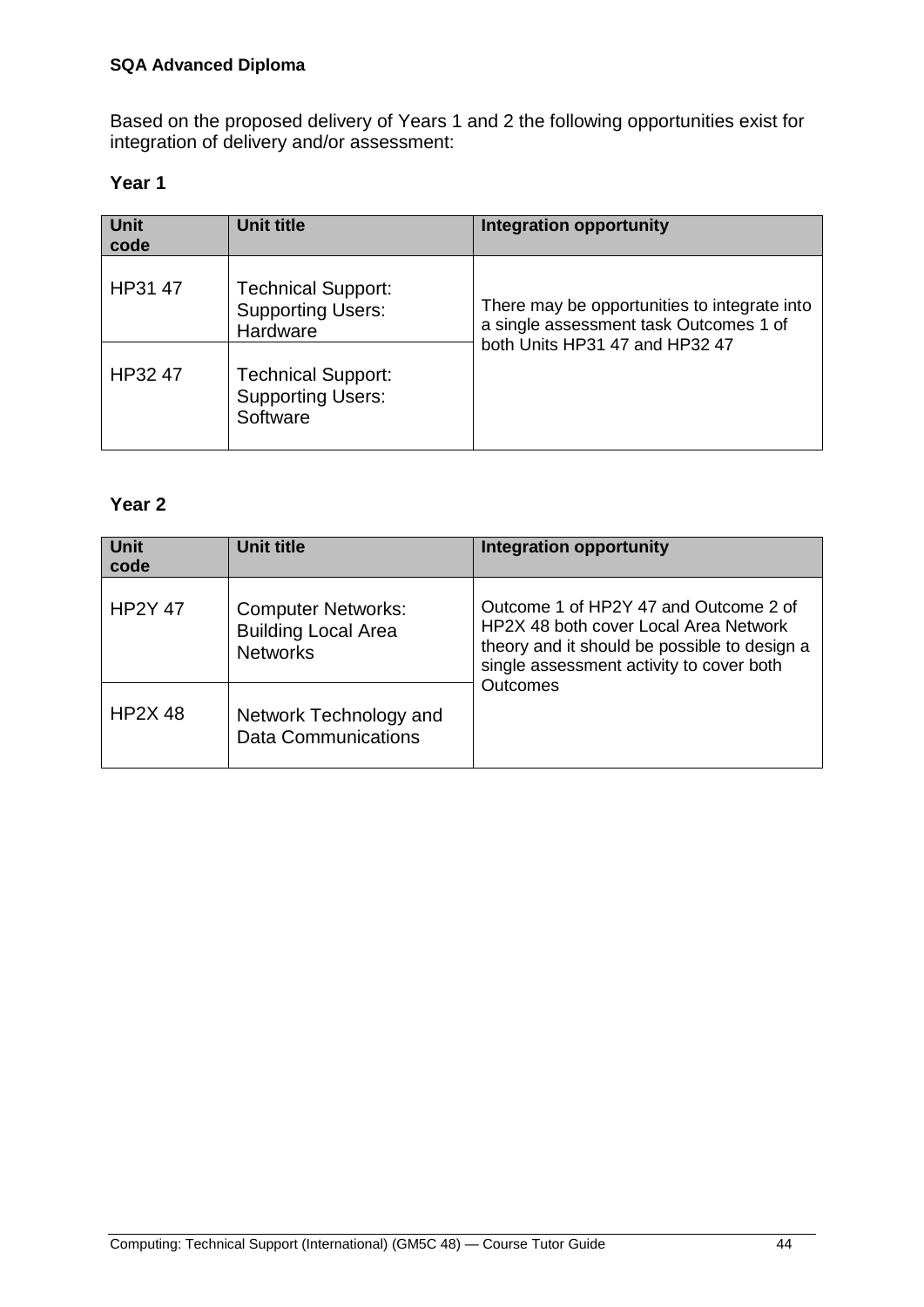## <span id="page-48-0"></span>**7 Assessment in an SQA Advanced Diploma award**

### <span id="page-48-1"></span>**7.1 Assessment in learning and for certification**

Assessment is the process of evaluating a learner's learning.

Assessment takes place throughout the learning and teaching processes as well as the final assessment for certification. It can take many forms (for example: practical exercises, case studies, extended response questions) and can be used for different purposes — including identifying prior knowledge, identifying gaps in learning, providing feedback to learners as well as measuring learner attainment.

Assessment as part of the learning process is called **formative** assessment. It provides developmental feedback to a learner and tutors so that they can adjust their plan for future learning. It is not recorded for external purposes. **Formative** assessment is often called 'assessment for learning'.

**Summative assessment** is carried out for the purpose of certification. Through **summative assessment**, learners provide evidence to demonstrate that they can achieve the Evidence Requirements detailed in the statement of standards of the relevant Unit specification. It is generally undertaken at the end of a learning activity or programme of learning and is used to make a judgement on the learner's overall attainment.

### <span id="page-48-2"></span>**7.2 Assessment planning of an SQA Advanced Diploma**

All SQA Advanced Diploma qualifications are **summatively assessed** using a mix of continuous Unit assessment and Graded Unit assessments. It is helpful for learners, the Course Team and the internal verifiers if the Course Team has an overview of when summative assessments are likely to occur. It is, therefore, common practice for a Course Team, prior to the start of course delivery to agree the overall learning, teaching and assessment plan for the course. Part of this process requires tutors to agree when each Unit in the course will be **summatively assessed**.

In situations where Units of a course are being delivered in parallel, it is important that Course Teams make sure that the assessment load placed on learners is manageable, although it is recognised that by its very nature summative assessments will occur towards the end of learning.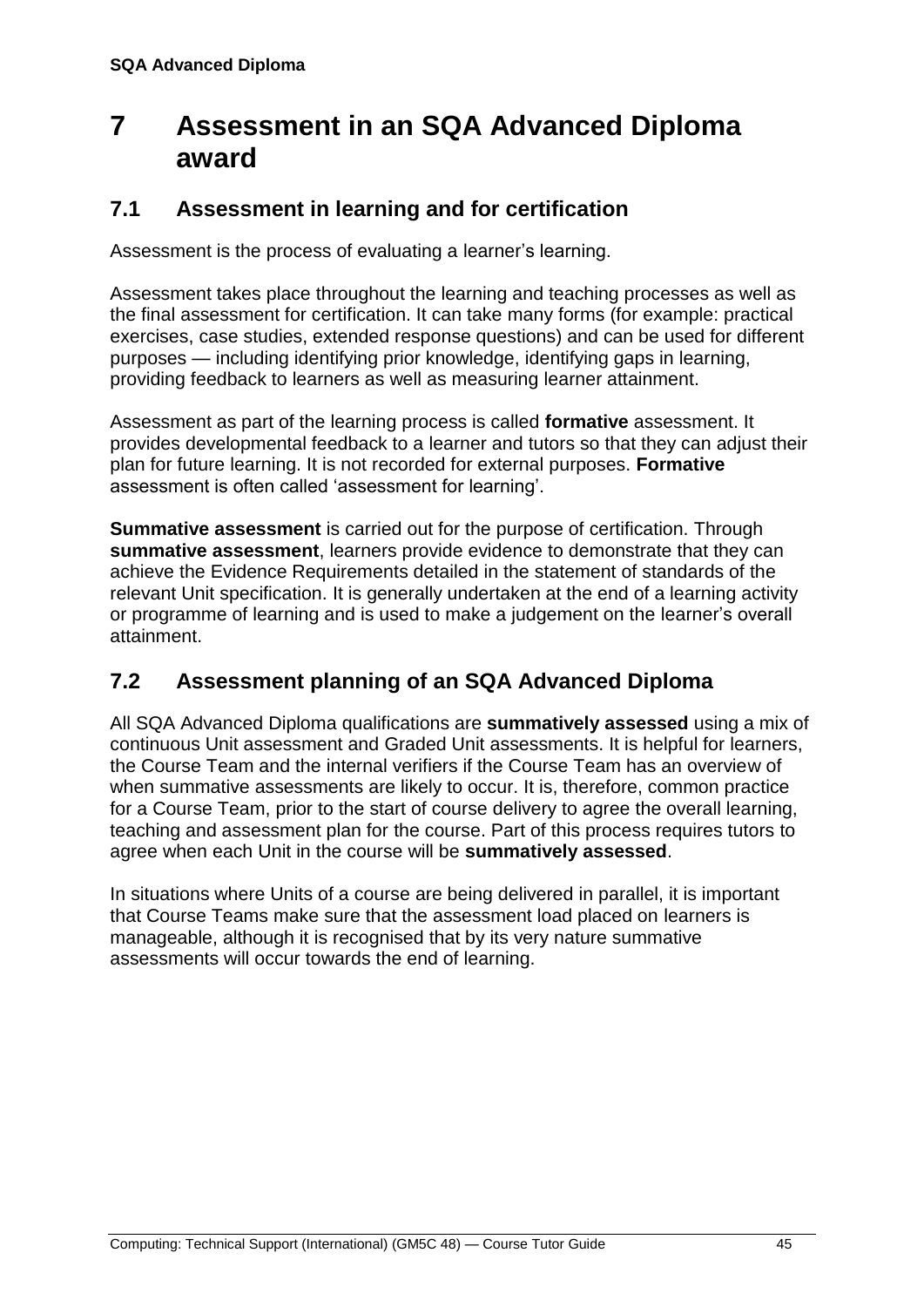### <span id="page-49-0"></span>**7.3 Planning the Unit summative assessment**

For each Unit, it is helpful for tutors/assessors to draw up a Unit assessment plan which:

- ◆ describes what is to be assessed
- says what assessment methods will be used
- describes how the assessments are to be administered, eg practical, online, etc
- defines opportunities for integrating assessment
- provides a timetable for when the assessment will take place
- notes arrangements that need to be made to take account of additional support needs or prior learning
- describes the measures to be taken to ensure that the evidence produced is authentic and current
- describes how and when requirements for record-keeping and quality assurance processes will be met

### <span id="page-49-1"></span>**7.4 Negotiating summative assessments with the learners**

Ultimately, it is up to the tutor to determine when a learner is ready for summative assessment (within the agreed time constraints of the course timetable). A good way of gauging if a learner is ready for assessment is to use a **practice assessment** (a final formative assessment which mirrors the summative assessment in terms of assessment method and an aspect of the Evidence Requirement where appropriate but it must not contain the same task detail as the summative assessment).

The tutor can use this assessment to identify the level of an individual learner's competence and the Outcome can help the tutor determine if the learner is ready to attempt the summative assessment or if the learner still has gaps in knowledge and understanding that need to be addressed through further work.

It is good practice to communicate assessment plans to learners as early as possible in the course so that they know what to expect. A copy of the **proposed Course Assessment Plan** may be given to learners at the start of the course, often during course induction. Thereafter, it is up to each tutor to make sure that learners receive early warning of when assessment is likely to take place.

### <span id="page-49-2"></span>**7.5 Summative assessment exemplars**

Assessment exemplars are produced by SQA and are made available to centres for a number of Units in this SQA Advanced Diploma. Assessment exemplars are intended solely for the purpose of assessment of learners against the standards given in the Unit specifications. **They must not be released prior to the assessment or be distributed for any other purpose. It is the centre's responsibility to maintain the security of all assessment exemplars.**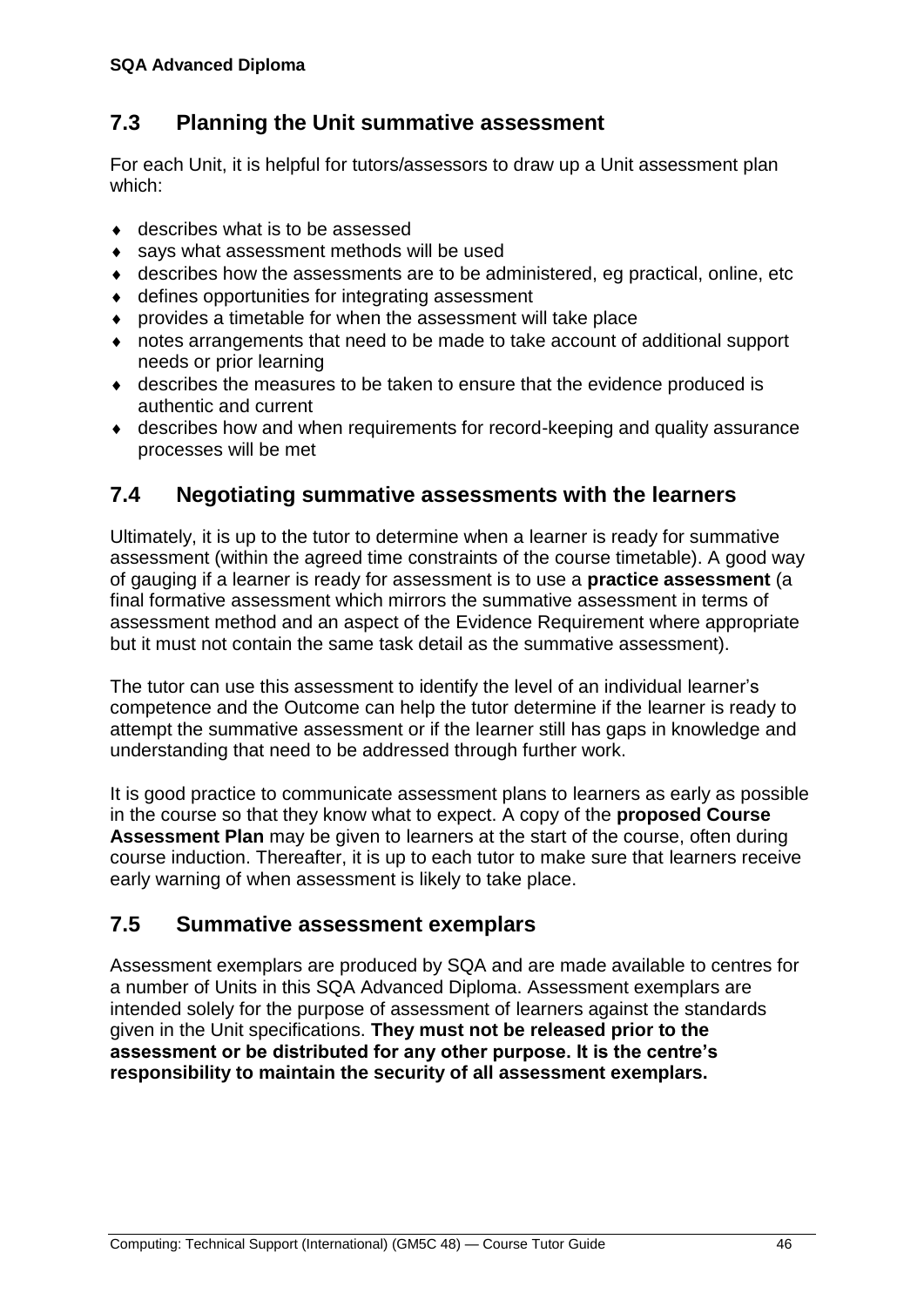#### **SQA Advanced Diploma**

A Unit assessment exemplar will contain:

- details of the conditions under which the assessment is to be carried out
- assessment tasks for each Outcome
- ◆ a marking scheme or model answer
- checklists (where appropriate)

It is vital that tutors:

- adhere to the conditions for the assessment, ie open-book, closed-book, controlled conditions
- mark assessments consistently in line with the marking scheme or model answer provided
- $\bullet$  keep all assessment exemplars secure so that they can be used for future learner assessments

Once the learner has completed the summative assessment, it is good practice for tutors to mark their learner's work quickly and provide constructive feedback.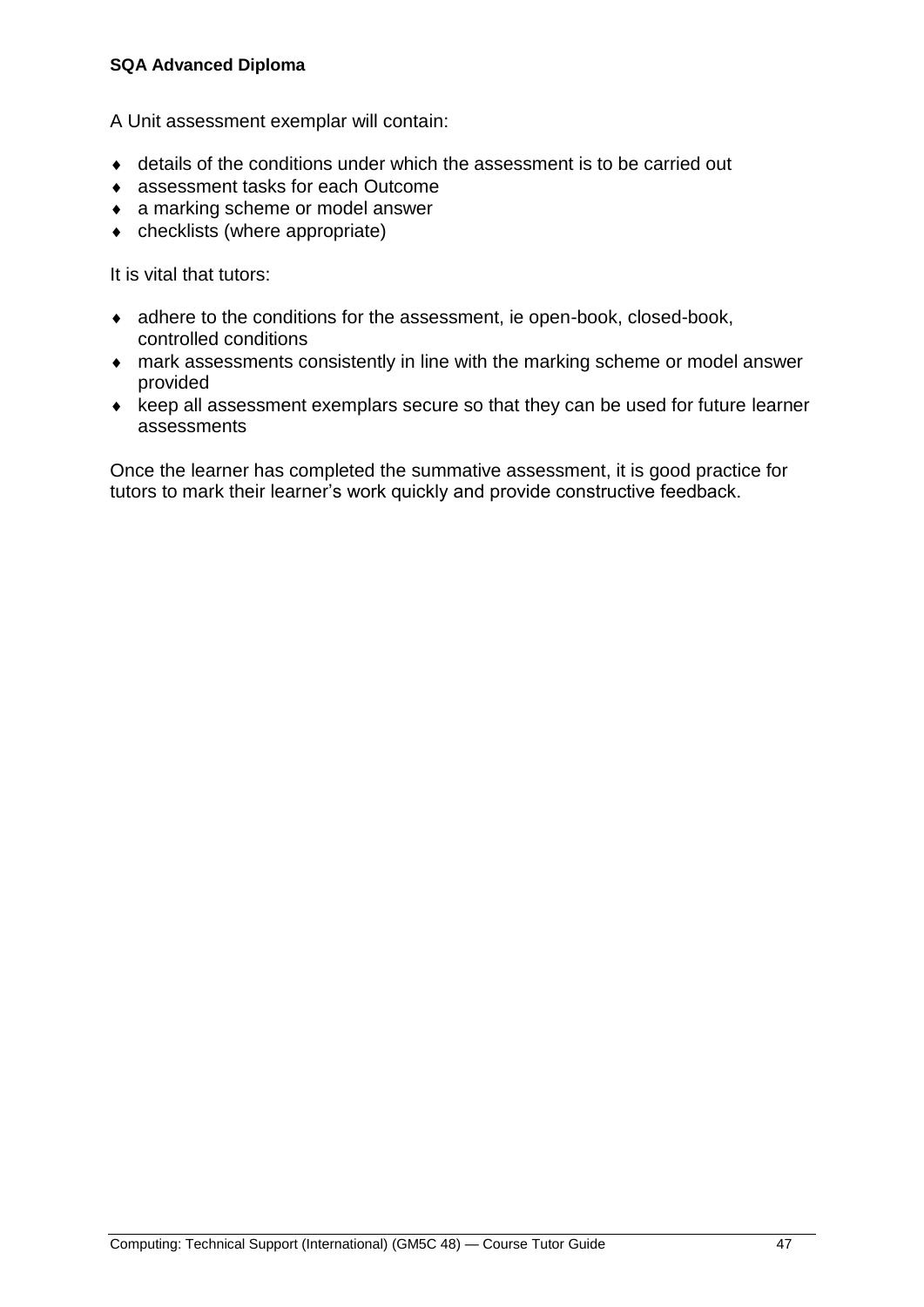## <span id="page-51-0"></span>**8 SQA Advanced Diploma in Computing: Technical Support assessment strategy and plan**

### <span id="page-51-1"></span>**8.1 SQA Advanced Diploma in Computing: Technical Support assessment strategy**

A guide to the type and number of assessments in each Unit of the SQA Advanced Diploma in Computing: Technical Support is shown below.

|                                                          | <b>Assessment — Year 1</b>                                                                                                                                                         |                  |                  |                  |  |
|----------------------------------------------------------|------------------------------------------------------------------------------------------------------------------------------------------------------------------------------------|------------------|------------------|------------------|--|
| <b>Unit</b>                                              | Outcome 1                                                                                                                                                                          |                  | <b>Outcome 2</b> |                  |  |
| Developing<br>Software:<br>Introduction<br><b>HP1R47</b> | Open-book<br>Practical task undertaken in supervised conditions over an extended<br>period of time                                                                                 |                  |                  |                  |  |
| Professionalism and                                      | <b>Outcome 1</b>                                                                                                                                                                   | <b>Outcome 2</b> | <b>Outcome 3</b> | <b>Outcome 4</b> |  |
| Ethics in Computing<br>HP29 47                           | Open-book<br>Single assessment for Unit relating to a case study and questions<br>covering content of Outcomes<br>Undertaken supervised conditions over an extended period of time |                  |                  |                  |  |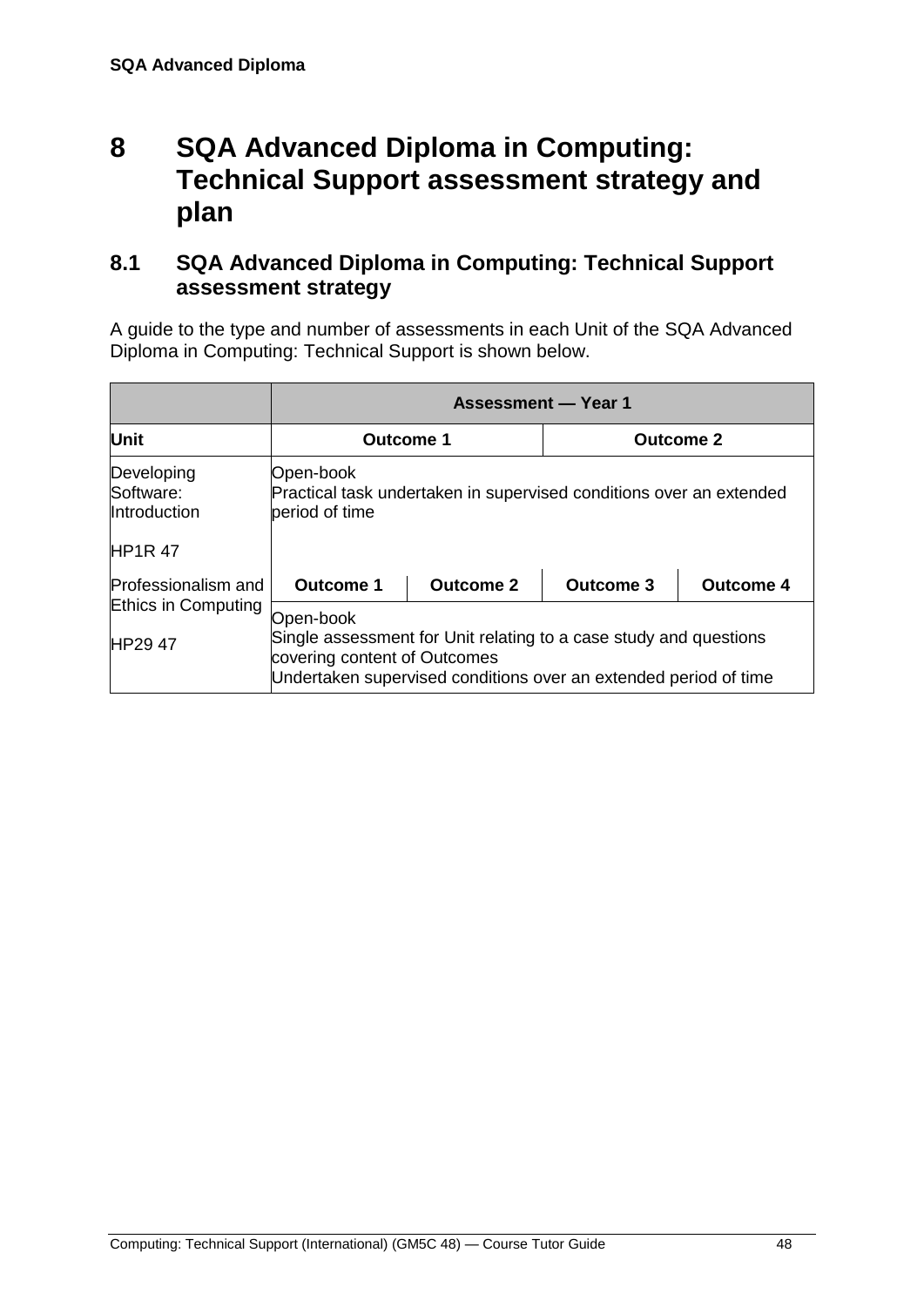|                                                                    | <b>Assessment - Year 1</b>                                                                                                                                                                                                         |                                                                                                                              |                                                           |                  |                                                                                                    |                  |  |
|--------------------------------------------------------------------|------------------------------------------------------------------------------------------------------------------------------------------------------------------------------------------------------------------------------------|------------------------------------------------------------------------------------------------------------------------------|-----------------------------------------------------------|------------------|----------------------------------------------------------------------------------------------------|------------------|--|
| <b>Unit</b>                                                        |                                                                                                                                                                                                                                    | <b>Outcome 1</b>                                                                                                             |                                                           | <b>Outcome 2</b> |                                                                                                    |                  |  |
| Computer Systems                                                   | <b>Outcome 1</b>                                                                                                                                                                                                                   |                                                                                                                              |                                                           | <b>Outcome 2</b> | <b>Outcome 3</b>                                                                                   |                  |  |
| Fundamentals<br><b>HP1T 47</b>                                     | Open-book<br>Open-book<br><b>Practical task</b><br>Set of 25 short-response questions covering<br>each bullet point<br>and detailed log<br>Supervised assessment lasting 2 hours<br>Supervised<br>conditions with no<br>time limit |                                                                                                                              |                                                           |                  |                                                                                                    |                  |  |
| Troubleshooting                                                    | <b>Outcome 1</b>                                                                                                                                                                                                                   |                                                                                                                              | <b>Outcome 2</b>                                          | <b>Outcome 3</b> |                                                                                                    | <b>Outcome 4</b> |  |
| Computer Problems<br><b>HP1V 47</b>                                | Open-book<br>Investigation carried out and all stages presented in a 1000 word report<br>Undertaken supervised conditions over an extended period of time                                                                          |                                                                                                                              |                                                           |                  |                                                                                                    |                  |  |
| Computing:                                                         | <b>Outcome 1</b>                                                                                                                                                                                                                   | <b>Outcome 2</b>                                                                                                             |                                                           |                  | <b>Outcome 3</b>                                                                                   |                  |  |
| Introduction to<br><b>Project Management</b><br>HP21 47            | Closed-book<br>20 multiple-<br>choice questions<br>Supervised<br>conditions lasting<br>1 hour                                                                                                                                      | Open-book<br>Practical task covering content of Outcomes 2 and 3<br>Supervised conditions over an extended period of<br>time |                                                           |                  |                                                                                                    |                  |  |
| Mathematics for                                                    | <b>Outcome 1</b>                                                                                                                                                                                                                   |                                                                                                                              | <b>Outcome 2</b>                                          | <b>Outcome 3</b> |                                                                                                    | <b>Outcome 4</b> |  |
| Computing 1<br><b>HP1H 47</b>                                      | Open-book<br>Open-book<br>Set of questions<br>Set of questions<br>Supervised<br>Supervised<br>conditions lasting conditions lasting<br>45 minutes<br>45 minutes                                                                    |                                                                                                                              | Open-book<br>Set of questions<br>Supervised<br>45 minutes |                  | Open-book<br>Set of questions<br>Supervised<br>conditions lasting conditions lasting<br>45 minutes |                  |  |
|                                                                    | OR                                                                                                                                                                                                                                 |                                                                                                                              |                                                           |                  |                                                                                                    |                  |  |
|                                                                    | Open-book<br>Set of questions for complete Unit. Candidates may be given questions<br>one week in advance<br>Supervised conditions with no specified time limit                                                                    |                                                                                                                              |                                                           |                  |                                                                                                    |                  |  |
| Team Working in                                                    | <b>Outcome 1</b>                                                                                                                                                                                                                   |                                                                                                                              | <b>Outcome 2</b>                                          | <b>Outcome 3</b> |                                                                                                    | <b>Outcome 4</b> |  |
| Computing<br><b>HP1X47</b>                                         | Open-book<br>Group project over an extended period of time                                                                                                                                                                         |                                                                                                                              |                                                           |                  |                                                                                                    |                  |  |
| <b>SQA Advanced</b>                                                | <b>Graded Unit</b>                                                                                                                                                                                                                 |                                                                                                                              |                                                           |                  |                                                                                                    |                  |  |
| Diploma in<br>Computing: Graded<br>Unit 1 (Exam)<br><b>HP2A 47</b> | Closed-book<br>Examination paper lasting 3 hours<br><b>Supervised conditions</b>                                                                                                                                                   |                                                                                                                              |                                                           |                  |                                                                                                    |                  |  |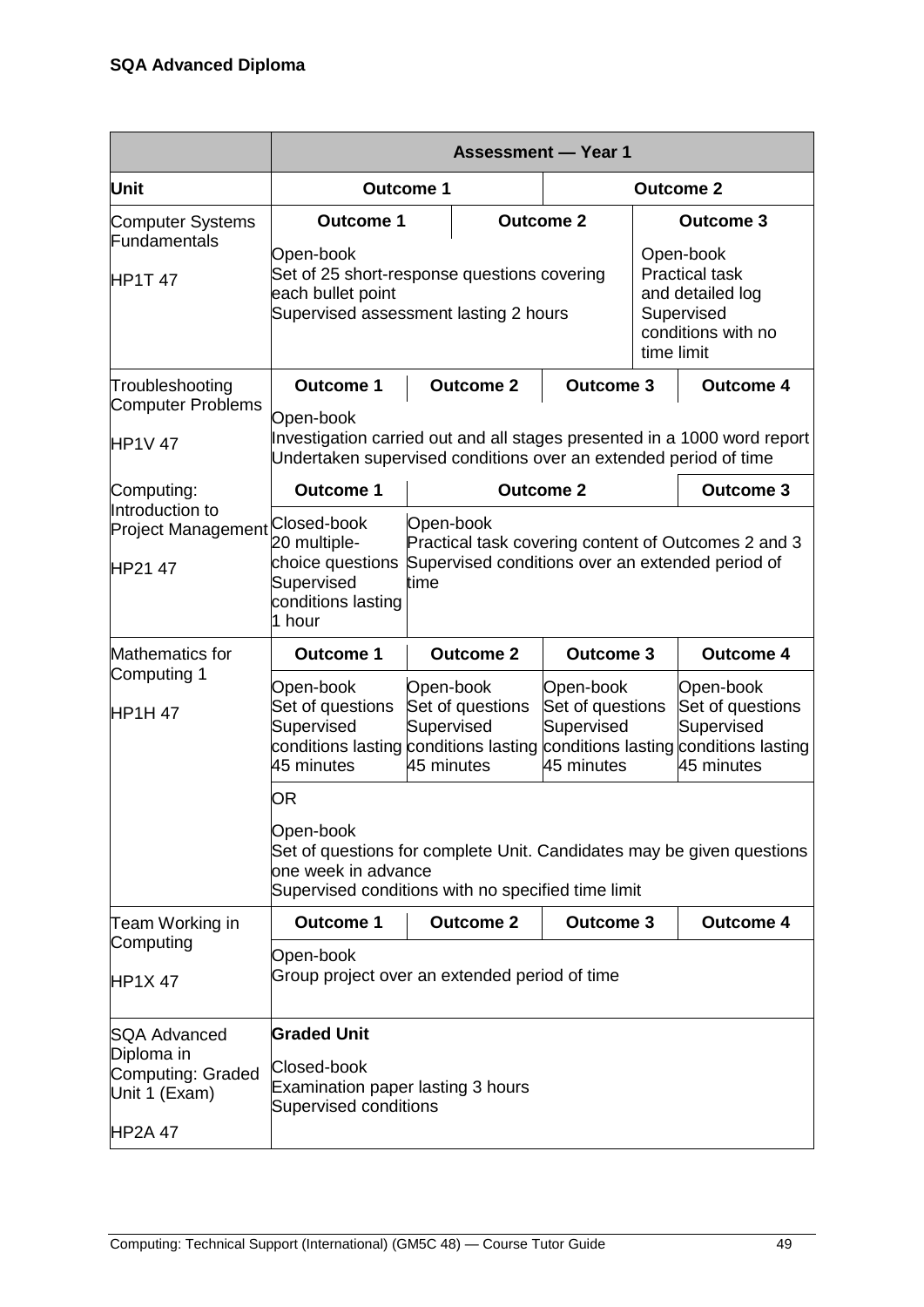|                                                                                                          | <b>Assessment - Year 1</b>                                                                                      |                                                                                                                                                                                                           |                                                                                         |                                                                                                                                                                                    |                  |                                                                                         |                |                                                                   |                                                                   |                |
|----------------------------------------------------------------------------------------------------------|-----------------------------------------------------------------------------------------------------------------|-----------------------------------------------------------------------------------------------------------------------------------------------------------------------------------------------------------|-----------------------------------------------------------------------------------------|------------------------------------------------------------------------------------------------------------------------------------------------------------------------------------|------------------|-----------------------------------------------------------------------------------------|----------------|-------------------------------------------------------------------|-------------------------------------------------------------------|----------------|
| Unit                                                                                                     |                                                                                                                 | <b>Outcome 1</b>                                                                                                                                                                                          |                                                                                         |                                                                                                                                                                                    |                  | <b>Outcome 2</b>                                                                        |                |                                                                   |                                                                   |                |
| <b>Client Operating</b><br><b>Systems</b>                                                                | Out-<br>come 1                                                                                                  | Out-<br>come 2                                                                                                                                                                                            | Out-                                                                                    | come 3                                                                                                                                                                             | Out-<br>come 4   |                                                                                         | Out-<br>come 5 |                                                                   | Out-<br>come 6                                                    | Out-<br>come 7 |
| HP27 47                                                                                                  | Open-<br>book<br>Log book<br>3 out of 5<br>practical<br>tasks                                                   | Open-<br>Open-<br>book<br>book<br>Log<br>Log<br>book 2<br>book 2<br>out of 4<br>out of 4<br>practica<br>practica<br>I tasks<br>I tasks                                                                    |                                                                                         | Open-<br>book<br>Log<br>book 2<br>out of 4<br>practica<br>I tasks                                                                                                                  |                  | Open-<br>book<br>Log<br>book 2<br>out of 4<br>practica<br>I tasks                       |                | Open-<br>book<br>Log<br>book 2<br>out of 3<br>practica<br>I tasks | Open-<br>book<br>Log<br>book 2<br>out of 3<br>practica<br>I tasks |                |
|                                                                                                          | AND<br>Supervised                                                                                               | Closed-book 30 restricted-response questions covering all Outcomes                                                                                                                                        |                                                                                         |                                                                                                                                                                                    |                  |                                                                                         |                |                                                                   |                                                                   |                |
| <b>Technical Support:</b>                                                                                |                                                                                                                 | <b>Outcome 1</b>                                                                                                                                                                                          |                                                                                         |                                                                                                                                                                                    | <b>Outcome 2</b> |                                                                                         |                |                                                                   | <b>Outcome 3</b>                                                  |                |
| Supporting Users:<br>Hardware<br>HP31 47                                                                 | <b>Practical task</b><br>Supervised conditions<br>over an extended<br>period of time                            |                                                                                                                                                                                                           | <b>Practical task</b><br>Supervised<br>conditions<br>over an extended<br>period of time |                                                                                                                                                                                    |                  | <b>Practical task</b><br>Supervised<br>conditions<br>over an extended<br>period of time |                |                                                                   |                                                                   |                |
|                                                                                                          | AND<br>Closed-book<br>40 Multiple-choice questions covering entire Unit content<br><b>Supervised conditions</b> |                                                                                                                                                                                                           |                                                                                         |                                                                                                                                                                                    |                  |                                                                                         |                |                                                                   |                                                                   |                |
| Technical Support:                                                                                       |                                                                                                                 | <b>Outcome 1</b>                                                                                                                                                                                          |                                                                                         |                                                                                                                                                                                    | <b>Outcome 2</b> |                                                                                         |                |                                                                   | <b>Outcome 3</b>                                                  |                |
| <b>Supporting Users:</b><br>Software<br>HP32 47                                                          | <b>Practical task</b><br>Supervised conditions<br>over an extended<br>period of time                            |                                                                                                                                                                                                           |                                                                                         | <b>Practical task</b><br><b>Practical task</b><br>Supervised<br>Supervised<br>conditions<br>conditions<br>over an extended<br>over an extended<br>period of time<br>period of time |                  |                                                                                         |                |                                                                   |                                                                   |                |
| AND<br>Closed-book<br>40 Multiple-choice questions covering entire Unit content<br>Supervised conditions |                                                                                                                 |                                                                                                                                                                                                           |                                                                                         |                                                                                                                                                                                    |                  |                                                                                         |                |                                                                   |                                                                   |                |
| <b>Cloud Computing</b>                                                                                   |                                                                                                                 | <b>Outcome 1</b>                                                                                                                                                                                          |                                                                                         |                                                                                                                                                                                    | <b>Outcome 2</b> |                                                                                         |                |                                                                   | <b>Outcome 3</b>                                                  |                |
| <b>HP1Y 47</b>                                                                                           |                                                                                                                 | Open-book<br>Case study leading to written report of approximately 1,000 words<br>based on the findings of the practical tasks for all Outcomes.<br>Supervised conditions over an extended period of time |                                                                                         |                                                                                                                                                                                    |                  |                                                                                         |                |                                                                   |                                                                   |                |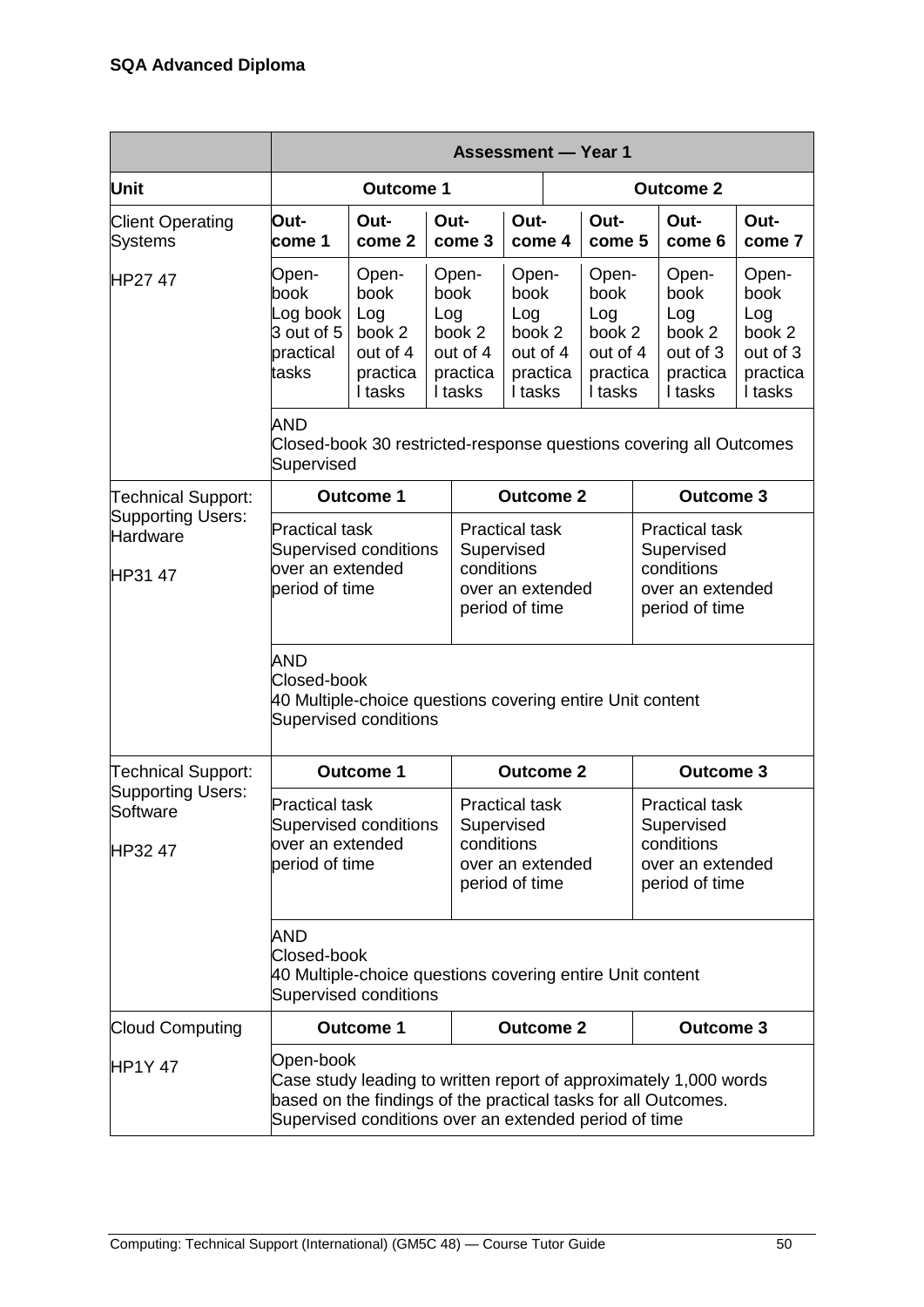| <b>Unit</b>                                                           |                                                                                                                                                                                                                                                                                                          |                                                                                                        | <b>Assessment - Year 2</b> |  |                               |
|-----------------------------------------------------------------------|----------------------------------------------------------------------------------------------------------------------------------------------------------------------------------------------------------------------------------------------------------------------------------------------------------|--------------------------------------------------------------------------------------------------------|----------------------------|--|-------------------------------|
| Computer                                                              | <b>Outcome 1</b>                                                                                                                                                                                                                                                                                         |                                                                                                        | <b>Outcome 2</b>           |  |                               |
| Networks: Building<br>Local Area<br><b>Networks</b><br><b>HP2Y 47</b> | Closed-book<br>36 multiple-choice questions<br>60% pass mark<br>Supervised, 100 minutes time limit                                                                                                                                                                                                       | Open-book<br>Practical tasks over an extended<br>period of time                                        |                            |  |                               |
| Software                                                              | <b>Outcome 1</b>                                                                                                                                                                                                                                                                                         | <b>Outcome 2</b>                                                                                       |                            |  | <b>Outcome 3</b>              |
| Development:<br>Programming<br>Foundations<br><b>HP2P 47</b>          | Open-book<br>Log book, e-portfolio or equivalent showing practical tasks covering<br>content of Unit<br>Supervised conditions over an extended period of time                                                                                                                                            |                                                                                                        |                            |  |                               |
| <b>Security Concepts</b>                                              | <b>Outcome 1</b>                                                                                                                                                                                                                                                                                         | <b>Outcome 2</b>                                                                                       | <b>Outcome 3</b>           |  | <b>Outcome 4</b>              |
| HX00 47                                                               | Closed-book<br>50 questions restricted-response assessment covering all Outcomes.<br>60% pass mark.<br>Supervised, 110 minutes time limit<br><b>AND</b><br>Open-book<br>Log book or equivalent showing practical tasks covering content of Unit<br>Supervised conditions over an extended period of time |                                                                                                        |                            |  |                               |
| <b>Network Server</b>                                                 | <b>Outcome 1</b>                                                                                                                                                                                                                                                                                         | <b>Outcome 2</b>                                                                                       | <b>Outcome 3</b>           |  | <b>Outcome 4</b>              |
| <b>Operating Systems</b><br><b>HP2W 48</b>                            | Closed-book<br>40 questions multi-choice covering content of all Outcomes<br>60% pass mark.<br>Supervised, 110 minutes time limit<br><b>AND</b><br>Open-book<br>Practical log book for tasks covering content of all Outcomes<br>Supervised conditions over an extended period of time                   |                                                                                                        |                            |  |                               |
| <b>Network</b>                                                        | <b>Outcome 1</b>                                                                                                                                                                                                                                                                                         |                                                                                                        | Outcome <sub>2</sub>       |  | <b>Outcome 3</b>              |
| Technology and<br>Data<br>Communications<br><b>HP2X 48</b>            | Closed-book<br>30 multiple-choice<br>questions<br>60% pass mark<br>Supervised 90<br>minutes time limit                                                                                                                                                                                                   | Closed-book<br>20 multiple-choice<br>questions<br>60% pass mark<br>Supervised 60<br>minutes time limit |                            |  | Open-book<br>2000 word report |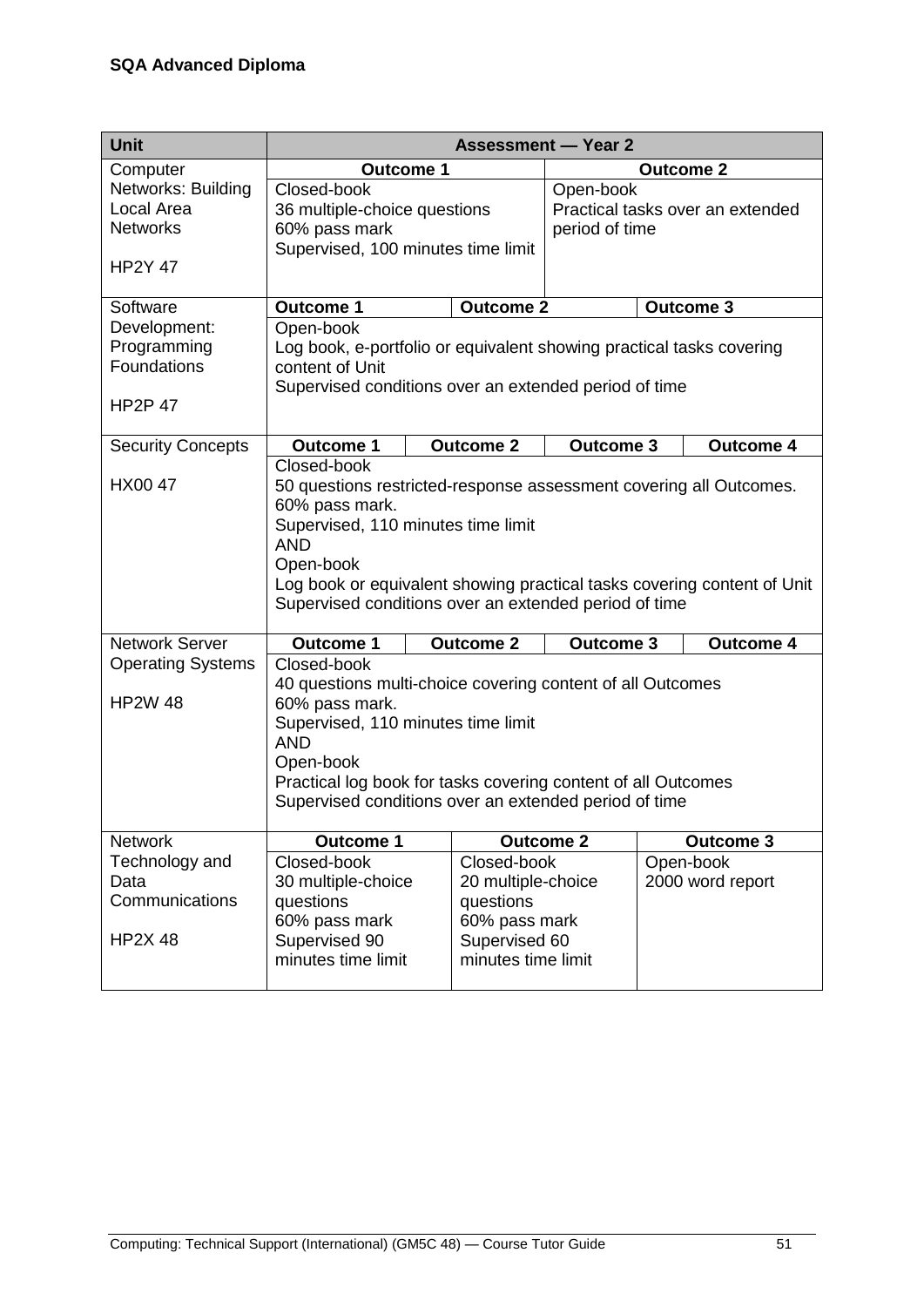| <b>Unit</b>                                                                                  | <b>Assessment - Year 2</b>                                                                                                                            |                                   |                                                                                                                                                                                                |                                                                                                                                                            |                                                                                                                           |                                                                                                                                                                                                          |  |
|----------------------------------------------------------------------------------------------|-------------------------------------------------------------------------------------------------------------------------------------------------------|-----------------------------------|------------------------------------------------------------------------------------------------------------------------------------------------------------------------------------------------|------------------------------------------------------------------------------------------------------------------------------------------------------------|---------------------------------------------------------------------------------------------------------------------------|----------------------------------------------------------------------------------------------------------------------------------------------------------------------------------------------------------|--|
|                                                                                              | <b>Outcome 1</b>                                                                                                                                      |                                   | <b>Outcome 2</b>                                                                                                                                                                               | <b>Outcome 3</b>                                                                                                                                           |                                                                                                                           | <b>Outcome 4</b>                                                                                                                                                                                         |  |
| Managing a Web<br>Server<br><b>HP2V 48</b><br>Providing<br><b>Technical Support</b>          | Open-book<br>500 word report<br><b>Outcome 1</b><br>Closed-book                                                                                       | covering<br>content of<br>Outcome | Open-book<br><b>Practical log</b><br>book for tasks<br>Supervised<br>conditions over<br>an extended<br>period of time<br>Outcome <sub>2</sub><br>Closed-book                                   | Open-book<br><b>Practical log</b><br>book for tasks<br>covering<br>content of<br>Outcome<br>Supervised<br>conditions over<br>an extended<br>period of time |                                                                                                                           | Open-book<br><b>Practical log</b><br>book for tasks<br>covering<br>content of<br>Outcome<br>Supervised<br>conditions over<br>an extended<br>period of time<br><b>Outcome 3</b><br>Presentation or report |  |
| to Users<br>HP35 48                                                                          | 20 extended<br>response questions<br>60% pass mark<br>Supervised 60<br>minutes time limit                                                             |                                   |                                                                                                                                                                                                | 20 extended<br>response questions<br>60% pass mark<br>Supervised 60<br>minutes time limit                                                                  |                                                                                                                           | with observational<br>checklist covering<br>content of Outcome                                                                                                                                           |  |
| Open Source                                                                                  | <b>Outcome 1</b>                                                                                                                                      |                                   | <b>Outcome 2</b>                                                                                                                                                                               |                                                                                                                                                            |                                                                                                                           | <b>Outcome 3</b>                                                                                                                                                                                         |  |
| Operating<br>Systems:<br>Introduction to<br><b>Command Line</b><br>Administration<br>HP33 48 | Closed-book<br>19 multiple-<br>choice/short-response<br>questions<br>60% pass mark<br>Supervised 40<br>minutes time limit<br><b>OR</b><br>Closed-book |                                   | Closed-book<br>26 multiple-<br>choice/short-response<br>questions<br>60% pass mark<br>Supervised 50<br>minutes time limit<br>60 multiple-choice/short-response questions covering all Outcomes |                                                                                                                                                            | Closed-book<br>15 multiple-<br>choice/short-response<br>questions<br>60% pass mark<br>Supervised 30<br>minutes time limit |                                                                                                                                                                                                          |  |
|                                                                                              | 60% pass mark<br>Supervised 120 minutes time limit                                                                                                    |                                   |                                                                                                                                                                                                |                                                                                                                                                            |                                                                                                                           |                                                                                                                                                                                                          |  |
| Open Source                                                                                  | <b>Outcome 1</b>                                                                                                                                      |                                   | <b>Outcome 2</b>                                                                                                                                                                               |                                                                                                                                                            |                                                                                                                           | <b>Outcome 3</b>                                                                                                                                                                                         |  |
| Operating<br><b>Systems: Basic</b><br>Server<br>Administration<br>HP34 48                    | Closed-book<br>17 multiple-<br>choice/short-response<br>questions<br>60% pass mark<br>Supervised 35<br>minutes time limit                             |                                   | Closed-book<br>20 multiple-<br>questions<br>60% pass mark<br>Supervised 40<br>minutes time limit                                                                                               | choice/short-response                                                                                                                                      |                                                                                                                           | Closed-book<br>23 multiple-<br>choice/short-response<br>questions<br>60% pass mark<br>Supervised 45<br>minutes time limit                                                                                |  |
|                                                                                              | <b>OR</b><br>Closed-book<br>60 multiple-choice/short-response questions covering all Outcomes<br>60% pass mark<br>Supervised 120 minutes time limit   |                                   |                                                                                                                                                                                                |                                                                                                                                                            |                                                                                                                           |                                                                                                                                                                                                          |  |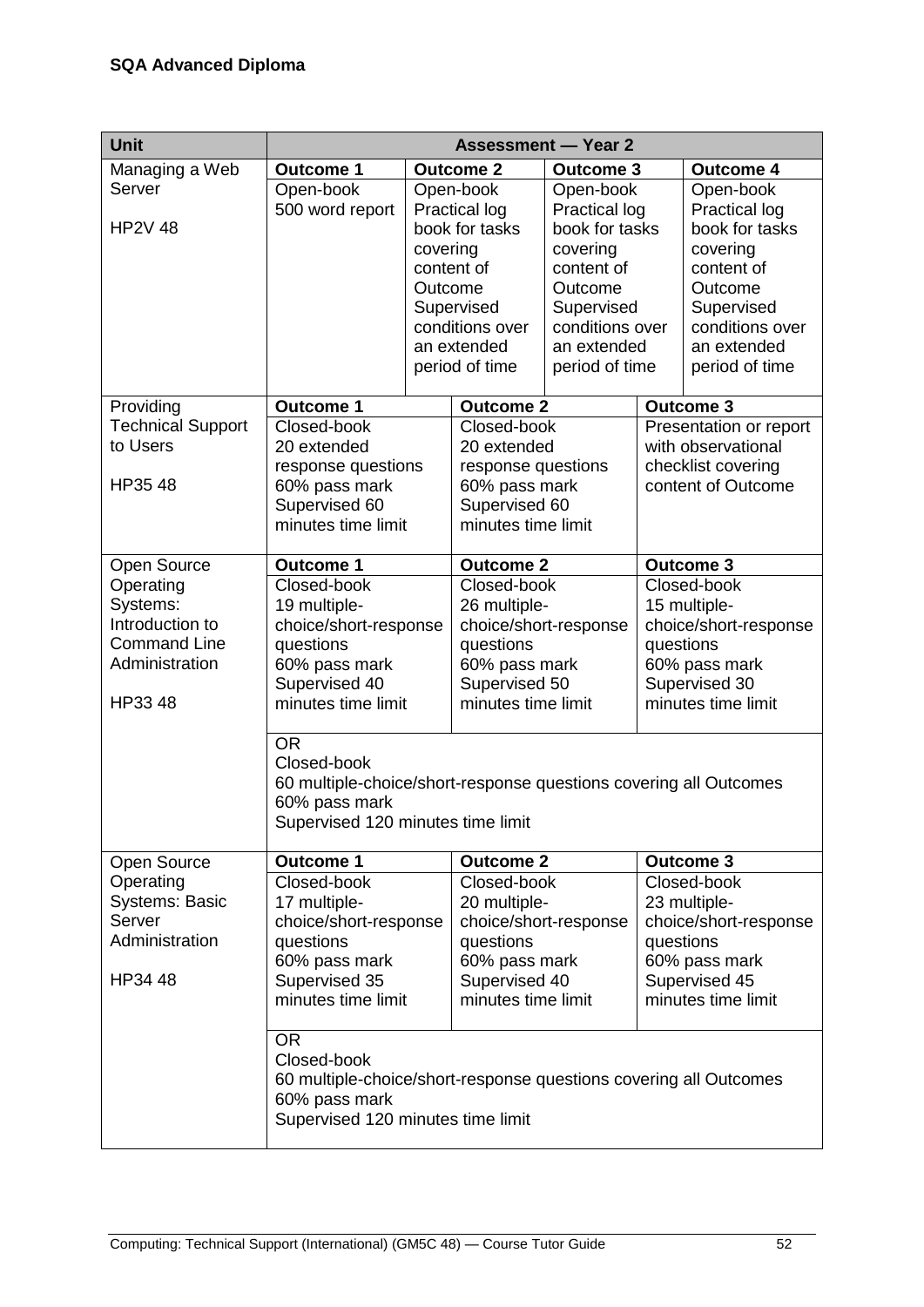| <b>Unit</b>              | <b>Assessment — Year 2</b>                            |
|--------------------------|-------------------------------------------------------|
| <b>SQA Advanced</b>      | <b>Graded Unit</b>                                    |
| Diploma in               | Open-book                                             |
| Computing:               | Practical project covering entire content of the Unit |
| <b>Technical Support</b> | Supervised conditions over an extended period of time |
| <b>Graded Unit 2</b>     |                                                       |
| (Project)                |                                                       |
|                          |                                                       |
| HP3648                   |                                                       |
|                          |                                                       |

### <span id="page-56-0"></span>**8.2 SQA Advanced Diploma in Computing: Technical Support Course Assessment Plan**

Suggested course assessment schedules for Year 1 and Year 2 are found in Appendices 2a and 2b.

They are based on two semesters of 17 weeks. If a centre has a different length of semester, or decide to deliver Units in a different order they should amend their schedules accordingly.

### <span id="page-56-1"></span>**8.3 SQA Advanced Diploma in Computing: Technical Support Graded Unit assessments**

*SQA Advanced Diploma in Computing: Graded Unit 1* (HP2A 47) Examination at SCQF level 7 — 1 SQA Credit

*SQA Advanced Diploma in Computing: Technical Support*: Graded Unit 2 (HP36 48) Project (Investigation) at SCQF level 8 — 2 SQA Credits

**SQA Advanced Diploma in Computing: Graded Unit 1** is a closed-book examination lasting three hours, and comprising three sections. The examination assesses the candidate's critical knowledge and understanding of the topics relating to the specific aims which this Graded Unit is designed to cover. The questions and corresponding marks are designed in accordance with the ranges indicated in the table that follows. However, the overall total mark for the examination is 100.

The question paper consists of three sections, totalling 100 marks (100%).

Section 1 will be worth 15% of the total marks. Section 2 will be worth 15% of the total marks. Section 3 will be worth 70% of the total marks.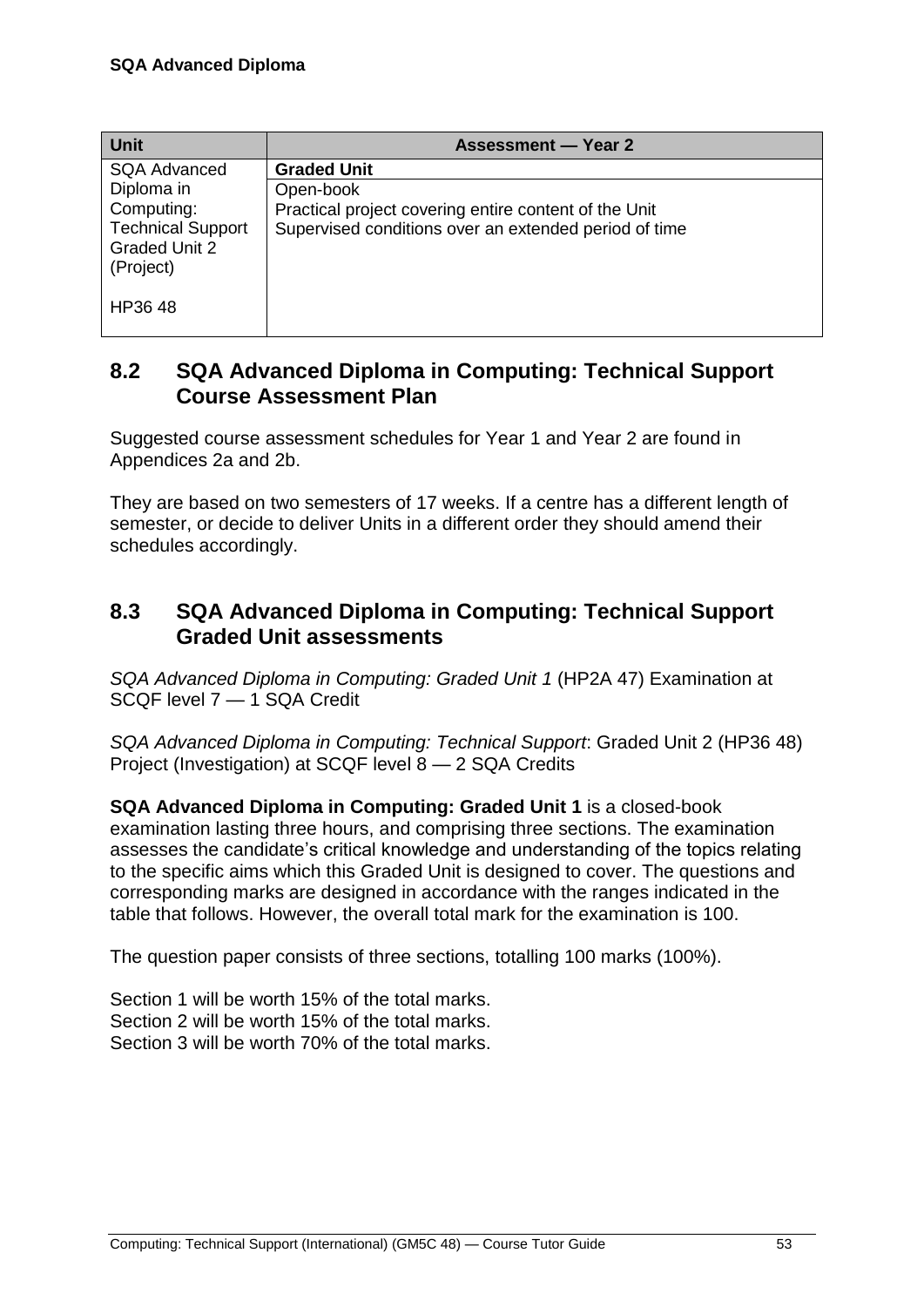#### **SQA Advanced Diploma**

The sections will be differentiated by content and level of demand which will be reflected in the type of question used in each section.

| <b>Section</b> | Type of<br>question     | No of<br>questions | <b>Marks per</b><br>question | <b>Total %</b><br>marks |
|----------------|-------------------------|--------------------|------------------------------|-------------------------|
|                | Selected<br>response    | 15                 |                              | 15%                     |
| 2              | Constructed<br>response | 1 (mandatory)      | 15                           | 15%                     |
| 3              | Constructed<br>response | 7 from 8           | 10                           | 70%                     |

A more detailed explanation of the content of the sections follows in the table below:

| Section 1 - Selected response questions        |                                                                                                        |                                                   |  |  |  |
|------------------------------------------------|--------------------------------------------------------------------------------------------------------|---------------------------------------------------|--|--|--|
| <b>Key topics</b>                              | <b>Level of demand</b>                                                                                 | Percentage weighting for<br>each topic            |  |  |  |
| <b>Computer Systems</b><br><b>Fundamentals</b> |                                                                                                        | Five questions each worth<br>1 mark (5% of total) |  |  |  |
| <b>Developing Software:</b><br>Introduction    | Ability to demonstrate<br>fundamental knowledge and<br>understanding introduced in<br>the three Units. | Five questions each worth<br>1 mark (5% of total) |  |  |  |
| Professionalism and Ethics<br>in Computing     |                                                                                                        | Five questions each worth<br>1 mark (5% of total) |  |  |  |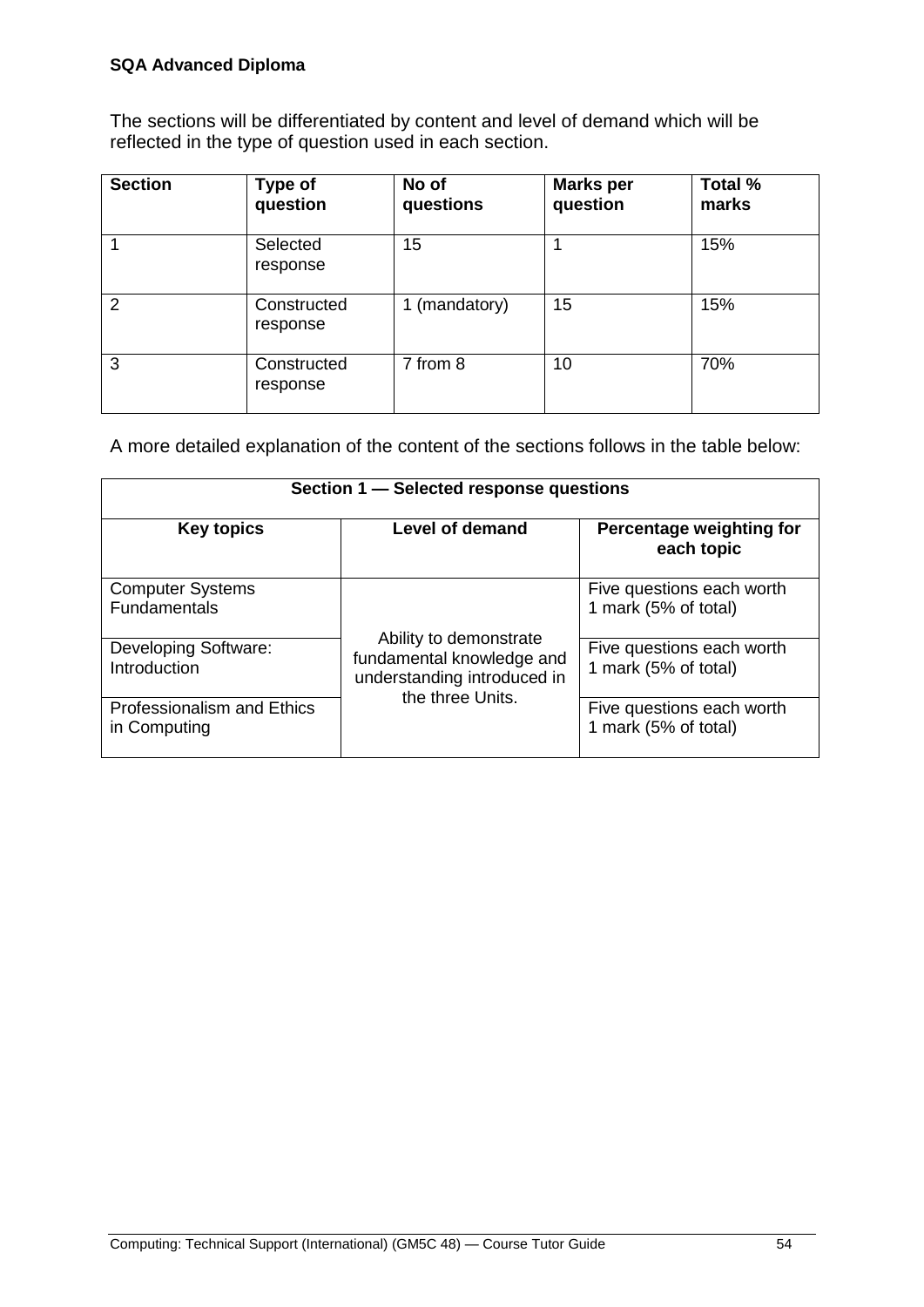| Section 2 – Constructed response questions                                                                                                                                                                                                                                       |                                                    |                                               |  |  |  |
|----------------------------------------------------------------------------------------------------------------------------------------------------------------------------------------------------------------------------------------------------------------------------------|----------------------------------------------------|-----------------------------------------------|--|--|--|
| <b>Key topics</b>                                                                                                                                                                                                                                                                | Level of demand                                    | Percentage weighting for<br>each topic        |  |  |  |
| Integrated question<br>incorporating at least two of<br>the following Units:<br><b>Computer Systems</b><br><b>Fundamentals</b><br>Developing Software:<br><b>Introduction</b><br>Professionalism and<br>Ethics in Computing<br>Troubleshooting<br>٠<br><b>Computing Problems</b> | Application, analysis,<br>synthesis and evaluation | One question worth 15<br>marks (15% of total) |  |  |  |

| Section 3 – Constructed response questions          |                                                                                 |                                        |  |  |
|-----------------------------------------------------|---------------------------------------------------------------------------------|----------------------------------------|--|--|
| <b>Key topics</b>                                   | Level of demand                                                                 | Percentage weighting for<br>each topic |  |  |
| <b>Computer Systems</b><br><b>Fundamentals</b>      | Knowledge, comprehension,<br>application and analysis                           | Two questions each worth 10<br>marks   |  |  |
| Developing Software:<br>Introduction                | Knowledge, comprehension,<br>application, analysis,<br>synthesis and evaluation | Two questions each worth 10<br>marks   |  |  |
| <b>Professionalism and Ethics</b><br>in Computing   | Knowledge, comprehension,<br>application, analysis,<br>synthesis and evaluation | Two questions each worth 10<br>marks   |  |  |
| <b>Troubleshooting Computing</b><br><b>Problems</b> | Knowledge, comprehension,<br>application and analysis                           | Two questions each worth 10<br>marks   |  |  |

**NOTE** — The candidate will choose seven from eight questions in section 3, 70% of the total.

This assessment should take place towards the end of the programme to ensure that candidates have covered the topics which will be assessed within the Graded Unit.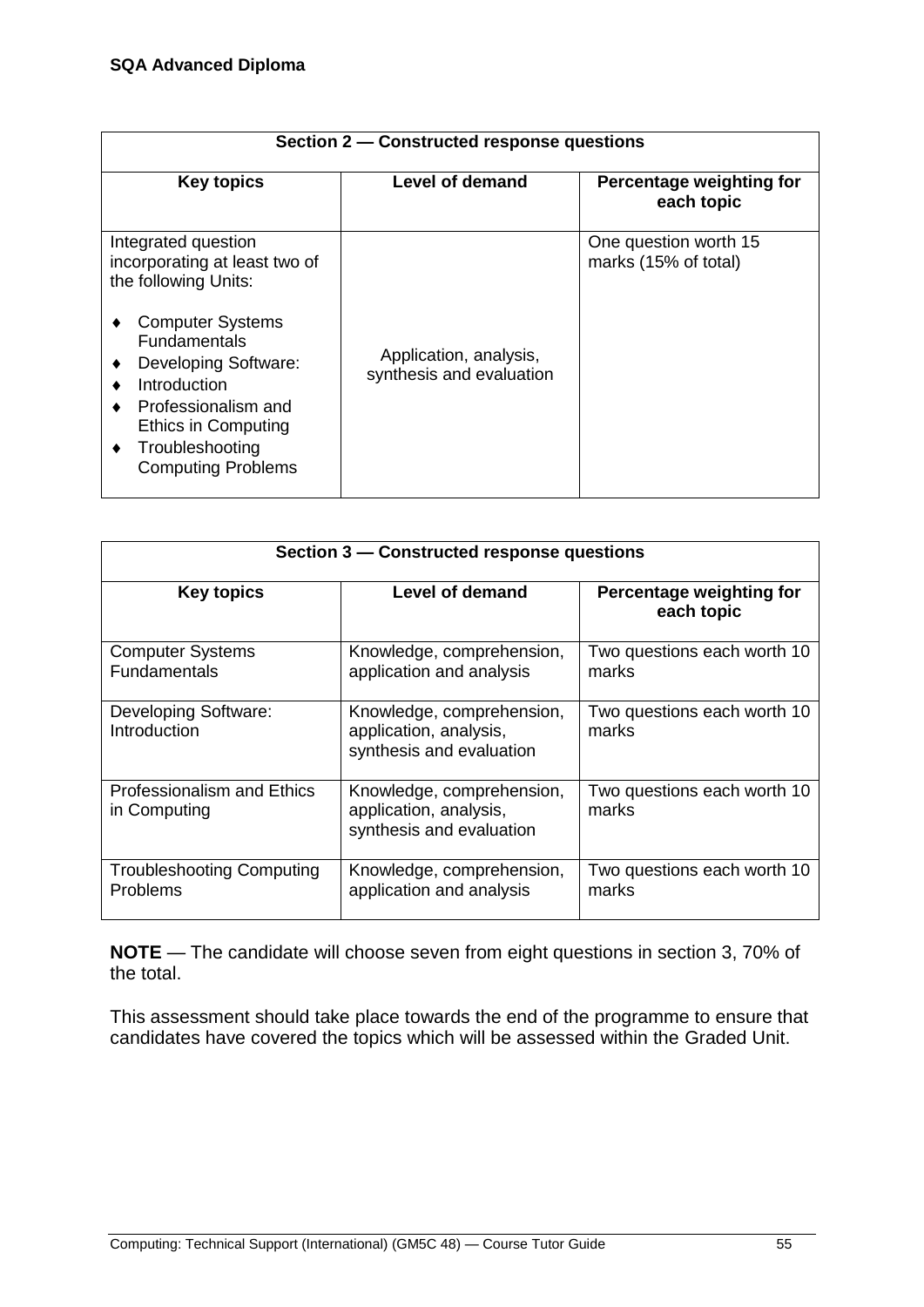Candidates must achieve at least 50% to be awarded a pass. The grading is carried out as follows:

 $A = 70\% - 100\%$  $B = 60\% - 69\%$  $C = 50\% - 59\%$ 

There is no minimum score in any section.

**SQA Advanced Diploma in Computing: Technical Support Graded Unit 2** is a project investigation to be completed on an open-book basis over a period of time.

This Unit covers the integration of a range of knowledge and skills achieved throughout selected Units of the SQA Advanced Diploma. It is recommended prior to undertaking this Group Award Graded Unit that the candidate should have completed or be in the process of completing the mandatory Units related to the specific aims of the award.

The project brief should include a sample of topics and issues selected from the following list of Outcomes from mandatory Units. The assessor may want to consider some suggestions in the table below.

| Unit code      | Unit title                                                                                        | <b>Topics/Issues</b>                                                                                                           |
|----------------|---------------------------------------------------------------------------------------------------|--------------------------------------------------------------------------------------------------------------------------------|
| <b>HP2W 48</b> | <b>Network Server Operating</b><br><b>Systems</b>                                                 | Manage users, computers, groups,<br>٠<br>files and folders.<br>Monitor and maintain servers                                    |
| <b>HP2X 48</b> | Network Technology and<br><b>Data Communications</b>                                              | Contemporary IP addressing<br>٠<br>schemes<br>Configure, build and test a simple<br>٠<br><b>Local Area Network</b>             |
| HP33 48        | <b>Open Source Operating</b><br>Systems: Introduction to<br><b>Command Line</b><br>Administration | Demonstrate an understanding of<br>٠<br>and use of Open Source commands<br>Manage Devices, and Open Source<br>٠<br>Filesystems |

**NOTE:** The list of Topics/Issues in the above table is not exhaustive. Depending on the characteristics of the project brief, the assessor may draw Outcomes from other Units in the SQA Advanced framework provided such Units were undertaken by the candidate.

In addition to the integration of knowledge and skills needed to complete the project investigation, candidates will develop their skills in planning, negotiation, research, analysis, time management and problem solving. The Core Skill of *Problem Solving*  at SCQF level 6 is embedded and therefore automatically certificated on successful completion of the Unit.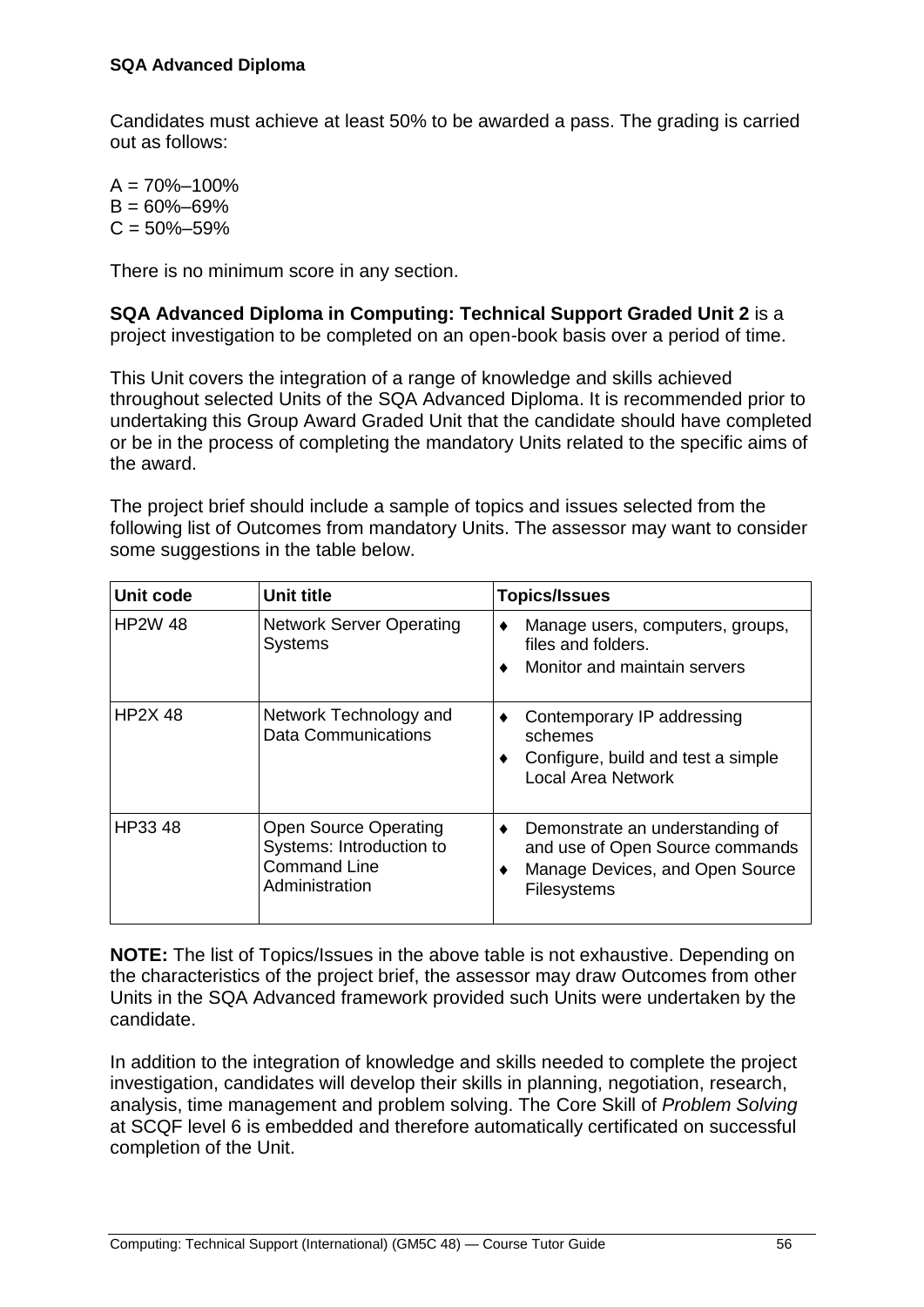### <span id="page-60-0"></span>**8.4 What happens if a learner does not achieve an assessment?**

If a learner fails to demonstrate competence in a summative assessment, it is good practice to communicate this to the learner quickly. Tutors should take time to individually feedback to learners where they went wrong. Having given feedback, tutors should then advise learners on what they need to do to prepare for reassessment.

The learner then undertakes additional work as discussed with the tutor, this is called remediation. It is when the learner revises class work or practices skills covered in class BEFORE they attempt the re-assessment. It is important that learners do get time to consolidate their knowledge and understanding before being re-assessed.

Re-assessment may take a variety of forms.

- For some assessments, learners may be allowed to provide additional information, eg if a learner has submitted a report based on a piece of independent research, s/he would be allowed to add the missing evidence and resubmit the report. The new information should be highlighted in such a way to show that it had been added, eg underlined, coloured and dated in the margin.
- For practical tasks related to their use of information technology, candidates may be permitted to correct work and resubmit — the original submission and the resubmission should both be kept.
- For multiple-choice, short-response and Graded Units, candidates may be required to attempt a completely new assessment instrument.

Where specific action has to be taken for re-assessment details will be noted in the Unit specification and tutors must be familiar with the Unit specification requirements for re-assessment.

It is important to note that re-assessment does **NOT** always require that candidates complete a full new assessment. Re-assessment may (and often does) allow candidates to re-attempt the part of the Outcome that they have not completed to a standard which meets the Unit specification.

For Units other than Graded Units, SQA provides only **ONE** summative assessment and it is extremely important that centres produce their own **alternativ**e assessments. These assessments can be used for re-assessment purposes.

Once a draft assessment has been prepared by the centre it should first be quality checked by centre staff (internally verified) and submitted to SQA for prior-verification to ensure that it is fit for purpose.<sup>4</sup>

If a candidate fails to reach the pass mark in the *Computing Graded Unit 1* — Examination, then he/she should be allowed to sit an alternative examination before the beginning of the next session to allow progression to Year 2. Candidates must complete all aspects of the new assessment instrument.

 $\overline{a}$ 

 $<sup>4</sup>$  For centres wishing support in this process, an online course has been developed — Produce HN Unit</sup> assessments for successful prior moderation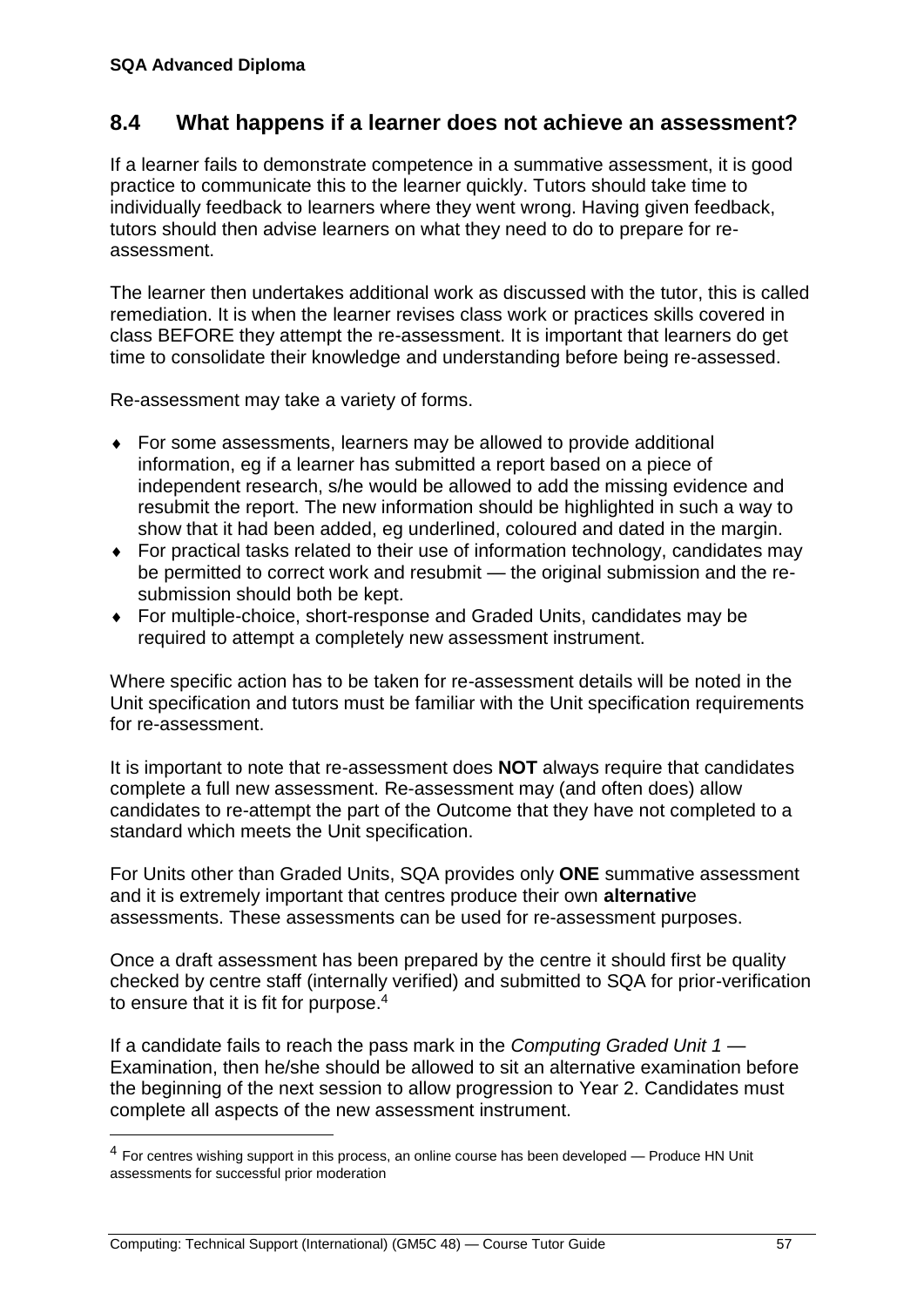## **9 Quality Assurance**

SQA is committed to providing qualifications and support to match the needs of individuals, society and the economy of Scotland and internationally. SQA believes that global interaction in education and training benefits our customers, clients, partners and SQA through the sharing of expertise and experience.

SQA has a balanced portfolio of qualifications that is inclusive, facilitates progression, reflects Scotland's educational, economic, social and cultural needs and changes, and supports education and training worldwide.

SQA works in partnership with our approved centres to achieve our shared goals of excellence and consistency. This ensures that SQA's qualifications continue to meet the requirements all users of our qualifications.

SQA's quality assurance models are designed to ensure that assessment decisions made to national standards are correct and consistent, and that national standards are maintained. We are committed to maintaining an assessment and quality system that is easy to understand, effectively administered, publicly accountable, and costeffective to operate.

As well as working with centres to manage and enhance the quality of SQA qualifications, SQA routinely monitors its own performance. SQA establishes processes that need to be followed and submit these to regular auditing. This includes systematic evaluation and review of the effectiveness of our quality management processes. SQA also monitors standards across all our qualifications over time, to ensure consistency. Feedback from stakeholders is an integral part of SQA's review activities.

SQA is subject to external audit by a number of agencies, including the Scottish Government.

For assessed qualifications, SQA regularly monitors centres to ensure that they have the resources and expertise to assess candidates against the qualification criteria. (Assessment is where centres use assessment instruments to make decisions about candidates' work. External assessment is where SQA takes on these duties, usually in the form of examinations or externally assessed coursework. Only assessments are subject to quality assurance by verification.)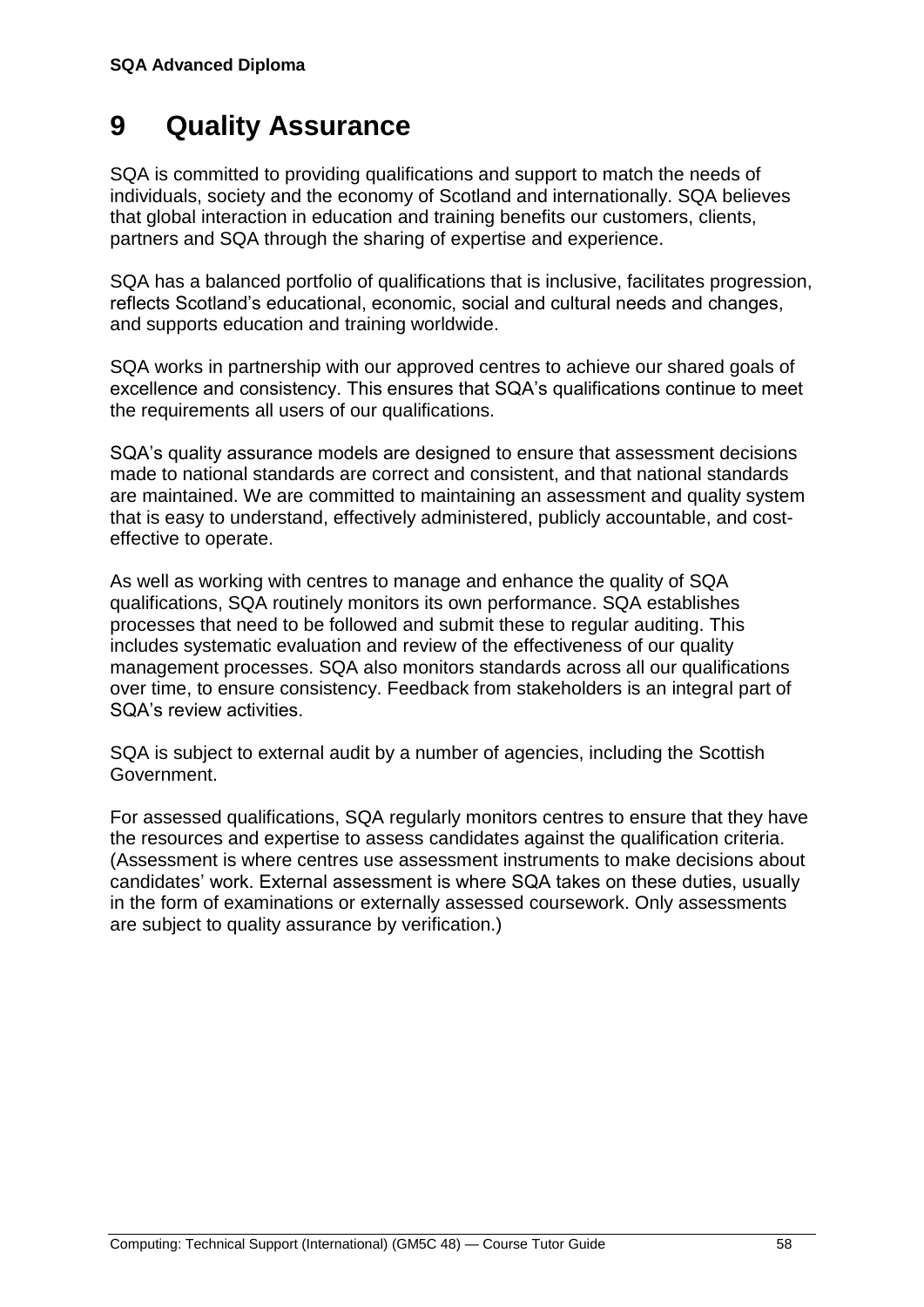## <span id="page-62-0"></span>**10 Verification**

### <span id="page-62-1"></span>**10.1 Introduction**

SQA's quality assurance processes have been developed to ensure that national standards are applied to internally assessed Units or course components.

To maintain the credibility of SQA qualifications, we rely on effective collaboration with centres to ensure national standards are maintained across all qualifications at all levels.

Verification is the procedure that SQA uses to make sure that centres' assessment decisions are valid and reliable and are in line with national standards.

### <span id="page-62-2"></span>**10.2 Why do we need verification?**

Verification is one of a range of Quality Assurance measures used by SQA to confirm that:

- centres' assessment decisions are sound (ie valid, reliable and practicable)
- national standards are being uniformly applied
- assessments are accurately and consistently applied across all candidates and levels

This ensures qualifications and certification is credible with all candidates being assessed to a common standard.

### <span id="page-62-3"></span>**10.3 Internal verification**

Centres are responsible for the internal verification of their assessments. This means that centres should have an internal verification system — a system of having quality checks in place — which can be operated throughout the centre. Each tutor who is responsible for the assessment of candidates and/or internal verification of candidate material should:

- be made aware of their centre's quality assurance procedures
- comply with these procedures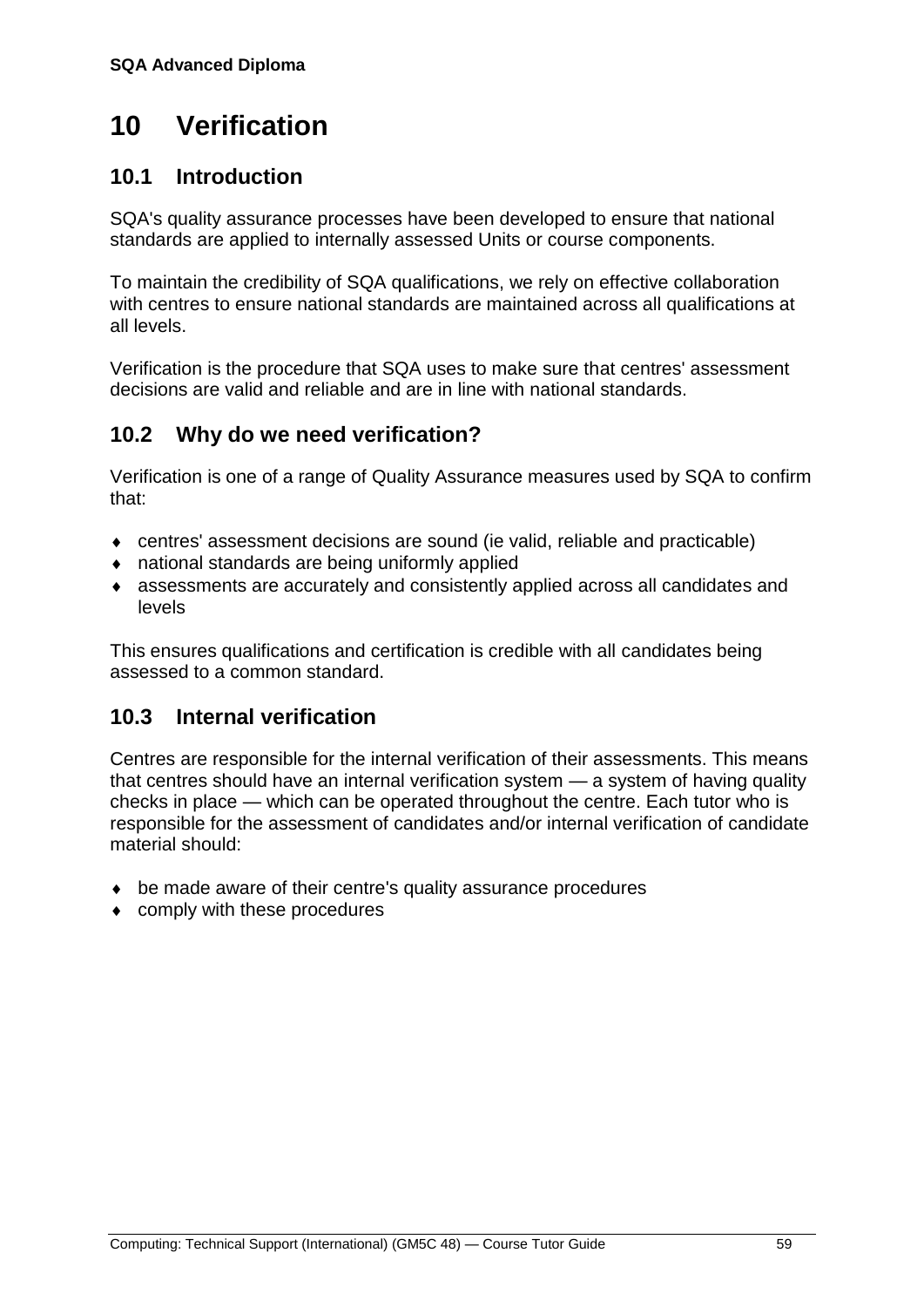#### **SQA Advanced Diploma**

Centres will appoint staff members to be internal verifiers. Internal verifiers will ensure that assessors apply standards of assessment uniformly and consistently. They should keep records of internal verification activity for external verifiers to access. Examples of records include:

- evidence of planned verification for the semester which conforms to the centre's verification strategy
- minutes of meetings where assessment work is examined and where discussion about acceptable standards is noted and decisions recorded
- internal verification forms showing which candidates' work has been verified and the outcome. Note where an assessor carries out observations, internal verifiers should also observe the assessor
- evidence of discussion and support of assessors, particularly where candidate work has not been accepted by the internal verifier
- evidence of reporting back to the Course Team, any recommendations/actions required and evidence that these are acted upon

### <span id="page-63-0"></span>**10.4 External verification**

To ensure national consistency in assessment decisions, SQA appoints experienced teachers/lecturers who have good, recent experience in the delivery and assessment of their subject to carry out external verification in centres. SQA will notify the SQA co-ordinator if your centre has been selected for verification.

SQA wants to encourage centres and staff to see verification in a positive light, as a valuable Quality Improvement tool.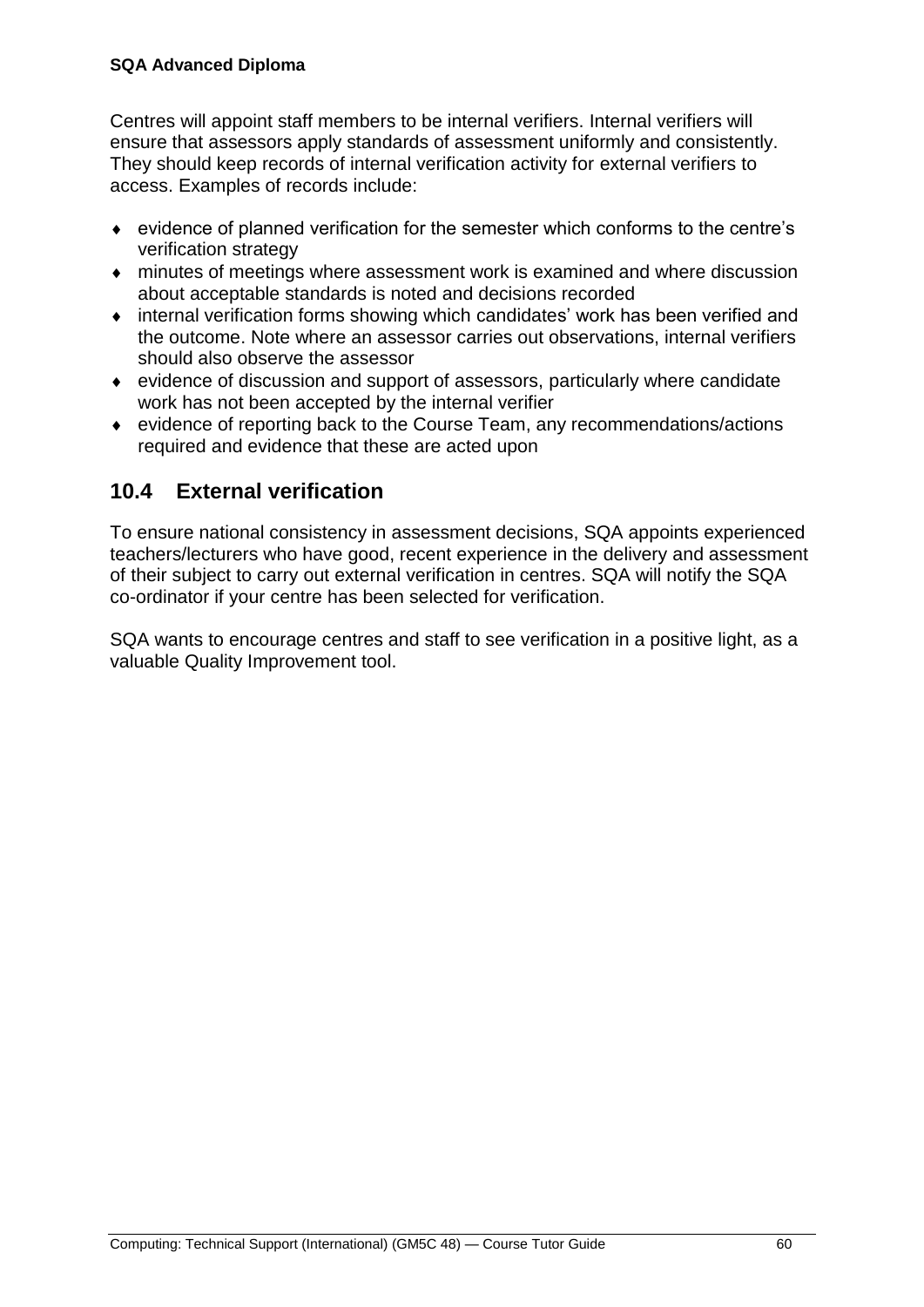<span id="page-64-0"></span>l

### **Appendix 1a: Core Skills Year 1**<sup>5</sup>

| <b>Unit</b><br>code | <b>Unit title</b>                                 |                                                           | <b>Communication</b>                                     |                       | <b>Numeracy</b>                |                                     | <b>ICT</b>                        |                       | <b>Problem Solving</b>        |                                | <b>Working with</b><br><b>Others</b>                  |                                                |  |
|---------------------|---------------------------------------------------|-----------------------------------------------------------|----------------------------------------------------------|-----------------------|--------------------------------|-------------------------------------|-----------------------------------|-----------------------|-------------------------------|--------------------------------|-------------------------------------------------------|------------------------------------------------|--|
|                     |                                                   | Communication<br>Written                                  | Communication<br><b>Oral</b>                             | Number<br>Using       | Using Graphical<br>Information | Information<br>Accessing            | Providing/Creating<br>Information | Critical Thinking     | and<br>Organising<br>Planning | and<br>Reviewing<br>Evaluating | with<br><u>ဝံ</u><br>operatively<br>Working<br>Others | င္ပံ<br>operative<br>Contribution<br>Reviewing |  |
| <b>HP1R 47</b>      | Developing Software:<br>Introduction              |                                                           |                                                          |                       |                                |                                     |                                   | <b>SCQF</b><br>6<br>E |                               |                                |                                                       |                                                |  |
| <b>HP1X 47</b>      | Team Working in<br>Computing                      | <b>SCQF</b><br>6<br>$\overline{\mathbf{s}}$               | <b>SCQF</b><br>$6\phantom{1}$<br>$\overline{\mathbf{S}}$ |                       |                                | <b>SCQF</b><br>6<br>Ė               | SCQF6<br>Е                        |                       |                               |                                | <b>SCQF</b><br>6<br>Е                                 | SCQF6<br>Е                                     |  |
| <b>HP1V 47</b>      | Troubleshooting<br><b>Computing Problems</b>      |                                                           |                                                          |                       |                                |                                     |                                   | <b>SCQF</b><br>6<br>E | SCQF <sub>6</sub><br>E        | <b>SCQF</b><br>6<br>Ė          |                                                       |                                                |  |
| <b>HP1T 47</b>      | <b>Computer Systems</b><br>Fundamentals           |                                                           |                                                          | <b>SCQF</b><br>5<br>Ė | SCQF <sub>5</sub><br>Е         |                                     |                                   |                       |                               |                                |                                                       |                                                |  |
| HP29 47             | Professionalism and<br><b>Ethics in Computing</b> | <b>SCQF</b><br>$6\phantom{1}6$<br>$\overline{\mathbf{s}}$ | <b>SCQF</b><br>$6\phantom{a}$<br>$\overline{\mathbf{s}}$ |                       |                                | <b>SCQF</b><br>$6\phantom{1}6$<br>S | SCQF6<br>S                        |                       |                               |                                |                                                       |                                                |  |
| <b>HP1H 47</b>      | Mathematics for<br>Computing 1                    |                                                           |                                                          | <b>SCQF</b><br>6<br>Ė | SCQF <sub>5</sub><br>Е         |                                     |                                   |                       |                               |                                |                                                       |                                                |  |

<sup>5</sup>S = signposted, E = embedded (**shade as S — yellow and E — green**)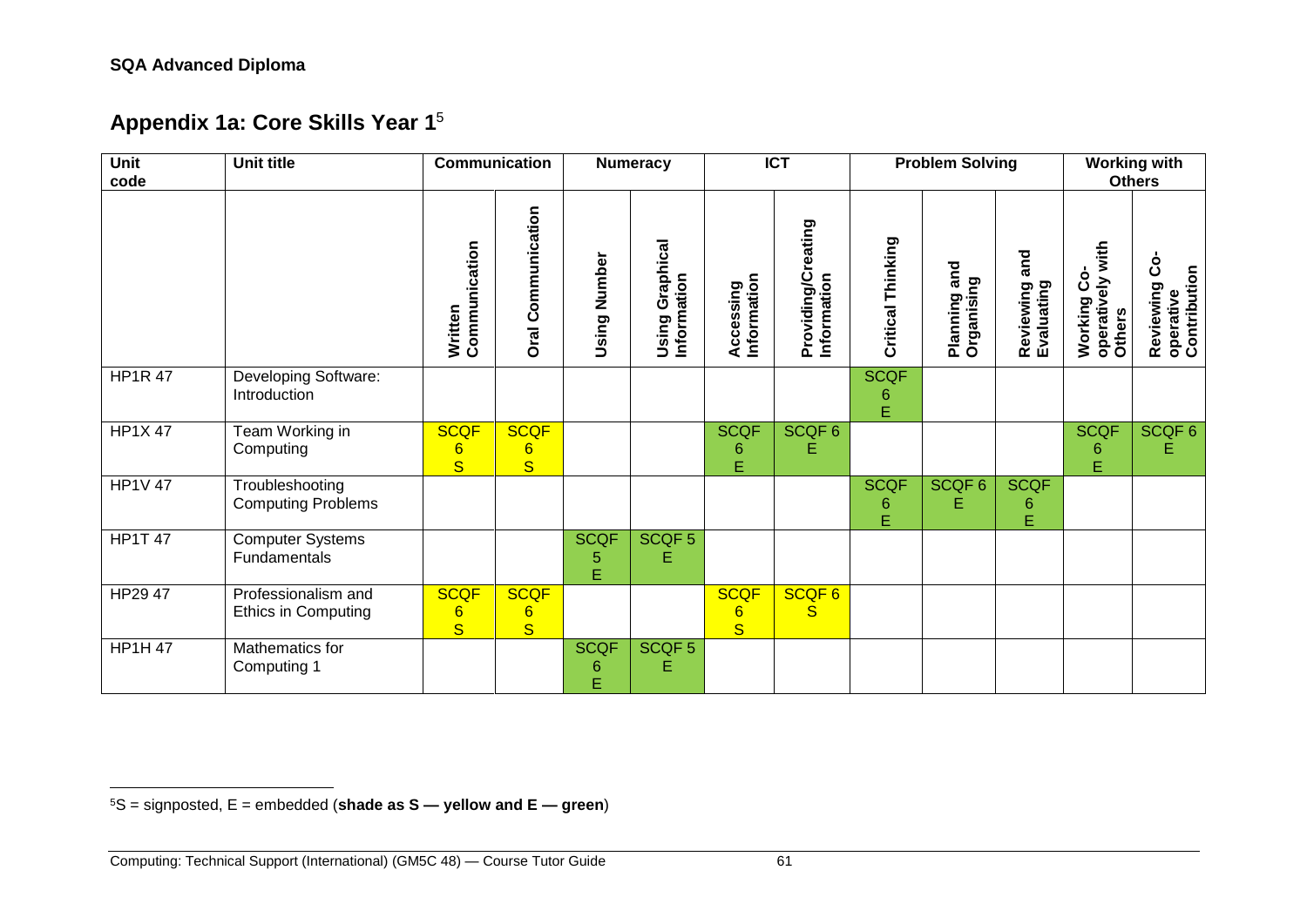<span id="page-65-0"></span>l

### **Appendix 1b: Core Skills Year 2<sup>6</sup>**

| Unit<br>code | Unit title                                                                           | Communication                |                                          |                 | <b>Numeracy</b>                   |                              | <b>ICT</b>                        |                       | <b>Problem Solving</b>        | <b>Working with</b><br><b>Others</b> |                                                      |                                                 |
|--------------|--------------------------------------------------------------------------------------|------------------------------|------------------------------------------|-----------------|-----------------------------------|------------------------------|-----------------------------------|-----------------------|-------------------------------|--------------------------------------|------------------------------------------------------|-------------------------------------------------|
|              |                                                                                      | nication<br>Commu<br>Written | ation<br><u>ت</u><br>آ<br>٥<br>ပ<br>Oral | Number<br>Using | Graphical<br>Information<br>Using | Information<br>ccessing<br>⋖ | Providing/Creating<br>Information | Thinking<br>Critical  | and<br>Organising<br>Planning | and<br>Reviewing<br>Evaluating       | with<br>۰<br>즣<br>ပ<br>Working<br>operativ<br>Others | ပိ<br>Reviewing Cc<br>operative<br>Contribution |
| HP35 48      | <b>Providing Technical</b><br>Support to Users                                       |                              |                                          |                 |                                   |                              |                                   | <b>SCQF</b><br>6S     | SCQF6<br><sub>S</sub>         | <b>SCQF</b><br>6S                    |                                                      |                                                 |
| HP36 48      | SQA Advanced Diploma<br>in Computing: Technical<br>Support Graded Unit 2:<br>Project |                              |                                          |                 |                                   |                              |                                   | <b>SCQF</b><br>6<br>E | SCQF <sub>6</sub><br>Е        | <b>SCQF</b><br>6<br>E                |                                                      |                                                 |

<sup>6</sup>S = signposted, E = embedded (**shade as S — yellow and E — green**)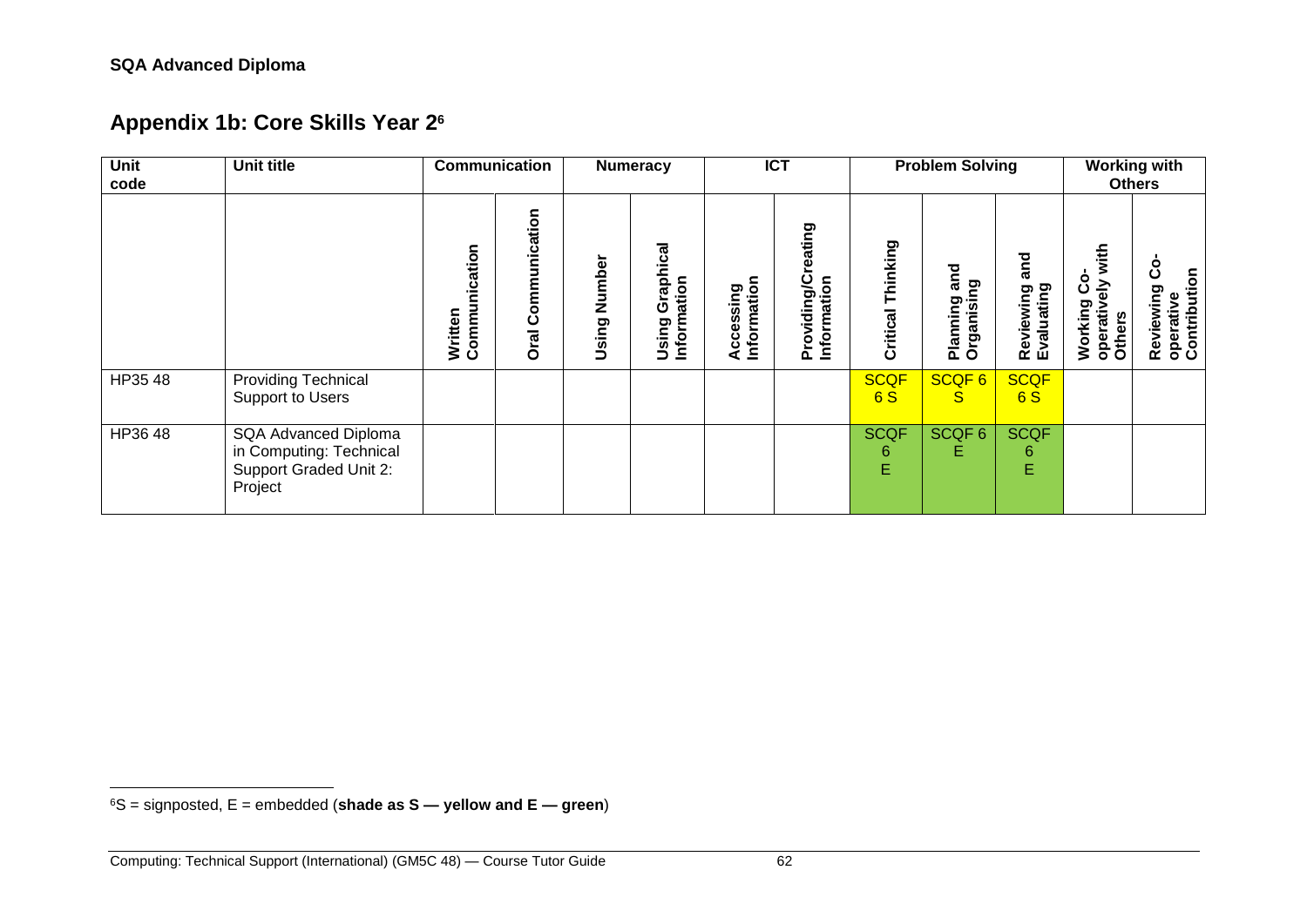### **Appendix 2a: Year 1, Semester 1 — Assessment Plan (Option A)**

<span id="page-66-0"></span>

| <b>Unit name\Week</b>                          | $\mathbf{2}$ | 3 | 4 | 5 | 6 |                    | 8                         | 9 | 10               | 11 | 12                        | 13                      | 14                 | 15                        | 16    | 17 |
|------------------------------------------------|--------------|---|---|---|---|--------------------|---------------------------|---|------------------|----|---------------------------|-------------------------|--------------------|---------------------------|-------|----|
| Developing Software:<br>Introduction (HP1R 47) |              |   |   |   |   |                    |                           |   |                  |    |                           |                         |                    | X*<br>1, 2                |       |    |
|                                                |              |   |   |   |   |                    |                           |   |                  |    |                           |                         |                    |                           |       |    |
| Professionalism and Ethics in                  |              |   |   |   |   |                    |                           |   |                  |    |                           |                         | $\mathsf{X}^\star$ |                           |       |    |
| Computing (HP29 47)                            |              |   |   |   |   |                    |                           |   |                  |    |                           |                         | 1, 2,<br>3, 4      |                           |       |    |
| <b>Computer System Fundamentals</b>            |              |   |   |   |   |                    |                           |   | $\overline{X^*}$ |    |                           |                         |                    | $\boldsymbol{\mathsf{X}}$ |       |    |
| (HP1T 47)                                      |              |   |   |   |   |                    |                           |   | 1, 2             |    |                           |                         |                    | $\mathbf{3}$              |       |    |
| <b>Troubleshooting Computer</b>                |              |   |   |   |   |                    |                           |   |                  |    |                           |                         |                    | $\overline{X^*}$          |       |    |
| Problems (HP1V 47)                             |              |   |   |   |   |                    |                           |   |                  |    |                           |                         |                    | 1, 2,<br>3, 4             |       |    |
| <b>Teamworking in Computing</b>                |              |   |   |   |   |                    |                           |   |                  |    |                           |                         | $X^*$              |                           |       |    |
| (HP1X 47)                                      |              |   |   |   |   |                    |                           |   |                  |    |                           |                         | 1, 2,              |                           |       |    |
|                                                |              |   |   |   |   |                    |                           |   |                  |    |                           |                         | 3, 4               |                           |       |    |
| <b>Client Operating Systems (HP27</b>          |              |   | X |   |   |                    | $\boldsymbol{\mathsf{X}}$ |   |                  |    | $\boldsymbol{\mathsf{X}}$ |                         |                    |                           | X     |    |
| 47)                                            |              |   | 1 |   |   |                    | $\overline{\mathbf{2}}$   |   |                  |    | $\overline{3}$            |                         |                    |                           | 4     |    |
| Security Concepts (HX00 47)                    |              |   |   |   |   | $\pmb{\mathsf{X}}$ |                           |   |                  |    |                           | X                       |                    |                           |       |    |
|                                                |              |   |   |   |   | 1                  |                           |   |                  |    |                           | $\overline{\mathbf{2}}$ |                    |                           |       |    |
| Computing: Introduction to                     |              |   |   |   |   |                    |                           |   |                  |    |                           | $\mathsf{X}^\star$      |                    |                           | X(CB) |    |
| Project Management (HP21 47)                   |              |   |   |   |   |                    |                           |   |                  |    |                           | 2, 3                    |                    |                           | 1     |    |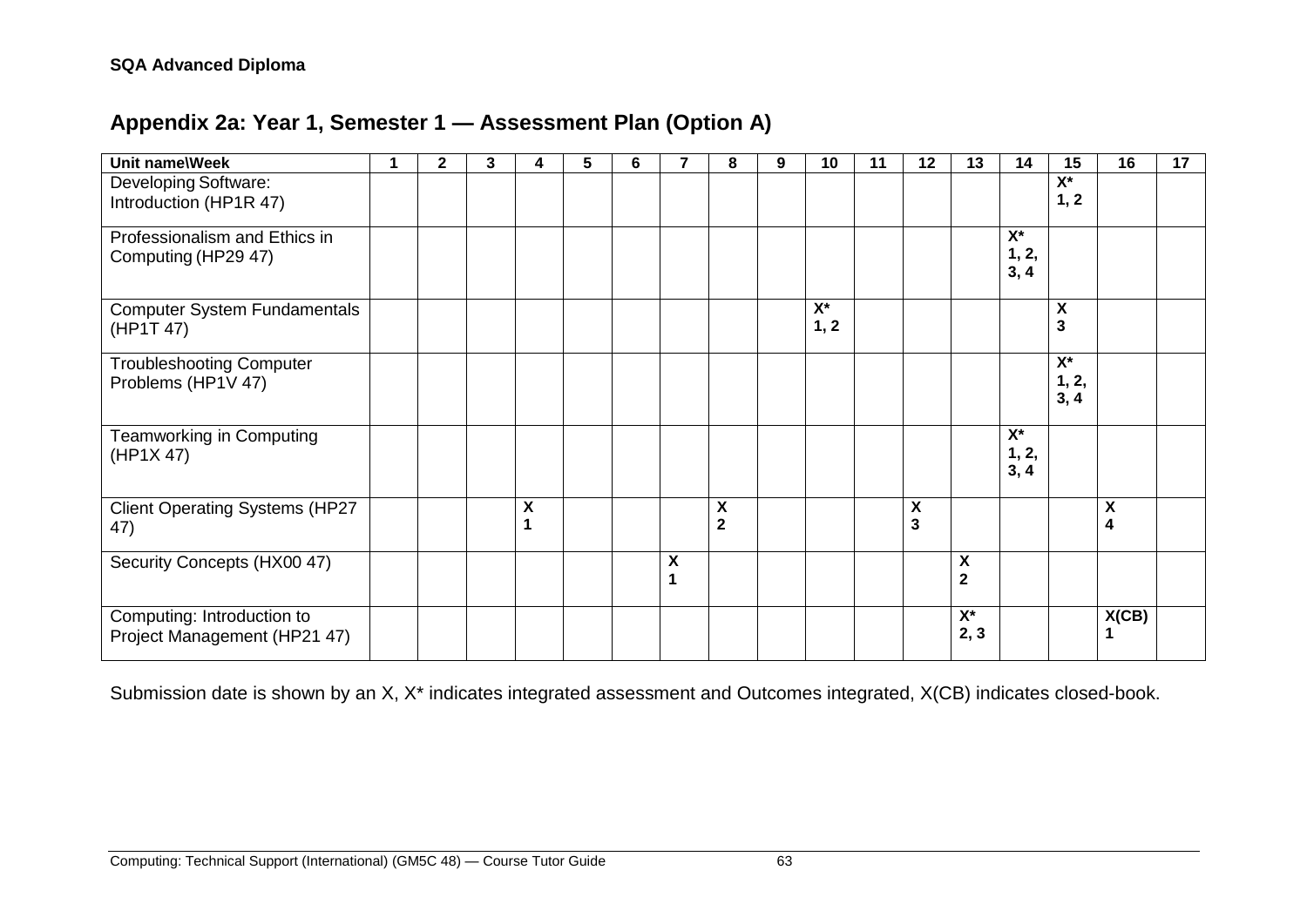### **Appendix 2a: Year 1, Semester 2 — Assessment Plan (Option A)**

| Unit name\Week                                                              | $\overline{18}$ | 19 | 20                      | 21                      | 22                      | 23 | 24     | 25                                | 26                                 | 27 | 28                                          | 29                             | $\overline{30}$                        | 31                         | 32                                                 | 33                                                   | 34 |
|-----------------------------------------------------------------------------|-----------------|----|-------------------------|-------------------------|-------------------------|----|--------|-----------------------------------|------------------------------------|----|---------------------------------------------|--------------------------------|----------------------------------------|----------------------------|----------------------------------------------------|------------------------------------------------------|----|
| SQA Advanced Diploma<br><b>Computing: Graded Unit 1</b><br>(Exam) (HP2A 47) |                 |    |                         |                         |                         |    |        |                                   |                                    |    |                                             | X(CB)                          |                                        |                            |                                                    |                                                      |    |
| <b>Technical Support: Supporting</b><br>Users: Hardware (HP31 47)           |                 |    |                         |                         | X<br>1                  |    |        | $\pmb{\mathsf{X}}$<br>$\mathbf 2$ |                                    |    | $\boldsymbol{\mathsf{X}}$<br>$\overline{3}$ |                                |                                        |                            | $X^*(C)$<br>B)<br>1, 2,<br>$\overline{\mathbf{3}}$ |                                                      |    |
| <b>Technical Support: Supporting</b><br>Users: Software (HP32 47)           |                 |    |                         |                         | $\pmb{\mathsf{X}}$<br>1 |    |        |                                   | $\pmb{\mathsf{X}}$<br>$\mathbf{2}$ |    |                                             | $\boldsymbol{\mathsf{X}}$<br>3 |                                        |                            |                                                    | $X^*(CB)$<br>1, 2, 3                                 |    |
| Cloud Computing (HP1Y 47)                                                   |                 |    |                         |                         |                         |    |        |                                   |                                    |    |                                             |                                |                                        |                            | $X^*$<br>1, 2,<br>3                                |                                                      |    |
| Mathematics for Computing 1<br>(HP1H 47)                                    |                 |    |                         | χ<br>1                  |                         |    |        | X<br>$\overline{\mathbf{2}}$      |                                    |    |                                             |                                | $\pmb{\mathsf{X}}$<br>3                |                            |                                                    | $\boldsymbol{\mathsf{X}}$<br>$\overline{\mathbf{4}}$ |    |
| <b>Client Operating Systems</b><br>(HP27 47)                                |                 |    | $\pmb{\mathsf{X}}$<br>5 |                         |                         |    | X<br>6 |                                   |                                    |    | $\boldsymbol{\mathsf{X}}$<br>$\overline{7}$ |                                | $X^*(CB)$<br>1, 2, 3,<br>4, 5, 6,<br>7 |                            |                                                    |                                                      |    |
| Security Concepts (HX00 47)                                                 |                 |    |                         | $\pmb{\mathsf{X}}$<br>3 |                         |    |        |                                   | χ<br>4                             |    |                                             |                                |                                        | $X^*(CB)$<br>1, 2, 3,<br>4 |                                                    |                                                      |    |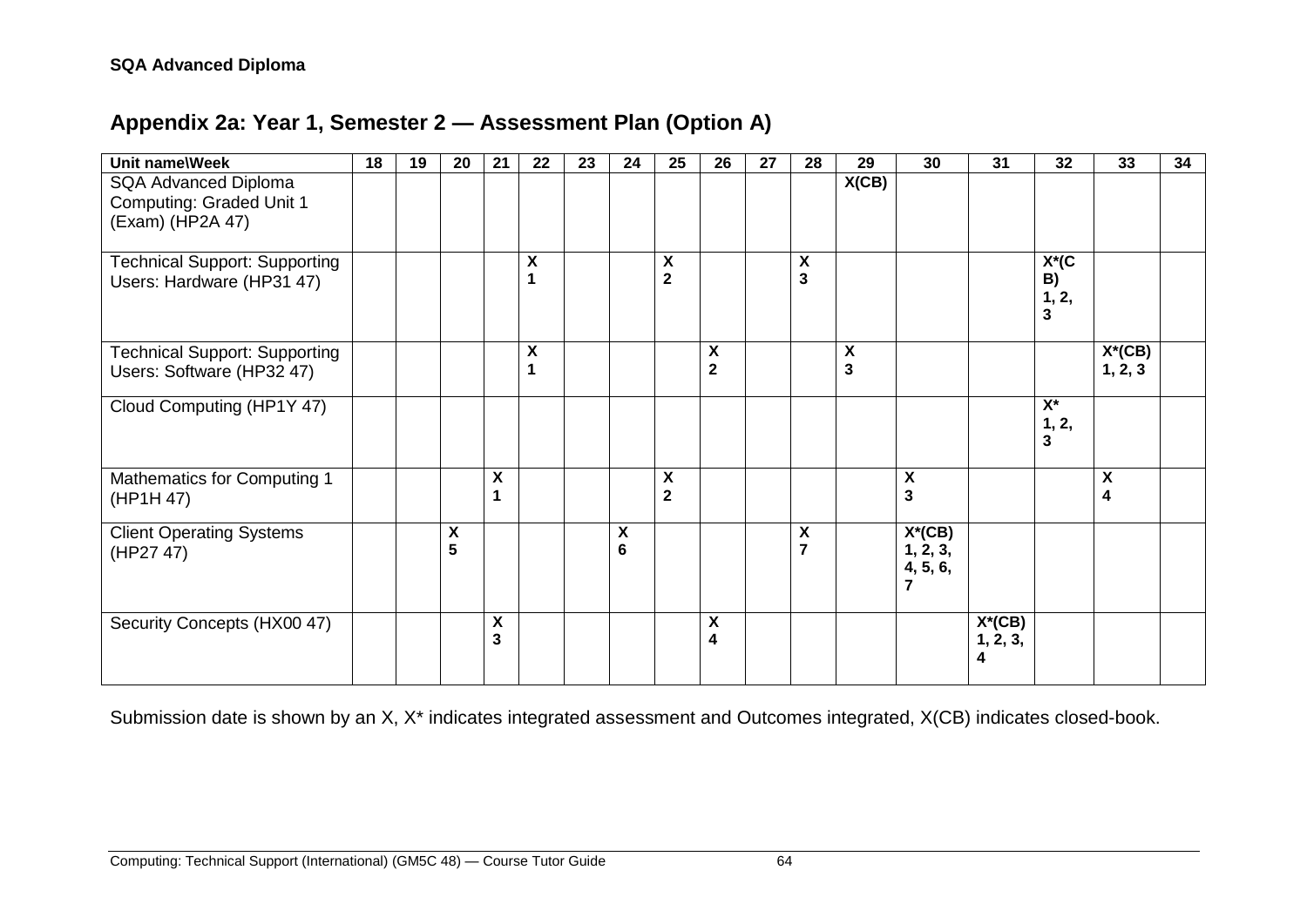### **Appendix 2b: Year 2, Semester 1 — Assessment Plan (Option A)**

<span id="page-68-0"></span>

| Unit name\Week                     | $\mathbf{2}$ | 3 | 4 | 5.    | 6 | 8 | 9 | 10           | 11 | $12 \,$ | 13             | 14        | 15        | 16    | 17 |
|------------------------------------|--------------|---|---|-------|---|---|---|--------------|----|---------|----------------|-----------|-----------|-------|----|
| <b>Computer Networks: Building</b> |              |   |   |       |   |   |   |              |    |         | X(CB)          |           |           |       |    |
| <b>Local Area Networks</b>         |              |   |   |       |   |   |   |              |    |         |                |           |           |       |    |
| (HP2Y 47)                          |              |   |   |       |   |   |   |              |    |         |                |           |           |       |    |
|                                    |              |   |   |       |   |   |   |              |    |         |                |           |           |       |    |
| Network Technology and Data        |              |   |   |       |   |   |   |              |    |         | X(CB)          |           |           |       |    |
| Comms (HP2X 48)                    |              |   |   |       |   |   |   |              |    |         | 2              |           |           |       |    |
| <b>Network Server Operating</b>    |              |   |   |       |   |   |   |              |    |         |                | $X^*(CB)$ |           | $X^*$ |    |
| Systems (HP2W 48)                  |              |   |   |       |   |   |   |              |    |         |                | 1, 2, 3,  |           | 1, 2, |    |
|                                    |              |   |   |       |   |   |   |              |    |         |                | 4         |           | 3, 4  |    |
| Open Source Op Systems:            |              |   |   |       |   |   |   |              |    |         |                |           | $X^*(CB)$ |       |    |
| Intro to Command Line              |              |   |   |       |   |   |   |              |    |         |                |           | 1, 2, 3   |       |    |
| Administration (HP33 48)           |              |   |   |       |   |   |   |              |    |         |                |           |           |       |    |
|                                    |              |   |   |       |   |   |   |              |    |         |                |           |           |       |    |
| Providing Technical Support to     |              |   |   | X(CB) |   |   |   | X(CB)        |    |         | X <sub>3</sub> |           |           |       |    |
| <b>Users (HP35 48)</b>             |              |   |   |       |   |   |   | $\mathbf{2}$ |    |         |                |           |           |       |    |
|                                    |              |   |   |       |   |   |   |              |    |         |                |           |           |       |    |
| Software Development:              |              |   |   |       |   |   |   |              |    |         |                |           | $X^*$     |       |    |
| <b>Programming Foundations</b>     |              |   |   |       |   |   |   |              |    |         |                |           | 1, 2, 3   |       |    |
| (HP2P 47)                          |              |   |   |       |   |   |   |              |    |         |                |           |           |       |    |
|                                    |              |   |   |       |   |   |   |              |    |         |                |           |           |       |    |